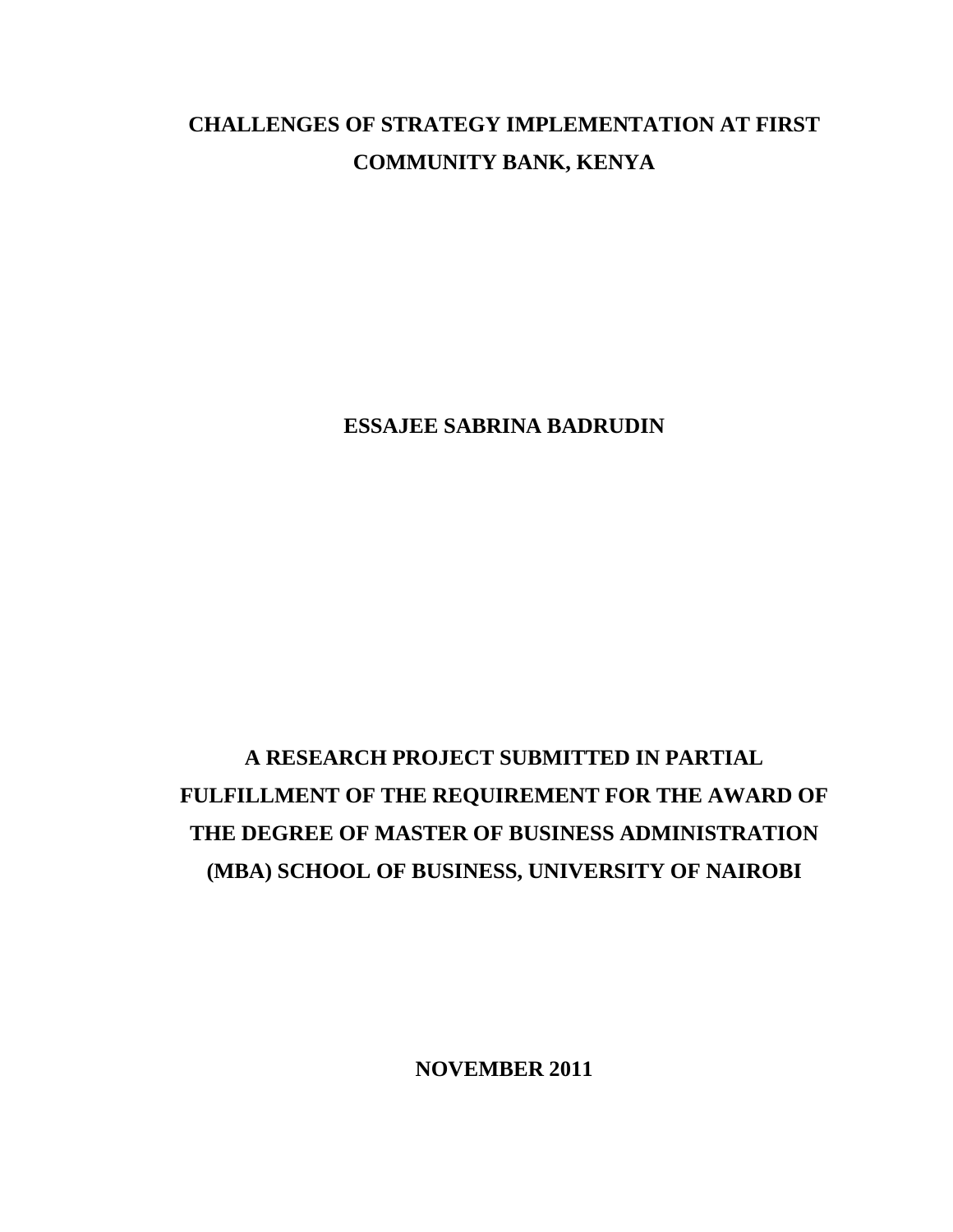## **DECLARATION**

<span id="page-1-0"></span>I, the undersigned, do declare that this is my original work and has not been submitted to any other college, institution or university other than the University of Nairobi for academic credit.

| $\mathbf{C}$<br>ມ∡ | $\sim$ $\sim$ |
|--------------------|---------------|
|                    | . .           |

Essajee Sabrina Badrudin

Registration Number: D61 / 75528 / 2009

This is to declare that this project has been submitted for examination with our approval as the University Supervisor.

| Signed           | Date |
|------------------|------|
| Dr. Martin Ogutu |      |

Senior Lecturer

Department of Business Administration

School of Business

University of Nairobi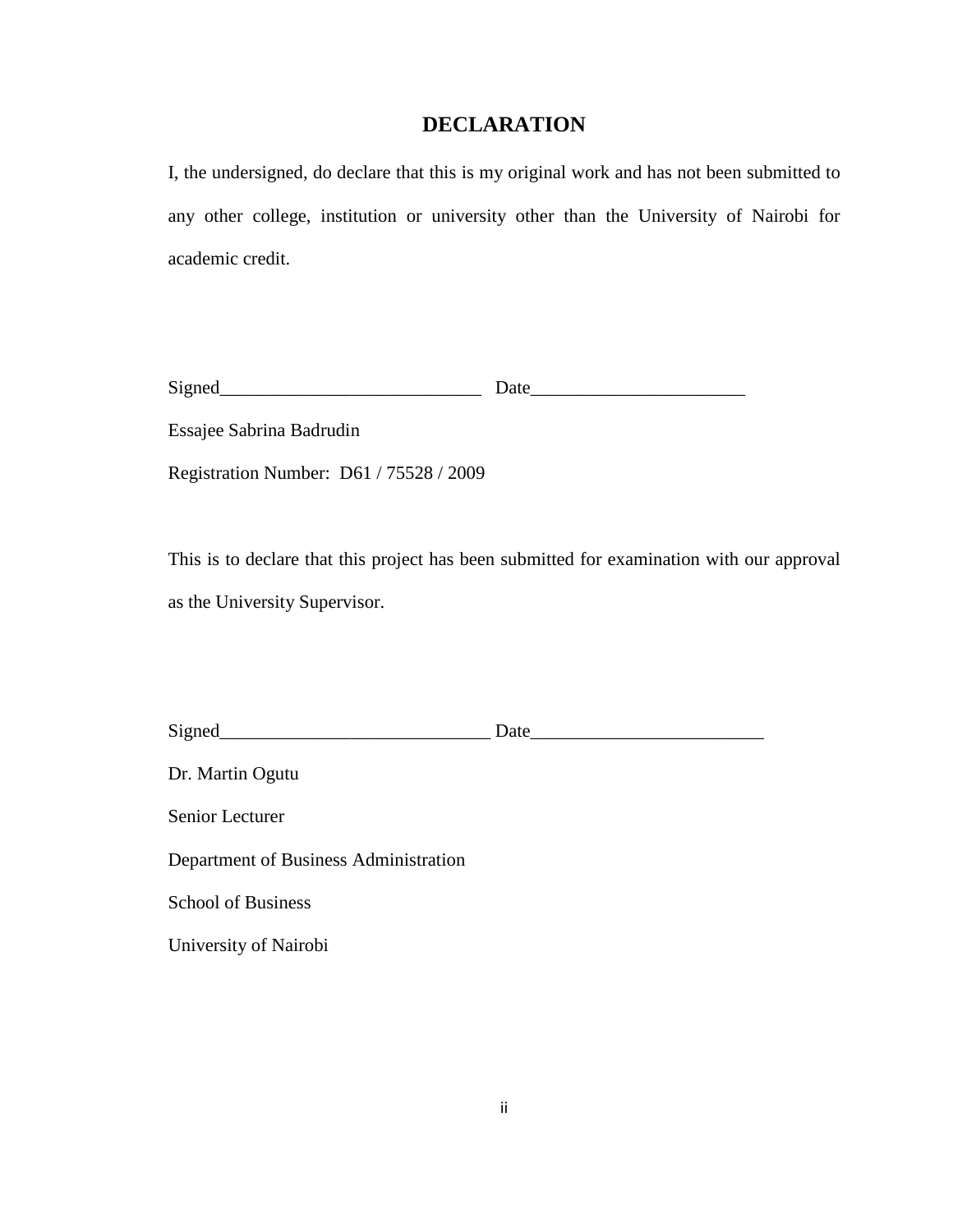#### **ACKNOWLEDGEMENTS**

<span id="page-2-0"></span>First of all, I am very thankful to Almighty Allah, who has empowered me with His guidance throughout my life to achieve my missions in life. This course would not have been successful had it not been for the valuable support, assistance and guidance from my family members, friends and colleagues. My classmates for the great discussions, insights and assistance during my MBA programme. I am grateful to all of them for their support. I am obliged to mention a few of them to acknowledge their special contribution.

I would like to offer my gratitude to my supervisor Dr. Martin Ogutu for giving me valued guidelines that enabled me to work efficiently. Without his kind supervision, I would never have had the chance to complete my research work on time.

I would also like to say special thanks to my family members, especially my brothers, Awadh Mohamed, Faiz Mohamed and his wife Warda Mohamed, my sister Sheikha Essajee, my cousins Sheikh Hashim, Shariffa Hashim and my aunty Nasra Ali for their underlying support and encouragement.

Further appreciation is also extended to the heads of departments and the CEO of First Community bank for their fullest cooperation throughout the project. My appreciation is also extended to my boss Khurram Butt for his assistance and advice.

I am thankful to my friends and relatives who have supported me in all respects for my study.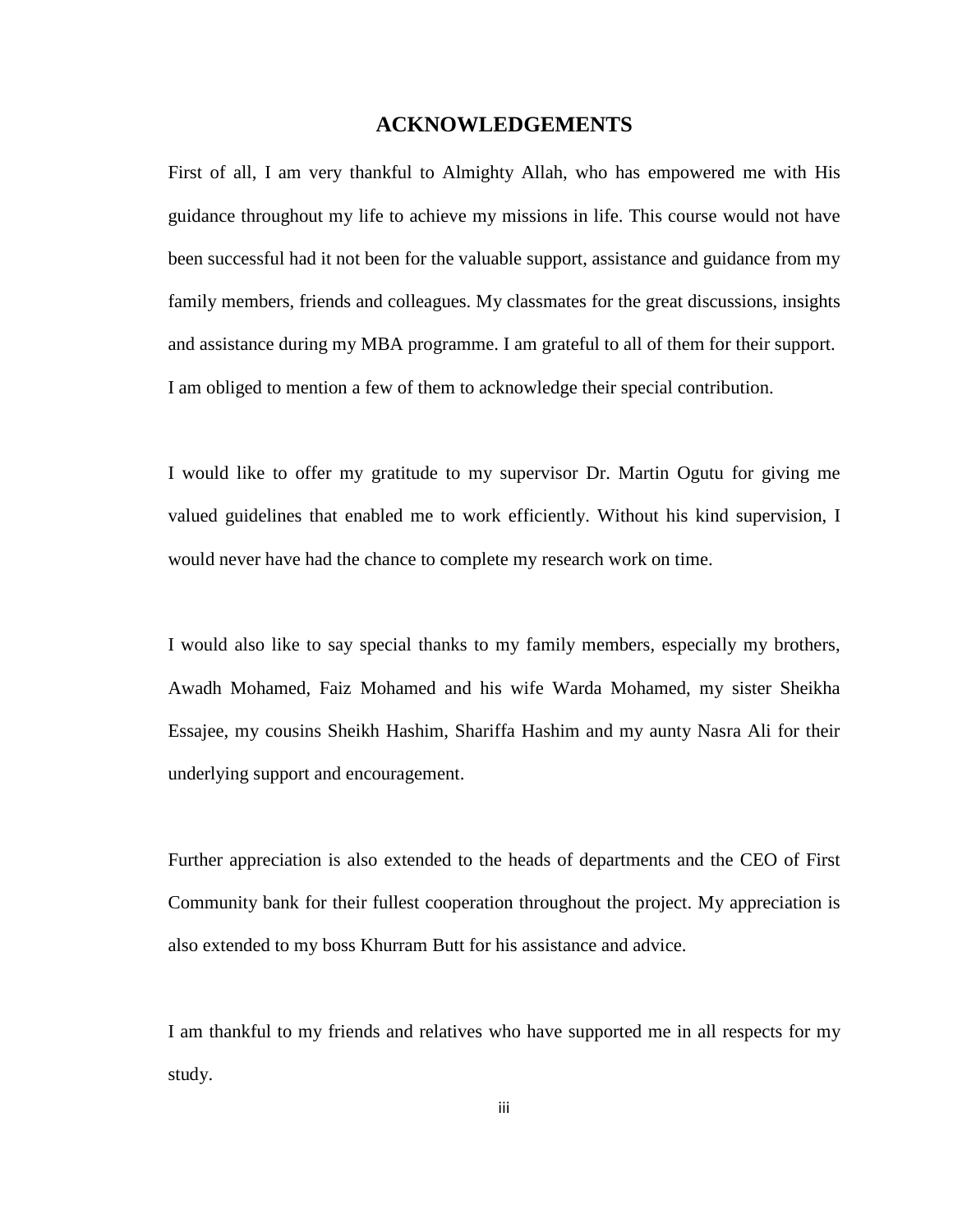## **DEDICATION**

<span id="page-3-0"></span>My study is dedicated to the following: my late father Badrudin Essajee, my loving mother Leila Ali and my son Esmail Alihussein for their prayers, understanding, support and patience as well as encouragement during the entire period of my study.

Further, to my uncle Abdullatif Essajee and his wife Fatma Twahir for their encouragement and support towards successful completion of this course.

Finally I pay glowing gratitude and tribute to the Allah who has brought me this far and enable me complete my study successfully.

May Allah Bless and Grant them a long and healthy life.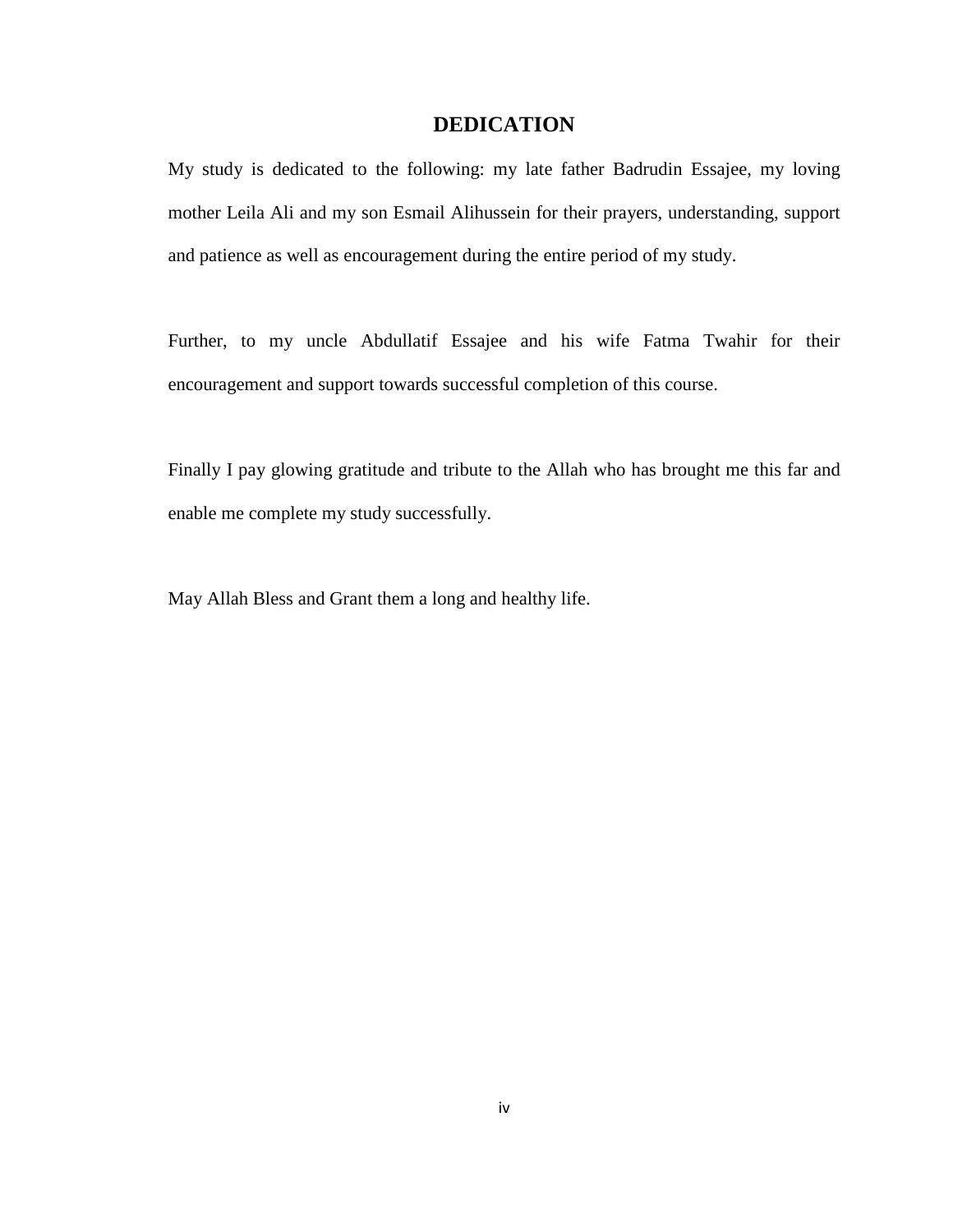## **TABLE OF CONTENTS**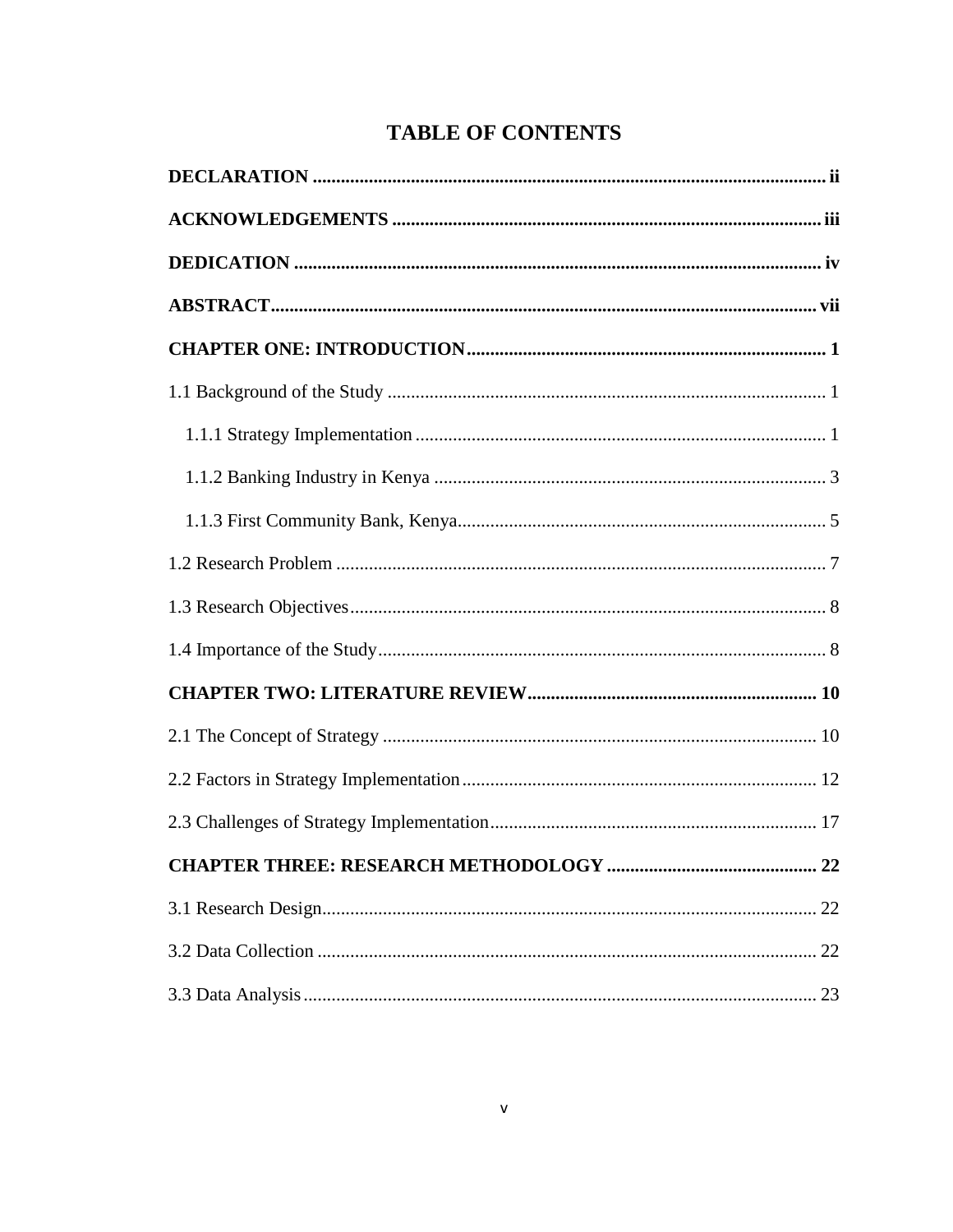| <b>CHAPTER FOUR: ANALYSIS, INTERPRETATION &amp; DISCUSSION 24</b> |  |  |  |  |
|-------------------------------------------------------------------|--|--|--|--|
|                                                                   |  |  |  |  |
|                                                                   |  |  |  |  |
|                                                                   |  |  |  |  |
|                                                                   |  |  |  |  |
|                                                                   |  |  |  |  |
|                                                                   |  |  |  |  |
|                                                                   |  |  |  |  |
|                                                                   |  |  |  |  |
|                                                                   |  |  |  |  |
|                                                                   |  |  |  |  |
|                                                                   |  |  |  |  |
|                                                                   |  |  |  |  |
| <b>CHAPTR FIVE: SUMMARY, CONCLUSIONS AND RECOMMENDATIONS35</b>    |  |  |  |  |
|                                                                   |  |  |  |  |
|                                                                   |  |  |  |  |
|                                                                   |  |  |  |  |
|                                                                   |  |  |  |  |
|                                                                   |  |  |  |  |
|                                                                   |  |  |  |  |
|                                                                   |  |  |  |  |
|                                                                   |  |  |  |  |
|                                                                   |  |  |  |  |
|                                                                   |  |  |  |  |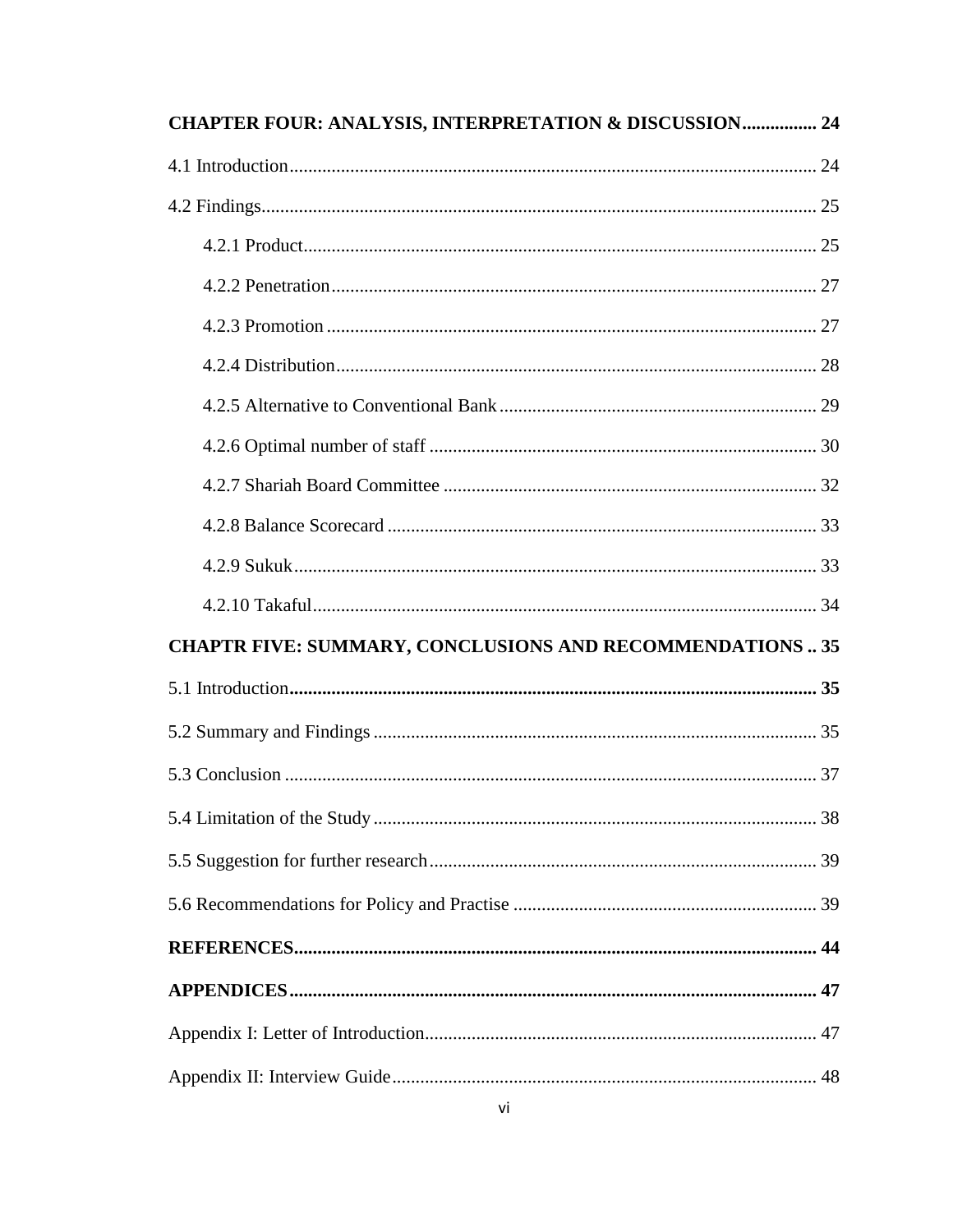#### <span id="page-6-0"></span>**ABSTRACT**

This study concentrated on the challenges of strategy of strategy implementation at First Community Bank (FCB). Most organizations fail not because they had a bad strategy but how the strategy was executed. The process of strategy implementation faces many challenges leading to most organizations failing to successfully implement their strategies. The objective of this study is to establish the strategies implemented by FCB, to determine the challenges encountered and to establish measures taken by FCB to deal with the challenges. This was a case study and data was collected from senior staff of the bank through an interview guide. The data obtained from the interview guide was analyzed using qualitative analysis.

The study aimed at determining the challenges faced by First Community bank as a fully fledged Islamic bank in Kenya. In doing so, the study identified the various strategies in which the organization has put in place in order to remain competitive in an uncertain market it is operating in consideration of the many challenges it is facing.

The findings of the study suggest that the organization had developed strategies which were geared towards accomplishment of the organization objectives. The study established that the bank has undertaken a series of strategies in aiming at fulfilling its objectives in continuously responding to challenges encountered in implementing these strategies. The organization has also realized that to achieve their objectives and also be competitive enough, they need well equipped workforce. Toward this end, the bank has continued training their staff in Islamic banking concept to be well equipped in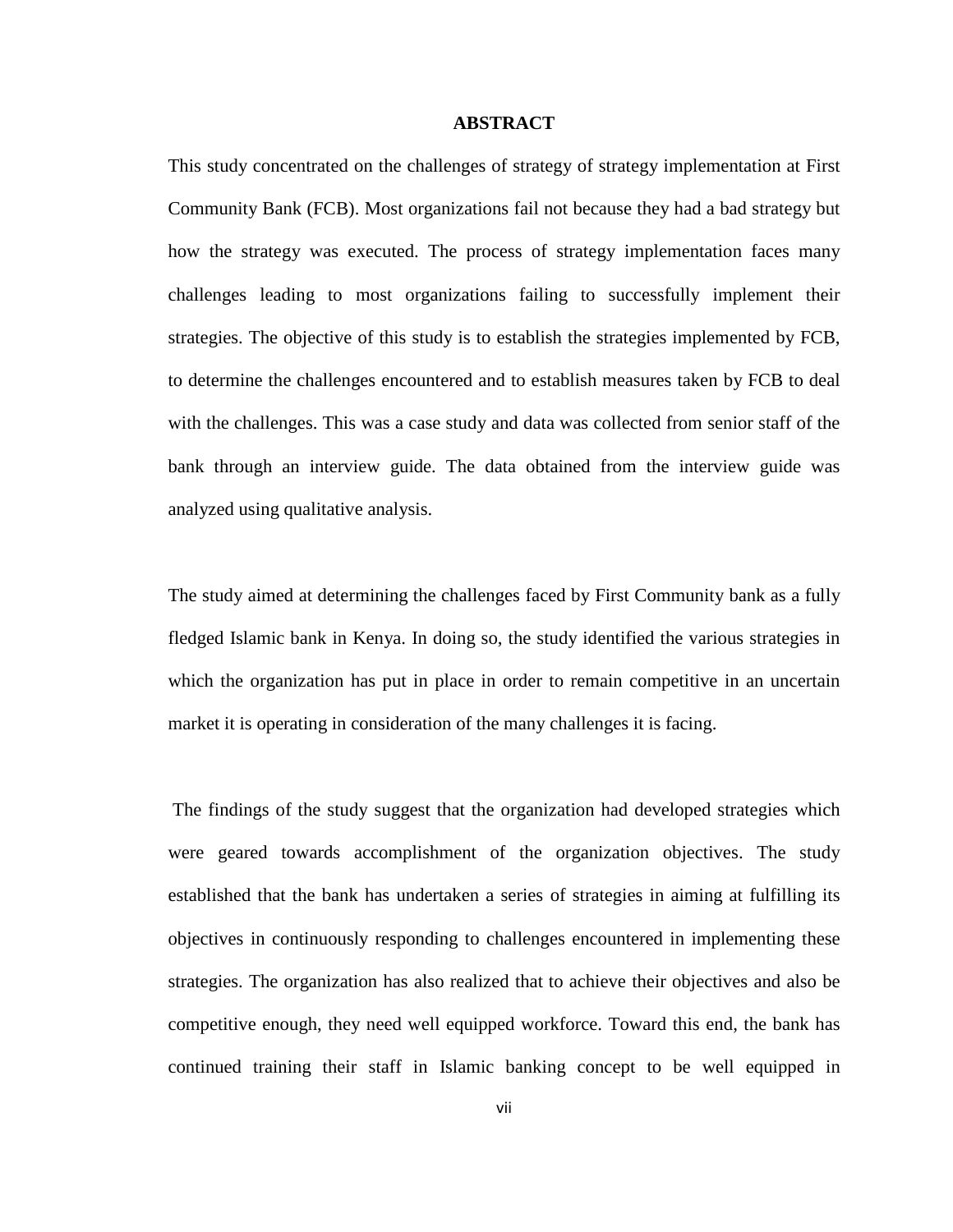understanding the concepts in Islamic banking. The study is helpful to First community Bank as they review both short and long-term strategies. The study should be of importance to other commercial banks and financial institutions whose responsibilities include strategy formulation and implementation.

The study revealed various challenges. The challenges ranged from lack of awareness of the existence of the product, no much differentiation among the products within Islamic banking, difficult in changing the perception of the customers, practitioners, and regulators in understanding Islamic concepts, lack of proper infrastructure available in location areas were banks operates, shortage of trained staff about Islamic banking and staff not having adequate knowledge about Islamic banking. All these challenges were overcome through proactive managerial interventions. Most of the recommendations included in this report are not simply external prescriptions. This is because some were proposed by interviewees in the course of data collection. If these are transformed into action plans with proper time lines and performance measures, management could positively transform the situation to a positive direction necessary for improving the strategic management practice in the bank.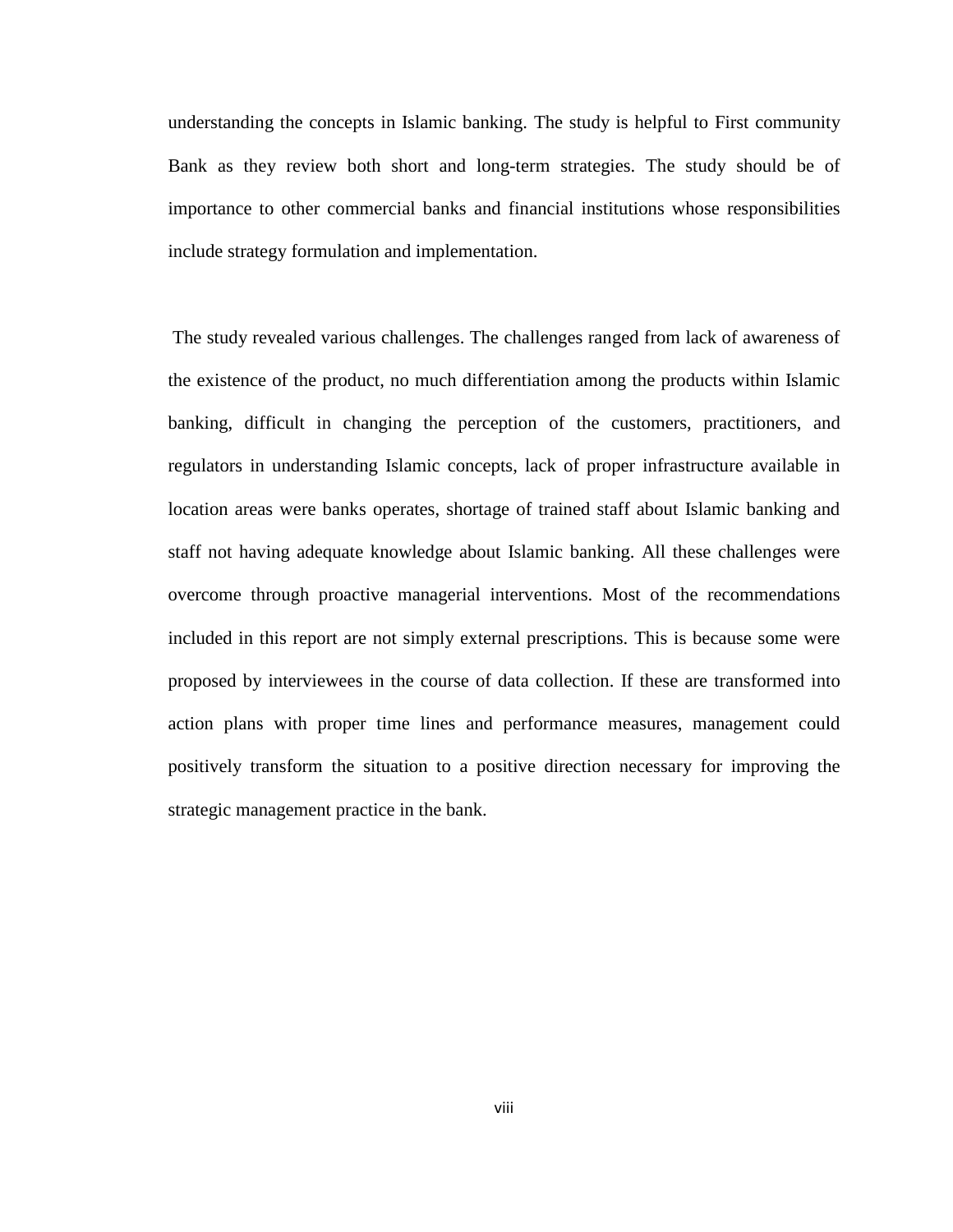#### **CHAPTER ONE: INTRODUCTION**

#### <span id="page-8-1"></span><span id="page-8-0"></span>**1.1 Background of the Study**

Many organizations are faced with many challenges at the strategy implementation stage. After formulation, strategies need to be implemented otherwise they are useless to the organization if they are not translated into action. Strategy formulation and implementation is a cyclic process with a strong bearing of the organization's learning capabilities. The organization needs to continuously evaluate its success in implementing the particular strategies that it formulates. It is upon the particular organization to identify implementation challenges and come up with mechanisms for overcoming them.

## <span id="page-8-2"></span>**1.1.1 Strategy Implementation**

According to Pearce & Robinson (2007) implementing and executing strategy is an operation driven activity revolving around the management of people and business processes. Pearce and Robinson (1998) cited out that it is important for an organization to understand and adjust to their environments if they have to achieve their goals and objectives. Few strategies are implemented in their entirety in which they were formulated. Part of the strategy may be therefore recognizing the patterns that seem to have let to success even if these patterns arose by chance rather than as result of planned actions. Pearce and Robinson (1991) also cited that the firm's primary structure, organization leadership organization culture and ultimately individual organization member particular key managers as being important determinants for successful strategy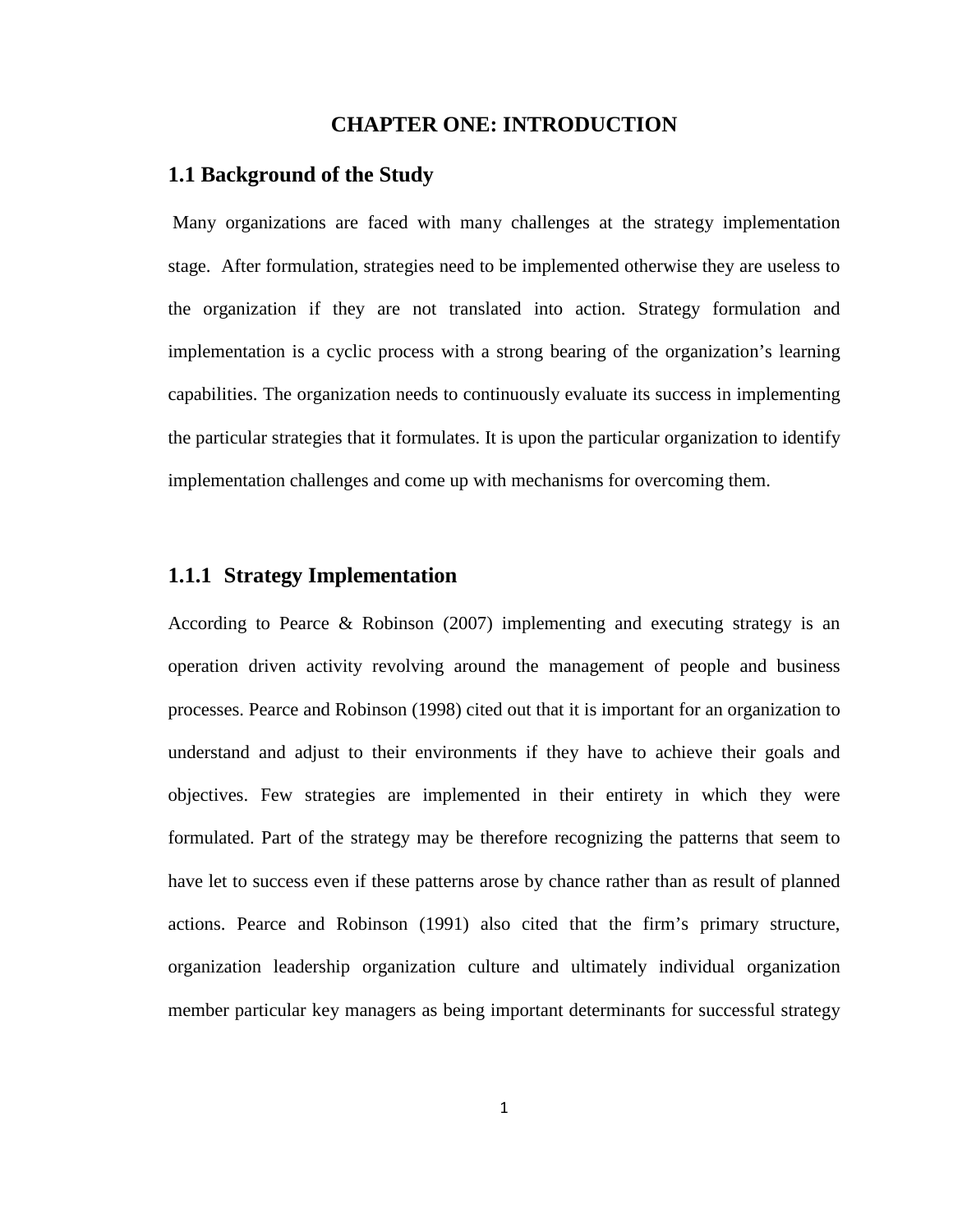implementation. It is important to establish the right match between strategy and trends in a firm's environment.

According to Tan (2004) it is possible that new strategies are being implemented without a clear understanding of the elements that affect the implementation process. Although managers may assume that their implementation has been successful, frontline staff may encounter various issues which have not been taken into consideration before the implementation which may only appear in the long run. This would cause undesirable consequences to the organization, whether they are of little or great impact. Rowe (2008) advocates that to implement a strategy is to change an organization or its processes of thinking, its process of structure and its process of culture. Implementing a strategy is a change process. So to implement a strategy we need to change our thinking or change our culture or change our structure or some combination of them as they are inextricably linked and separated here only for the purposes of explanation.

According to Ngala (2010) the problem of strategy implementation relates to situations and processes that are unique to a particular organization or industry even though some problems may be common to all organizations. Strategy Implementation is a changing process that brings real challenges for many organizations which may include: change in our thinking, changes in our culture or changes in our structure or some combination of them. The implementation of strategy is not the direct outcome of thinking one up. The corporation can develop a most brilliant strategy ever produced and they can communicate it to an organization so elegantly that it is received with rapture but that won't ensure anybody will 'do it' (Rowe, 2008).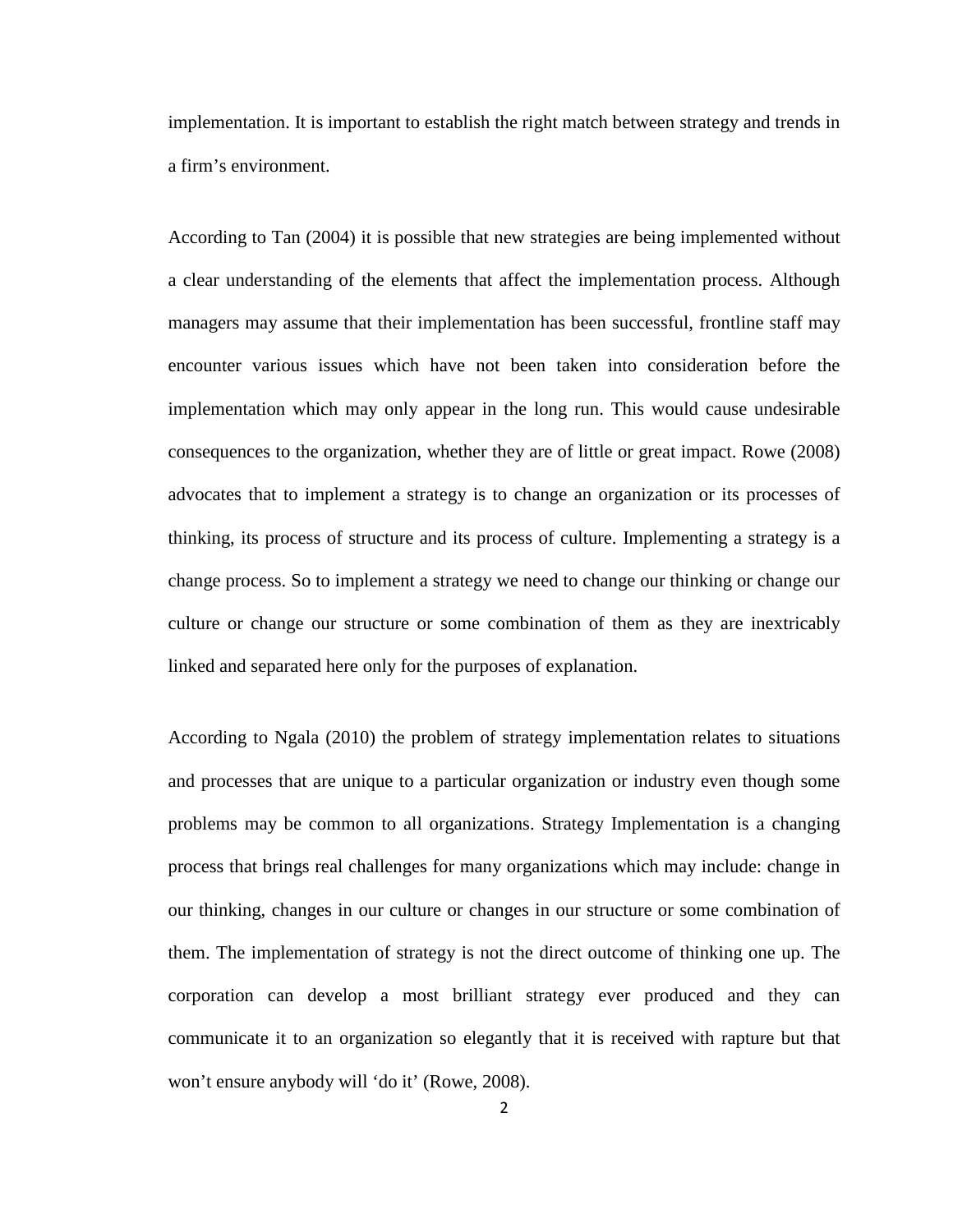Zulfiqar (2010) stresses the importance of separating strategy implementation from strategy execution that helps the executive management to understand which matters senior managers should be dealing with and which matters they should be delegating to operational managers. In addition, they need to understand what risks are strategic, what risks are operational, what are the complexities involved in the process of expansion and who is to manage them. Nixon (2010) acknowledged the fact that a strategy may be good, but if its implementation is poor, the strategic objective for which it was intended may not be achieved. It is therefore important for organizations to establish a clear link between strategy formulation and strategy implementation. The process of strategy implementation is one that calls for intense, persistent and dedicated effort in the context of close collaboration between a company personnel and any external consultant involved.

#### <span id="page-10-0"></span>**1.1.2 Banking Industry in Kenya**

The Banking industry in Kenya is governed by the Companies Act, the Banking Act, the Central Bank of Kenya Act and the various prudential guidelines issued by the Central Bank of Kenya (CBK). The banking sector was liberalized in 1995 and exchange controls lifted. The CBK, which falls under the Minister for Finance docket, is responsible for formulating and implementing monetary policy and fostering the liquidity, solvency and proper functioning of the financial system. The banks have come together under the Kenya Bankers Association (KBA), which serves as a lobby for the banking sector's interests. As at June 30, 2010, the Kenyan banking sector comprised 43 commercial banks, 1 mortgage finance company and 127 foreign exchange bureaus. The sector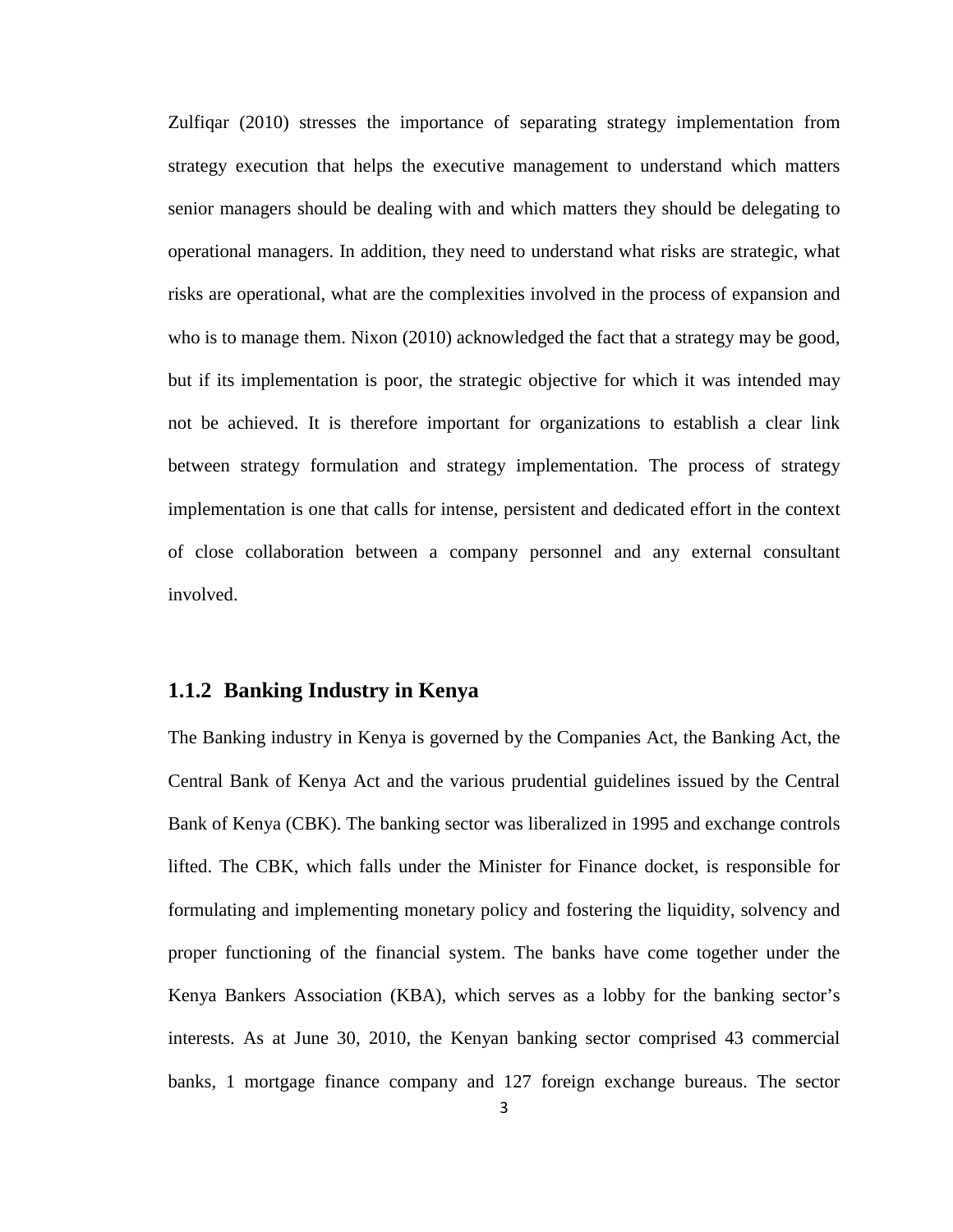witnessed an increase in the branch network from 930 branches in June 2009 to 1,017 in June 2010 representing a growth of 9.4 percent.

The CBK continued to foster support for financial access and financial inclusion as a regulator of the banking sector and in partnership with other regulators in the financial sector both at the national and regional levels. In this regard, the regulatory environment was strengthened, new institutions created and new initiatives to improve financial access were adopted. Kenya has experienced a tremendous growth in banking industry over the last decade while more and more foreign banks invest in the country. The banking sector continued to reap the benefits of enhanced competition among banking institutions. In particular, the stiff competition resulted in new innovative products in the market, flexible banking hours, wider reach in terms of delivery of banking services and competitive pricing of banking services. For these reasons, banking industry is experiencing radical changes and high growth in the present day market. It has to offer a wide range of products to suit the varied needs of individual customers, who have been considered as master key of the modern business success. All major players are trying to capture the market to acquire more in less time. The perceived sustainability and attractiveness of Islamic finance as an alternative financial management model in a post global financial crisis continues to flourish in new regions and countries trying to change banking regulations and laws to facilitate the introduction of such institutions and products in their respective jurisdictions [\(www.EastAfricacatching0withIslamicfinance\)](http://www.eastafricacatching0withislamicfinance/).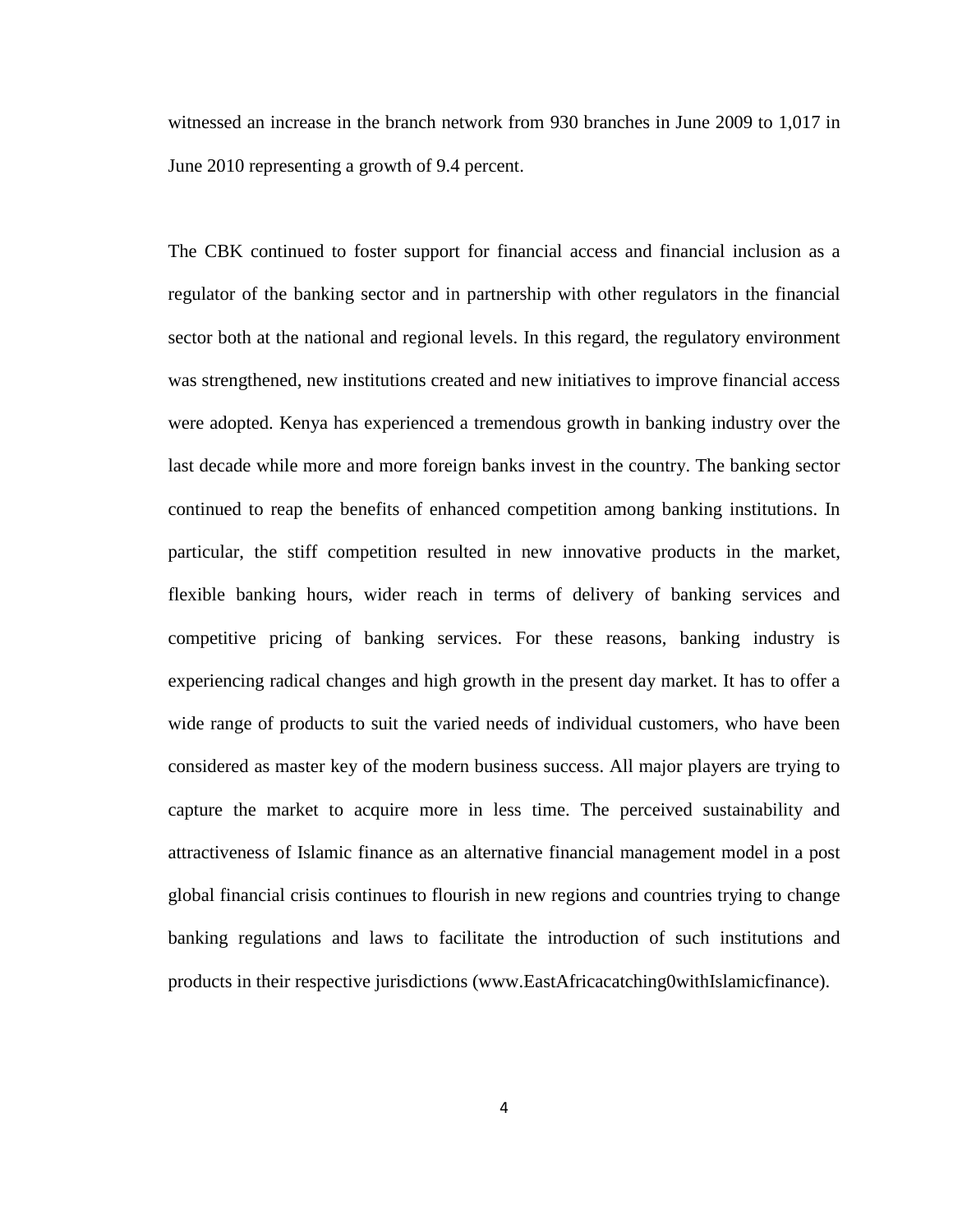According to CBK the Islamic finance sector has a lot of potential in spearheading the growth of the financial industry. CBK faces certain challenges in Islamic finance as the system prohibits interest acquisition and allows for profits sharing which is not provided for in regular banking. The main challenges facing the Banking sector today include; new regulations; for instance, the Finance Act 2008, which took effect on 1 January 2009 requires banks and mortgage firms to build a minimum core capital of Kenya shillings one billion by December 2012. This requirement, as hoped, will help transform small banks into more stable organizations. The implementation of this requirement poses a challenge to some of the existing banks and they may be forced to merge in order to comply [\(www.centralbank.go.ke\)](http://www.centralbank.go.ke/).

#### <span id="page-12-0"></span>**1.1.3 First Community Bank, Kenya**

First Community Bank is the first Bank approved by the Central Bank of Kenya (CBK) under Cap 488 of the Banking Act to operate as a full-fledged Sharia Compliant banking institution. The bank received its formal approval from the Central Bank of Kenya on  $29<sup>th</sup>$ May 2007 thereby opening the door for Sharia compliant banking not only in Kenya but indeed in the entire East and Central African region. All branches are located strategically in different towns within the country. Currently it has 18 branches which are: Moyale, Mandera, Wajir, Hebaswein, Garissa, Malindi, Msalani, Kisumu, Nakuru, two in Mombasa and seven in Nairobi. Certainly, the benefits to the clients from this aggressive branch expansion program were an overwhelming value in terms of service delivery and overall networking perspectives.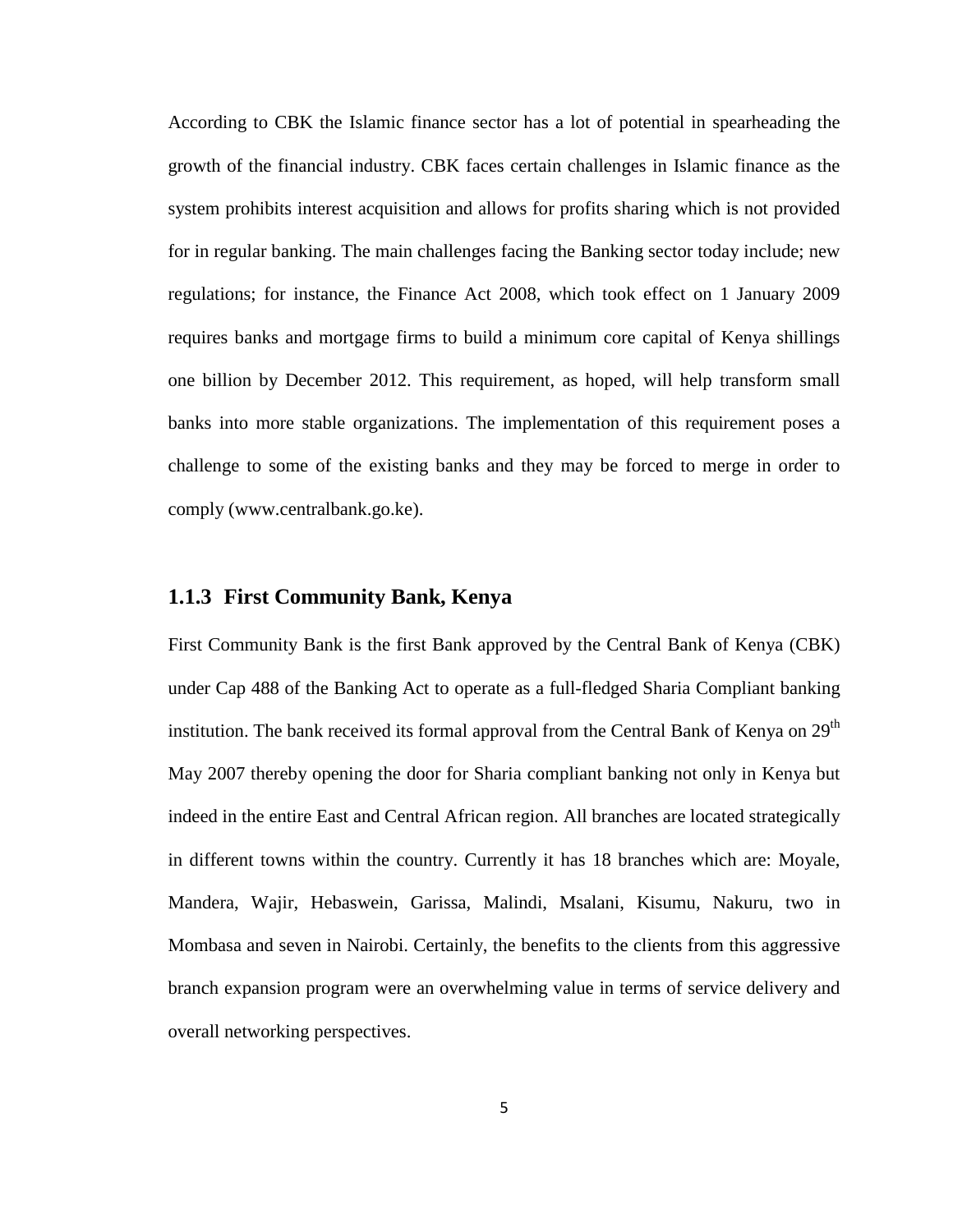The bank is owned by a diverse base of community businessmen and professionals from Kenya and Tanzania. The bank commenced official operations on 1st June 2008. As a committed Kenyan bank, FCB's motive is to take its alternative form of banking to as many places as possible within the country. Regionally, they have put into place midterm plans to establish operations in other East African financial centers where they believe there is sufficient demand for Sharia Compliant financial services. As a Pioneer of Sharia Compliant banking institution, with addition to its core banking business, it is also in the final stages of bringing to Kenya a number of other innovative Sharia Compliant products. These include; Islamic Insurance (Takaful), Islamic Bonds (Sukuk) and Sharia Compliant Mutual Funds and Shares trading. All their products and services are offered on fully Sharia Compliant basis as approved by the Sharia Advisory Board which comprises of prominent Islamic scholars both from inside and outside Kenya.

The Capital Markets Authority of Kenya (CMA) has recently granted approval to FCB Capital Investment Bank as Kenya's first Islamic investment bank. At the same time, the government of Kenya is studying the possibility of issuing the country's debut sovereign Sukuk issuance. FCB has also launched FCB Capital which plans to issue a series of local currency Sukuk plus other Islamic capital market products for a growing market segment. Takaful Insurance of Africa has been licensed and launched in Nairobi and is backed by the Cooperative Insurance Company of Kenya. The launch of Takaful Insurance of Africa follows on from the granting of two Islamic banking licenses to Kenyan authorities in 2007 to Gulf African Bank and First Community Bank [\(www.firstcommunitybank.co.ke\)](http://www.firstcommunitybank.co.ke/).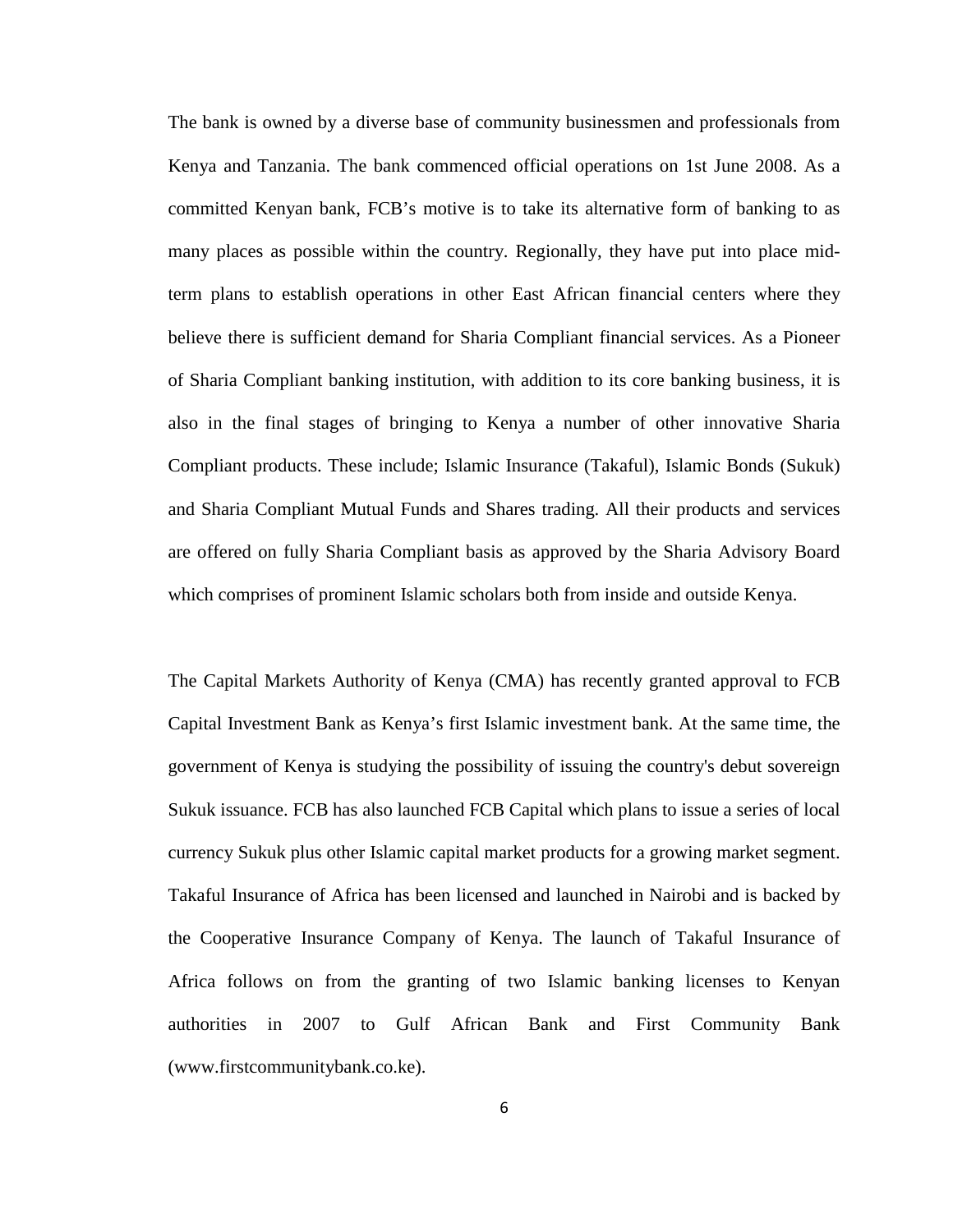#### <span id="page-14-0"></span>**1.2 Research Problem**

This is where strategy is put in action so that the benefit can be ripped. Implementing strategy is not easy for many organizations that if not dealt with properly, can lead to implementation failure. Many times strategy implementer faces challenges but may not know what the source of these challenges are. Challenges in strategy implementation can arise from many sources: resistance to change, inadequate resources, ineffective communication, and inappropriate system, structure, culture, leadership, policies, support and reward. Knowing the cause can help to come up with approach to overcome challenges to facilitate strategy implementation. The biggest mistake which most organizations do is to separate strategy formulation and implementation process to be done by different people. In view of this, there is a need to increase research on areas of strategic implementation in organizations. Once a strategy is developed, it must be implemented and without proper implementation, the strategy will not attain its intended objective.

A lot of studies have been carried out on strategy implementation and its challenges by among others. Ngala (2010) studied challenges of strategy implementation at I & M Bank Ltd, Nyakundi (2010) studied strategy implementation and its challenges at Citibank N.A. Kenya. The context and concepts in which the above studies have been carried out differs, none of the above focused on strategy implementation in Sharia Compliant banking thus giving justification for the same study area. The motive for undertaking this research is to add to the known literature that the strategy implementation still remains a challenge for organizations irrespective of being a sharia compliant bank.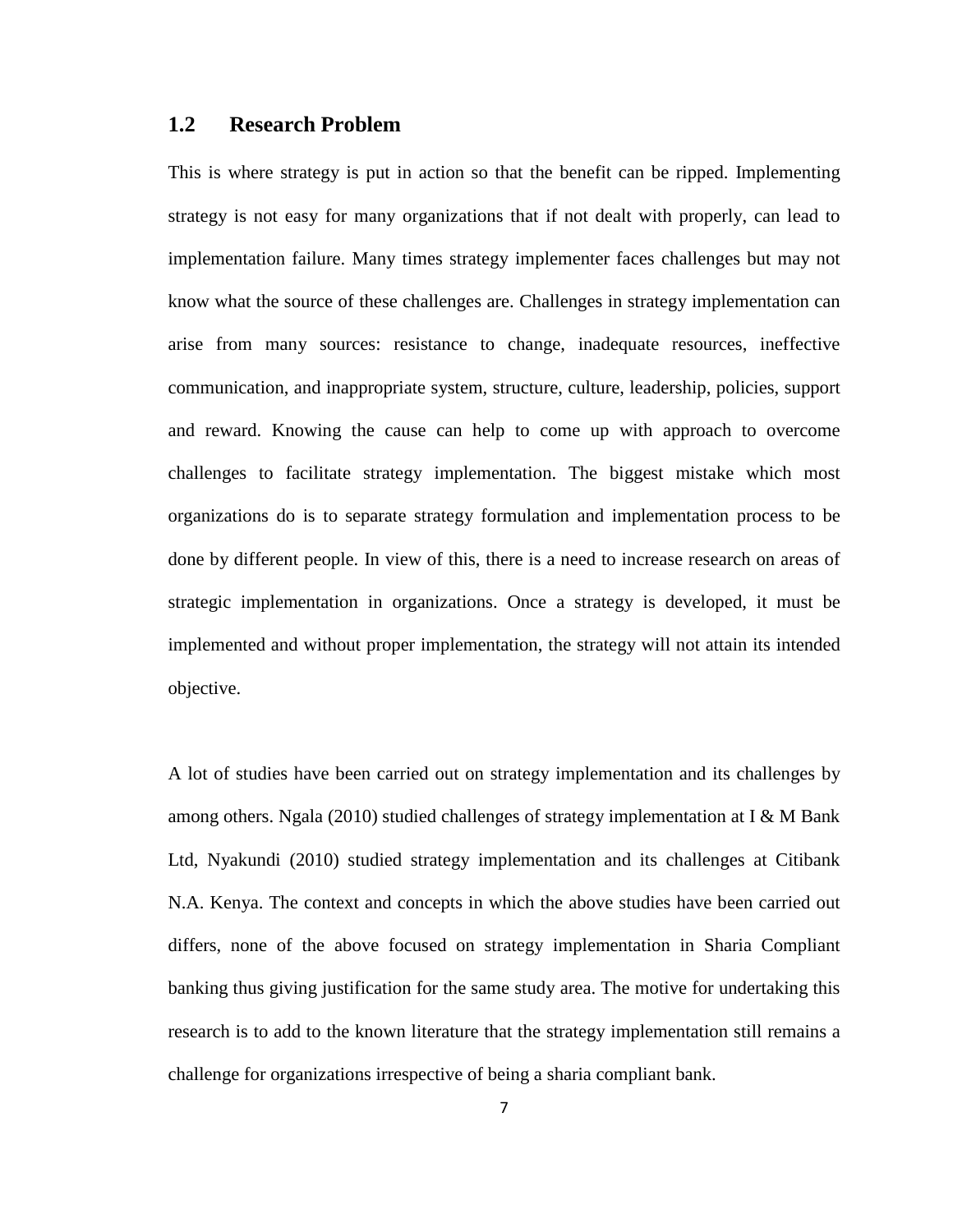The banking industry has witnessed tremendous changes which is brought about by globalization, liberalization, shorter product life cycle, intensified competition among rivals, changing new regulatory provisions and prudential guidelines, new technology, more demanding consumers and the introduction of Islamic banking and finance as a system which prohibits interest acquisition and allows for profits sharing which is not provided for in regular banking. These changes require appropriate strategy implementation. In view of this, questions that arise are: what are the strategies implemented in First Community Bank? What are the challenges that First Community Bank faces? How do they respond to these challenges?

#### <span id="page-15-0"></span>**1.3 Research Objectives**

- i. To establish the strategies First Community Bank has implemented.
- ii. To determine the challenges of strategy implementation at First Community Bank, Kenya.
- iii. To establish measures taken by First Community Bank in Kenya to deal with challenges of strategy implementation.

#### <span id="page-15-1"></span>**1.4 Importance of the Study**

This study will provide direction and solutions to managers and board of directors of FCB and other commercial and Sharia compliant banks in Kenya with information on the general challenges faced during strategy implementation and how to overcome and cope with the challenges.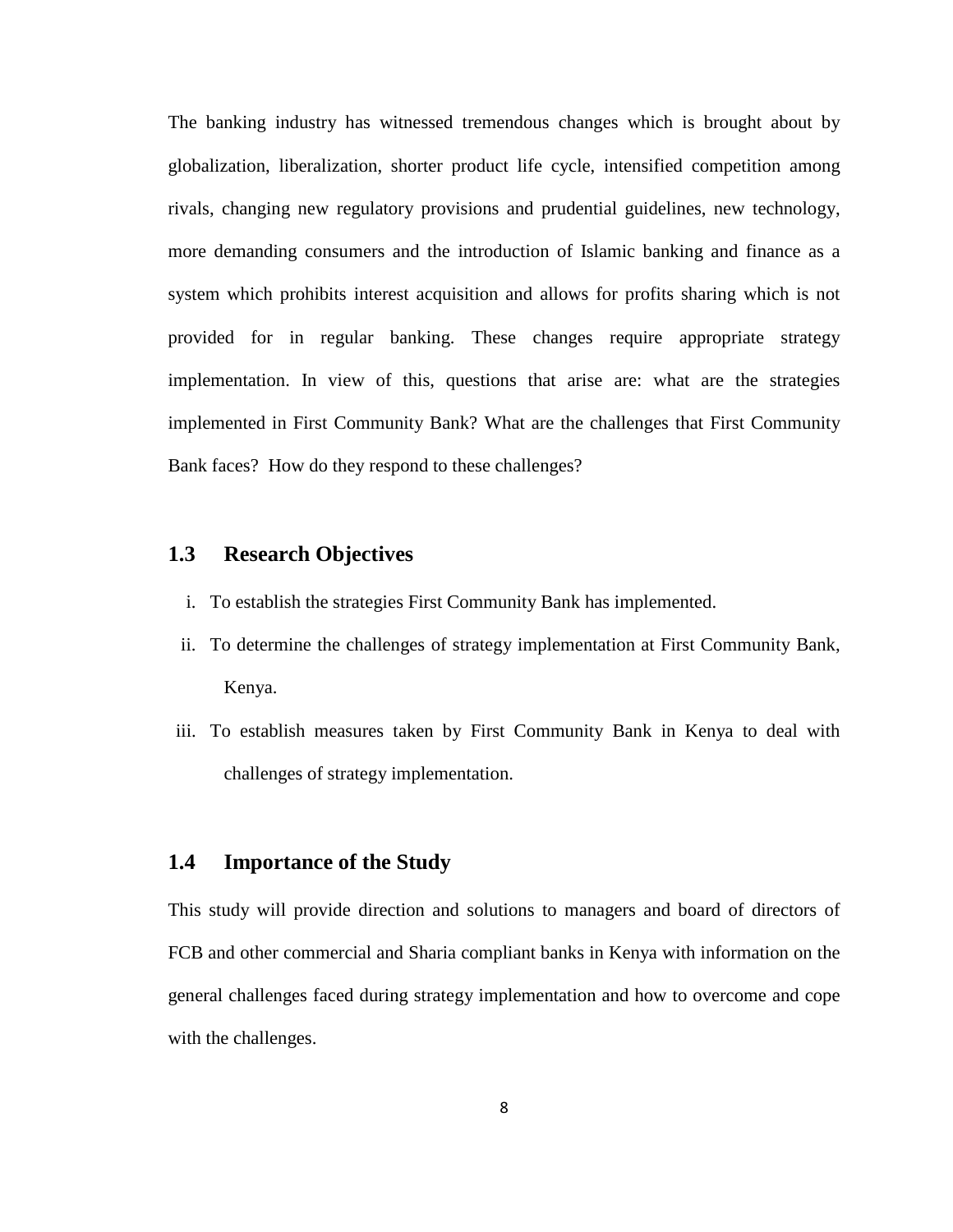The result of the study would be important to the scholars, academicians and researchers in investigating the influence of context, validating previous research, facilitating theory building and contributing to the exiting body of knowledge in the area of strategic management and strategy implementation. The study can also be a source of reference material for future reference to those academicians who undertake the same topic in their studies.

This study will also be important to Central Bank of Kenya's regulator who are currently facing certain challenges in implementing Sharia system in Kenya banking regulation by coming up with banking policies which will incorporate both Islamic and non Islamic Sharia system.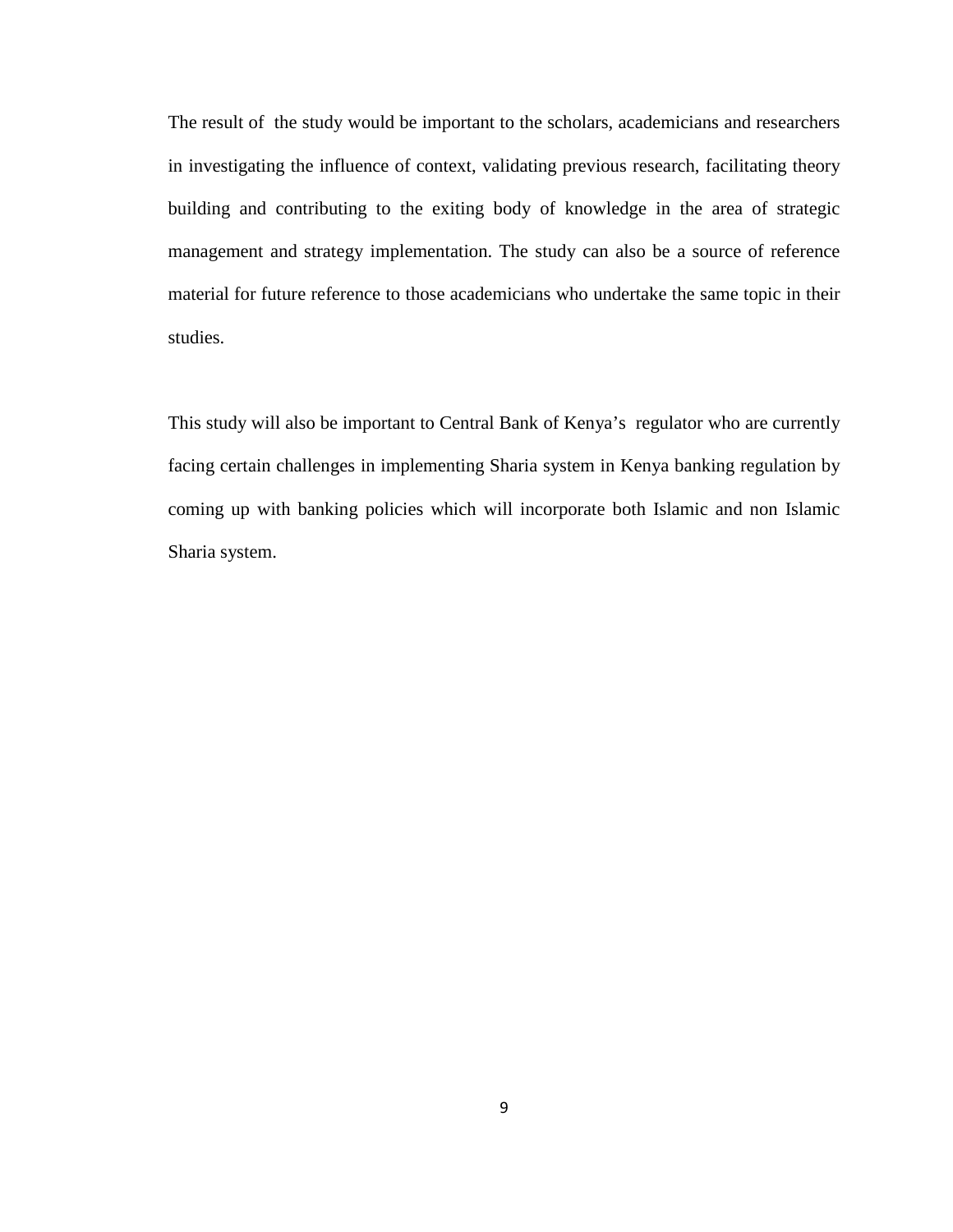#### **CHAPTER TWO: LITERATURE REVIEW**

## <span id="page-17-1"></span><span id="page-17-0"></span>**2.1 The Concept of Strategy**

The word 'strategy' has entered in the field of management from the military services. In ancient Greek 'stratos' was the term for the army and so in military terms, 'strategy' referred to 'the act of the general' which is to say the psychological and behavioral skills of employing forces to overcome the opposition and to create a unified system of global governance. This is some sort of future plan of action, undertaken by senior management at a high level of abstraction (Ritson, 2008). It also refers to applying the forces against an enemy to win a war.

According to Johnson & Scholes (1999) strategy is the direction and scope of an organization over a long-term which achieves advantage for the organization through the configuration of resources within a changing environment to achieving the objective of meeting the needs of markets and to fulfill stakeholders' expectations. Quinn (1980) believes that the strategic process which allows for strategies to emerge, allows organizations to respond more effectively to the changes in the environment. Managers need to take into consideration the situation of change for the organization. As the environment and market conditions changes with time, organizations need to formulate new strategies for it to remain competitive.

Pearce & Robinson (1991) define a strategy as a set of decision and actions that result in the formulation and implementation of plans designed to achieve a company's objectives. He states that a strategy is a game plan which result in future oriented plans interacting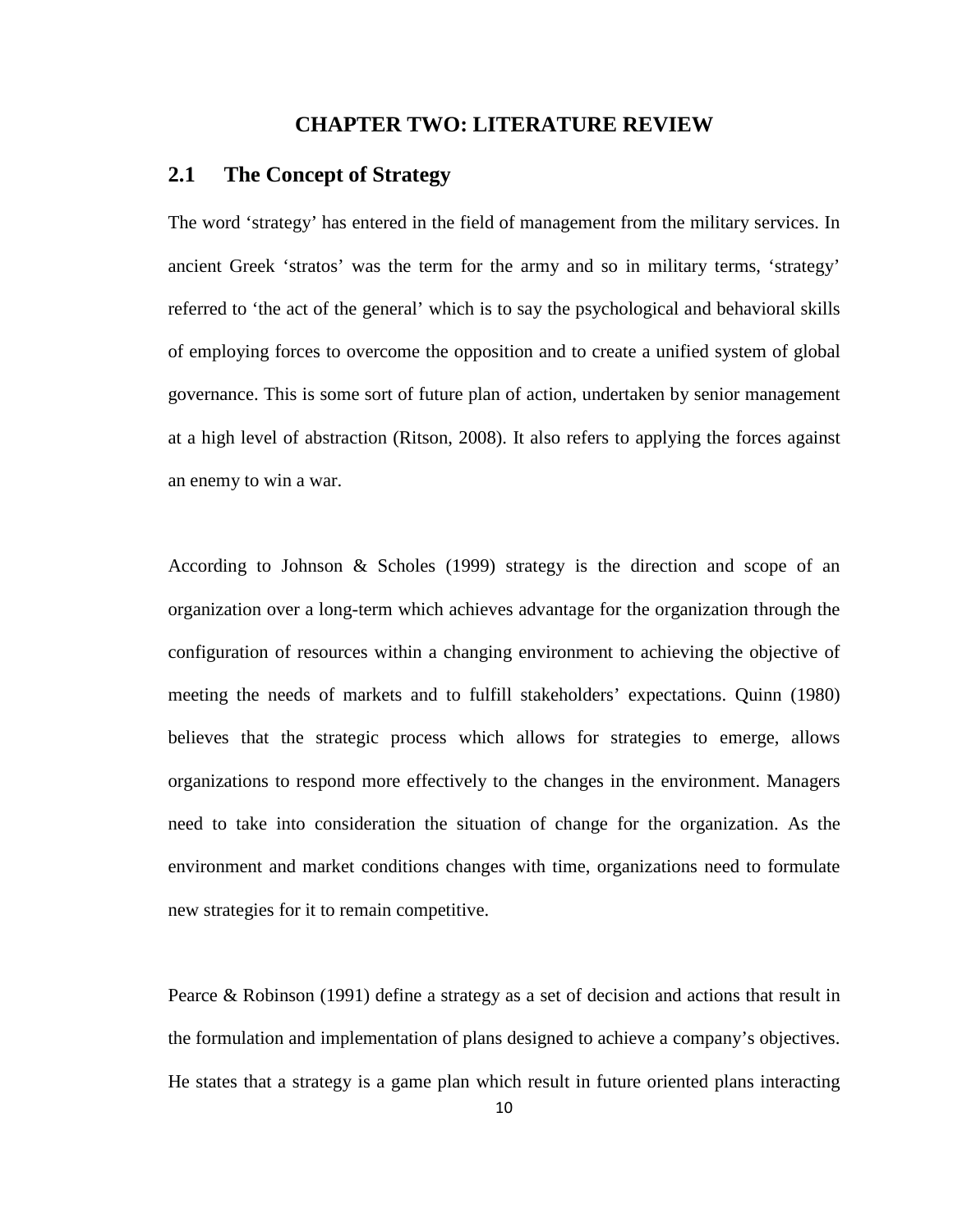with the competitive environment to achieve the company's objectives. This means in order to formulate suitable strategies, top management must consider all aspects of dynamic environments and understand the needs to take the future into account and establish capable strategy to deal with the change that are taking place in the environment to meet company's objective.

Pearce & Robinson (2002) point out that, strategy implementation is not only affected by environmental forces and resources availability but also by the values and expectations of those who have power in and around the organization. In some respects, strategy can be thought of as a reflection of the attitudes and beliefs of those who have most influence on the organization. Successful strategy implementation requires the input and cooperation of all players in the company; it requires linkage in two dimensions both vertical and horizontal. Vertical linkages are those tying together the organization from top to bottom, from corporate to division to department (Sterling, 2003).

Mintzberg (1987) defines strategy with a variety of views; as a plan, ploy, pattern, position and finally as a perspective. Strategy as plan, it's some sort of consciously intended course of action, a guideline to deal with a situation. It deals with how leaders try to establish direction for organizations, while as ploy it takes us to the realm of direct competition; maneuver intended to outwit an opponent or competitor to gain competitive advantage. As a pattern strategy focuses on a stream action that is consistent in behavior and is a key to achieving organizational goals. Strategy as a position encourages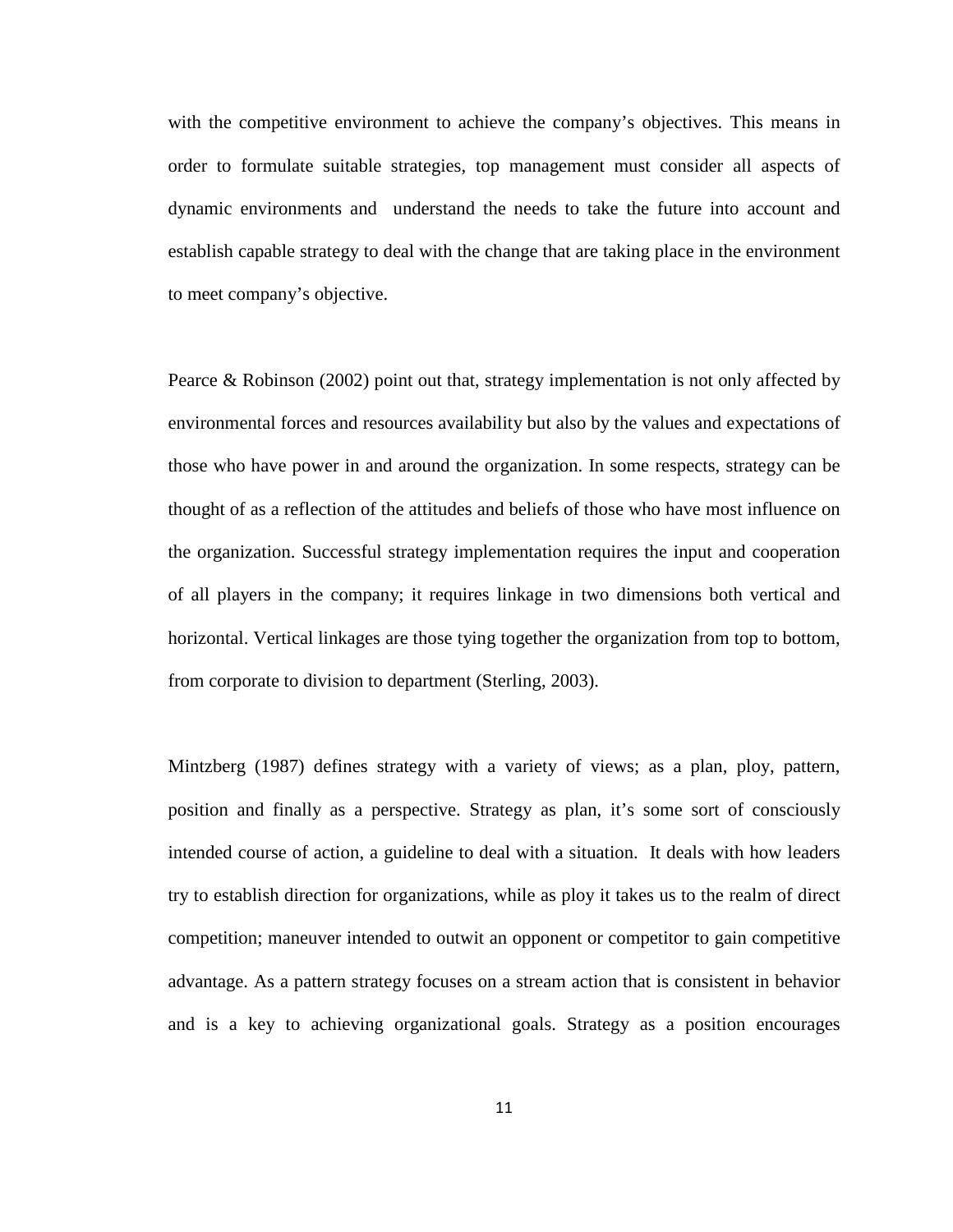organizations in their competitive environments in order to protect, avoid or subvert competition. Strategy as a perspective is an ingrained way of perceiving the world.

Michael et el (1993, cited in Sheila, 2008) define strategy that has no existence apart from the ends sought. It is a general framework that provides guidance for actions to be taken and, at the same time, is shaped by the actions taken. This mean that the necessary precondition for formulating strategy is a clear and widespread understanding of the ends to be obtained. Without these ends in view, action is purely tactical and can quickly degenerate into nothing more than a flailing about.

#### <span id="page-19-0"></span>**2.2 Factors in Strategy Implementation**

The implementation of organization strategy involves the application of the management process to obtain the desired results. According to Pearson and Robinson (2002) the purpose of implementation is ensuring that the planned results of the strategic decisions are realized. Implementation involves several tasks doing what must be done to make the strategy successful. It is here that strategy is activated to achieve the organization objectives. Two elements that are fundamental in strategy implementation process are institutionalizing and operationalizing the strategy. To be effective, strategy implementation must be integrated and coordinated. Depending on how much consensus building, motivating and organizational change is involved; the implementation process can take several months to years (Shimechero, 2008).

Particularly, strategy implementation includes, creating and designing an effective organization's structure, allocating resources, developing information and decision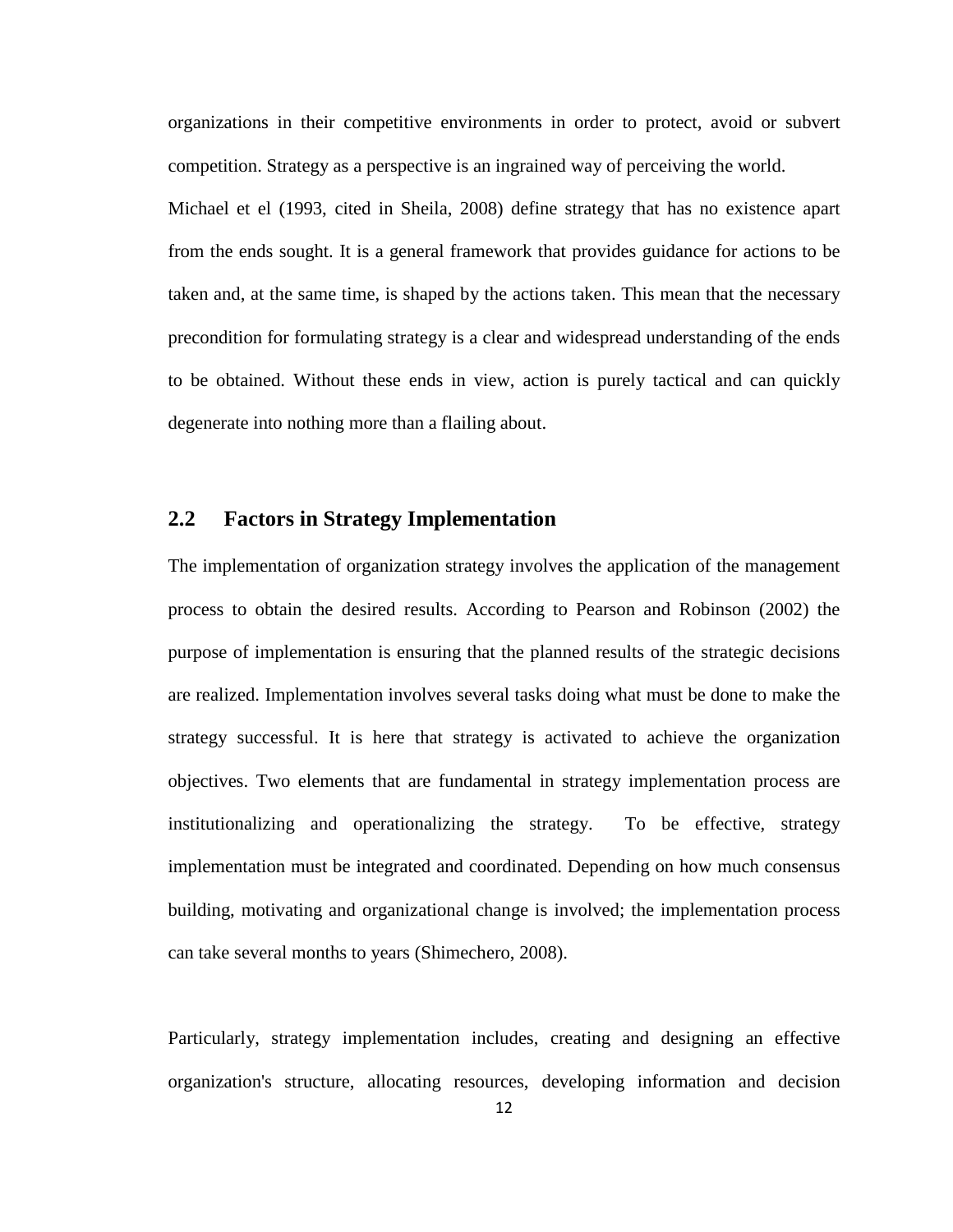process, and developing strategy supportive culture, redirecting marketing efforts, preparing budgets, developing and utilizing information system and managing human resources, including such areas as the reward system, approaches to leadership, and staffing linking employee compensation to organizational performance. Effective implementation requires continual monitoring – of progress in implementing the plan, of the competitive environment, of customers' satisfaction, and of the financial returns generated by the strategy (Sterling, 2003).

The 7-S Framework is a management model that describes seven factors in which to organize an organization; it determines the way in which the organization operates these include organization structure, shared values, style, control system, staff, skills, and strategy. These factors are interdependent and if one of them is neglected, it will have a knock on effect and may affect the other six factors; this is also what system theory proclaims. The McKinsey 7-S Framework captures both the internal and external environment and also gives specificity to variables of strategy. It implies that while some models of organizational effectiveness have gone in and out of fashion, one that has persisted is the McKinsey 7-S Framework (Rensburg, 2008).

An organization structure affects and reflects its strategic planning goals and its focus. The structural design of an organization helps people pull together activities that promote effective strategy implementation. Schaap (2006) suggests that adjusting organizational structure according to perfect strategy can ensure successful strategy implementation. Olson et al (2005, cited in Yang et al, 2008) identify a taxonomy comprised of four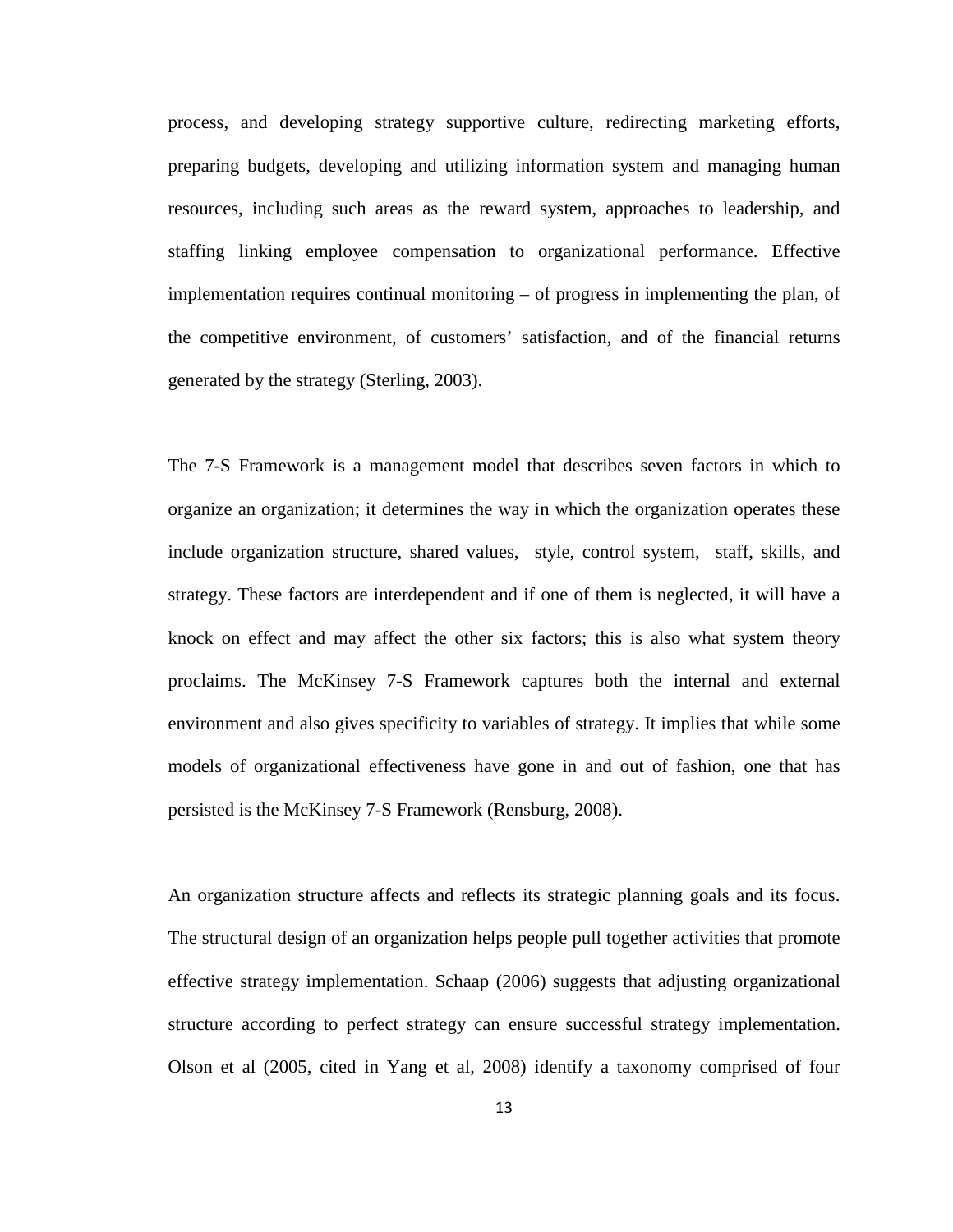different combinations of structure/behavior types, which he labels as: management dominant, customer-centric innovators, customer-centric cost controllers and middle ground. These alternative structure/behavior types are then matched with specific business strategies that are Prospectors, Analyzers, Low Cost Defenders, and Differentiated Defenders in order to identify which combination (s) of structures and behaviors best serve to facilitate the process of implementing a specific strategy.

According to Rensburg (2008) shared values are the core of the organization, the guiding principles, and the fundamental ideas around which an organization is built. The corporate culture creates and, in turn, is created by the quality of the internal environment; consequently, culture determines the extent of cooperation, degree of dedication, and depth of strategic thinking within an organization. Marginson (2002) argues that strategy implementation evolves either from the process of winning a group commitment through a coalitional form of decision-making, or as a result of complete coalitional involvement of implementation staff through a strong corporate culture.

Pearce and Robinson (2007) defines organizational leadership as the process and practices by key executives of guiding and shepherding people in an organization toward a vision over time and developing that organization's future leadership and organizational culture. They further state that the leadership challenges are to galvanize commitment among people to embrace change and implement strategies to ensure that the organization succeeds in a vastly different future. Mintzberg and Quinn (1991) suggest that the role of personal leadership is important and sometimes decisive in the accomplishment of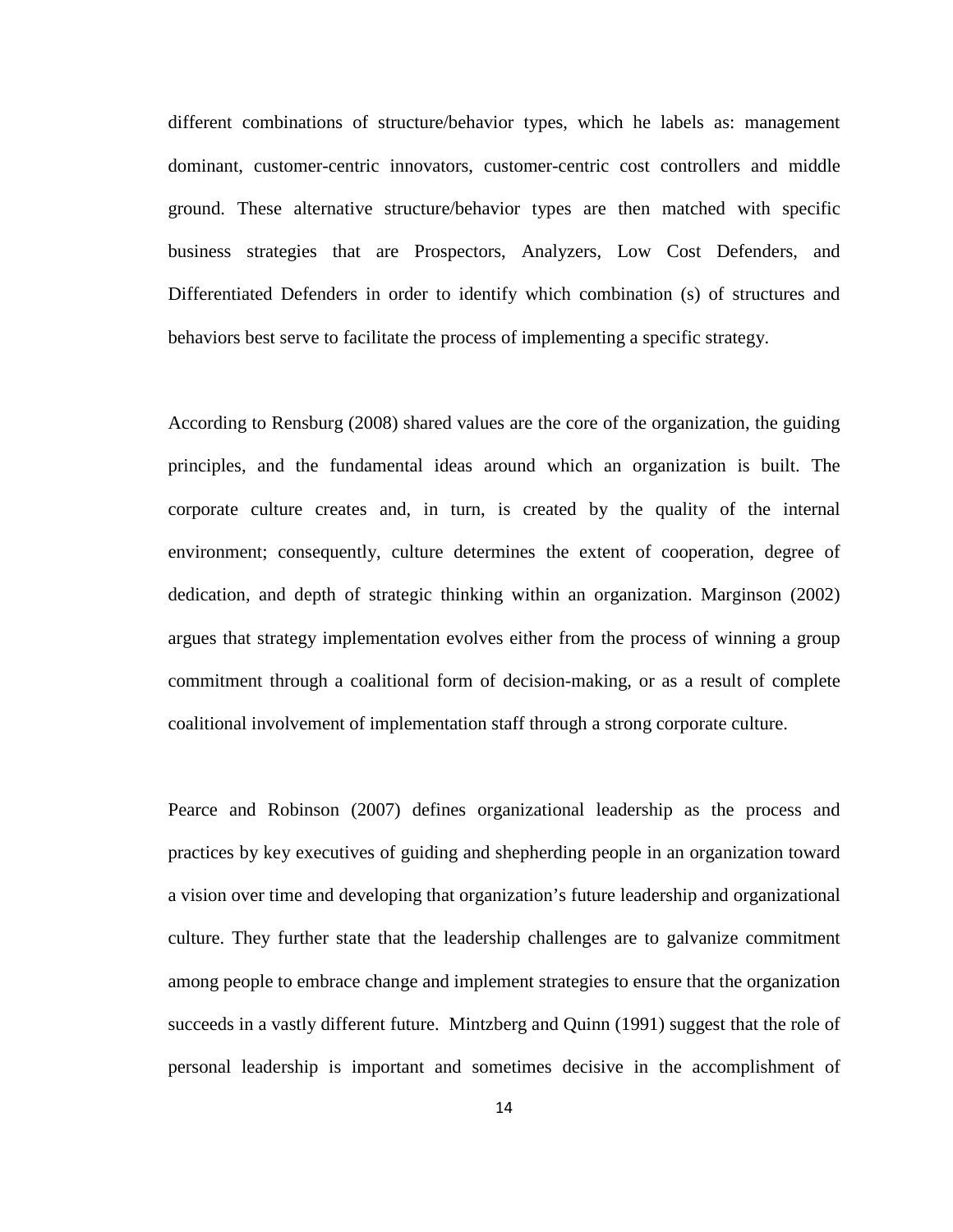strategy. In today's business world, strategy implementation is inseparable from effective leadership and communication with the company. Alexander (1985) points out that communication is mentioned more frequently than any other single item promoting successful strategy implementation. The content of such communications includes clearly explaining what new responsibilities, tasks and duties need to be performed by the affected employees. It also includes the why behind changed job activities, and more fundamentally the reasons why the new strategic decision was made firstly.

Yang et al (2008) suggests that strategy implementation perspective demands systems with criteria different from those of conventional systems. How well the system can monitor and track the implementation process should be the center of interest. In the past, implementation-related activities were tracked manually or launched on an ad hoc basis so that there was a lack in mandatory installed business processes.

According to Raps (2004) human resources represent a valuable intangible asset and human resources are progressively are progressively becoming the key success factors within strategy implementation. This will include the level of performance as part which will influence their attitude though motivation. Pearce and Robinson (1991) suggest that the execution of strategy ultimately depends on individual organizational members, particularly key managers. In addition, motivating and rewarding good performance by individuals and organizational units are key ingredients in effective strategy implementation. If strategy accomplishment is a top priority, then the reward system must be clearly and tightly linked to strategic performance.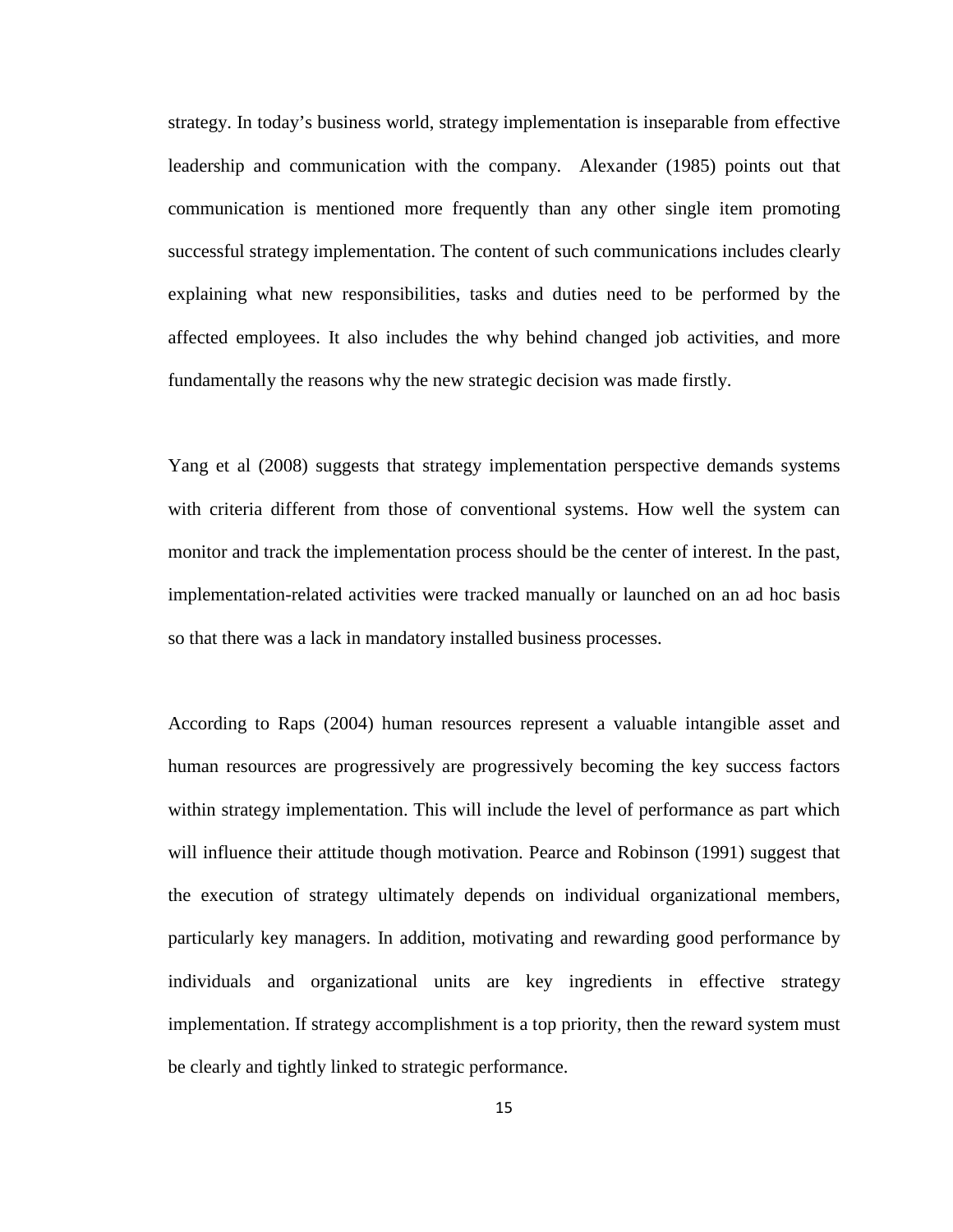The knowledge, skill and experience of people can be the key factors enabling the successful implementation of strategies. Bonoma (1984) suggests that successful implementation of strategies requires four basic types of execution skills: Interacting skills are expressed in managing one's own and others' behavior to achieve objectives. Allocating skills are brought to bear in managers' abilities to schedule tasks and budget time, money, and other resources efficiently. Monitoring skills involve the efficient use of information to correct any problems that arise in the process of implementation.

According to Pettinger (2004, cited in Rensburg, 2008) the success of any strategy is on how it is implemented on one hand and on the other hand the attainment of "fit" between the strategies, how the firm is organized and managed. The most important "fit" is between the strategy and organizational capabilities, strategy and rewards structures, strategy and internal support systems, and between strategy and organizational culture. Fundamentally, good strategy should distinguish the company from others in ways that make a difference to customers. Porter (1996) encourages CEOs to take three simple steps in developing a distinctive strategy in order to understand the company's genuine strengths (particularly those that span multiple functions), examine the marketplace to understand what market positions are (or may be) unoccupied, focus the company's strategies on bringing its variable strengths to bear in capturing those unoccupied strategic position.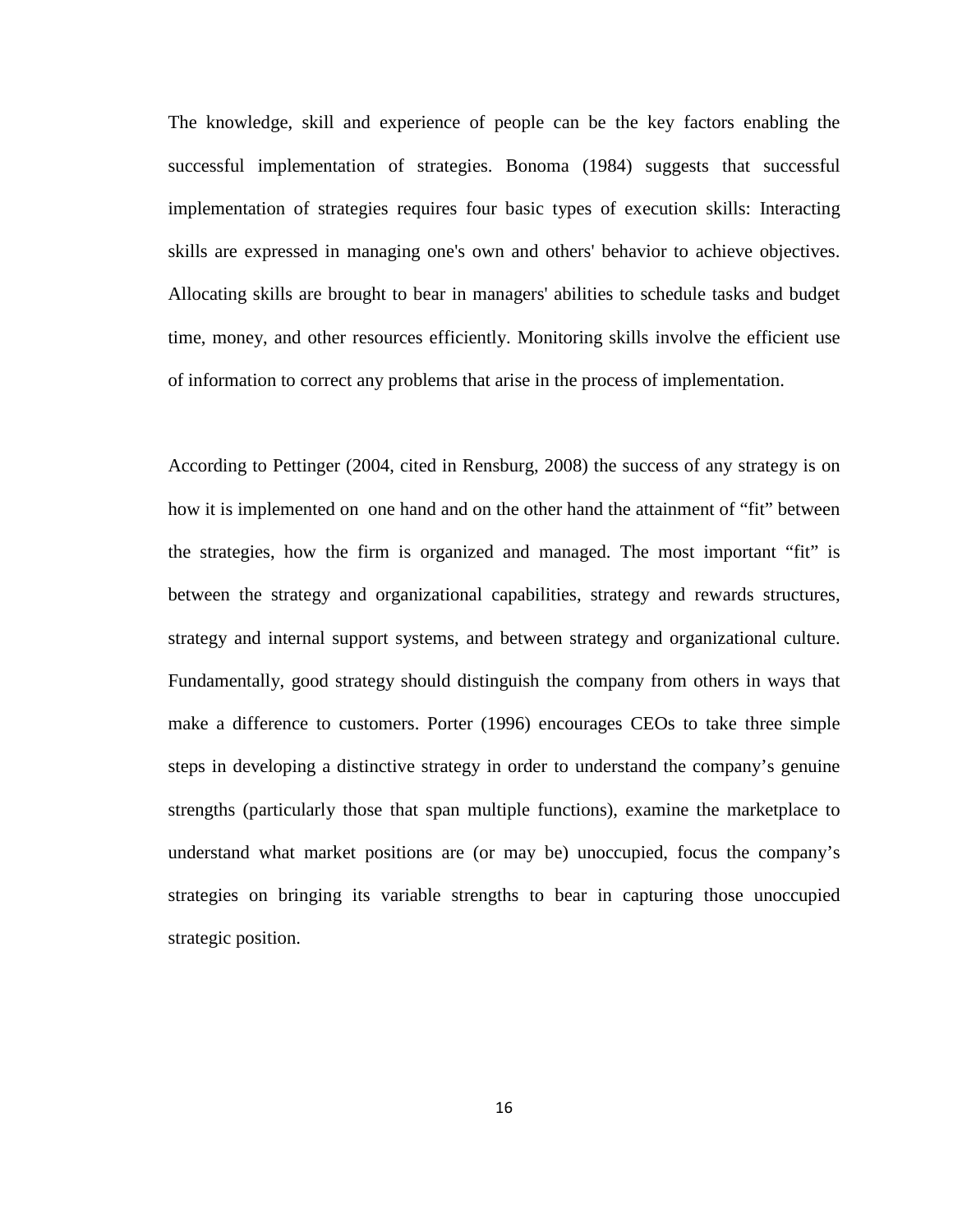## <span id="page-24-0"></span>**2.3 Challenges of Strategy Implementation**

According to the White Paper of Strategy Implementation of Chinese Corporations in 2006, strategy implementation has become "the most significant management challenge which all kinds of corporations face at the moment". The survey reported in that white paper indicates that 83 percent of the surveyed companies failed to implement their strategy smoothly, and only 17 percent felt that they had a consistent strategy implementation process. The key challenge for today's organizations are many (soft, hard and mixed) and the factors that influence the success of strategy implementation, rang from the people who communicate or implement the strategy to the systems to the mechanisms in place for co-ordination and control (Yang et al, 2008). Among the challenges discussed below are: strategy formulation, organization structure, organization culture, changing environment, operation planning, poor communication, resource allocation, and poor execution.

Strategy formulation is an integral part of the overall strategic management process. According to Tan (2004) strategy implementation stage is the realization process of the strategy that has been developed in the formulation stage. Therefore, if the formulation stage is not done well, it will have a direct impact on the implementation stage, potentially becoming a challenge to implementation. He identifies themes that can potential be a challenge; poor understanding of the strategy, strategies being too complex, unrealistic expectation place on the implementation team and lack of commitment or buy in to strategy. There is also a tendency of having two groups' people for formulation and implementation. Hence, most of the people in the organization who are crucial to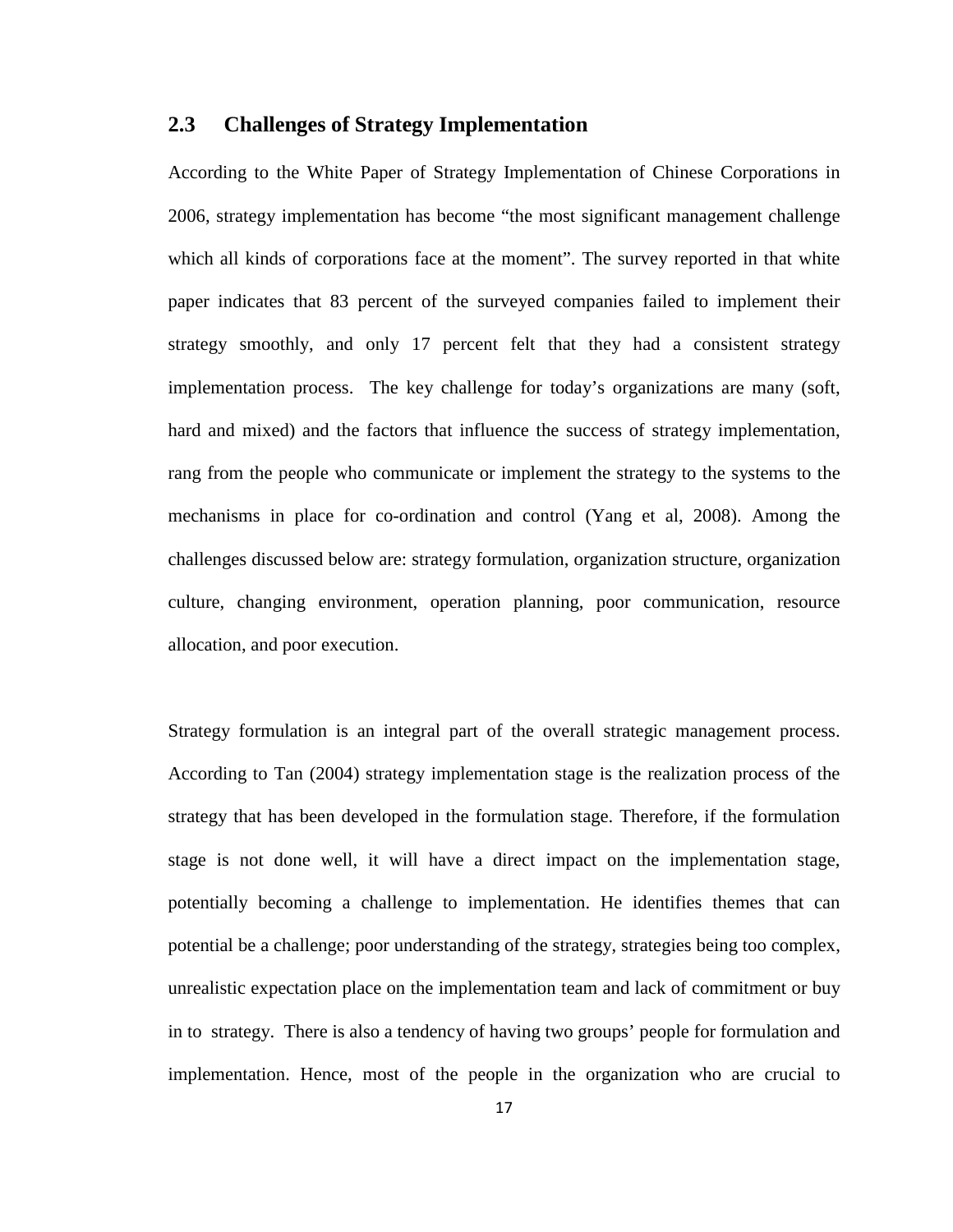successful strategy implementation probably had little, if anything, to do with the development of the strategy. Therefore, there is possibility that they are completely unaware of the effort and information that went into the formulation process (Al-Ghamdi 2005).

According to Raps (2004) strategy implementation processes frequently results in problems if the assignments of responsibilities are unclear. Who's responsible for what? To add to this problem, responsibilities are diffused through numerous organizational units that tend to think in only their own department structures. That's why crossfunctional relations are critical to an implementation effort. Bureaucracy makes this situation even more challenging and can make the whole implementation a disaster.

Raps (2004) suggests that the top management's principal challenge in the cultural context is to set the culture's tone, pace, and character to see that it's conducive to the strategic changes that the executives are charged with implementing. When implementing strategy, the most important facet is top management's lack of commitment to the strategic direction itself. In fact, this commitment is a prerequisite for strategy implementation, so top managers have to show their dedication to the effort. Another challenge is the assumption made by top management. Senior executives must not assume that lower-level managers have the same perceptions of the strategic plan and its implementation, its underlying rationale, and its urgency. Instead, they must assume they don't, so the executives must persuade employees of the validity of their ideas.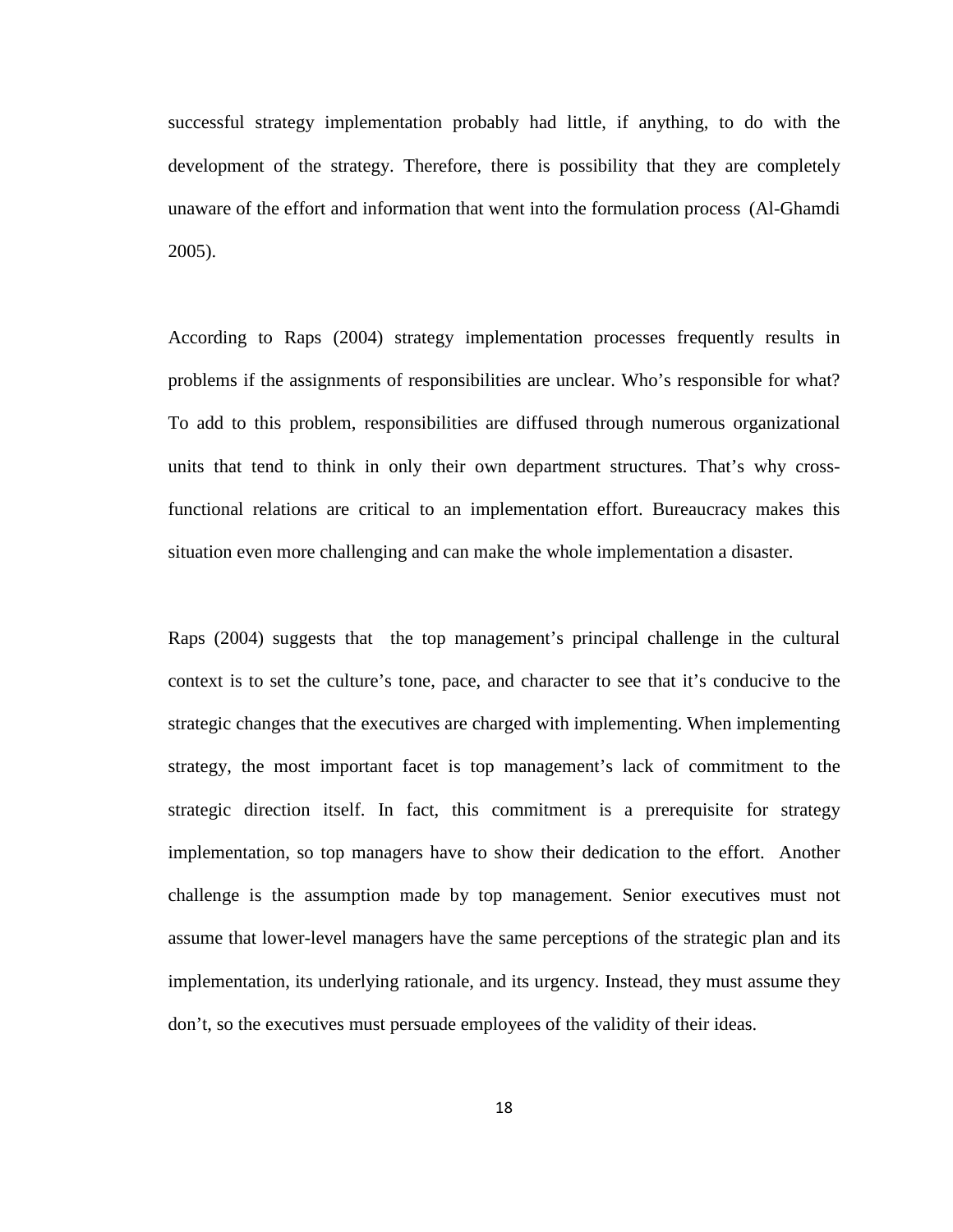Thompson (1993) observes that many organizations compete in uncertain, dynamic and turbulent environment where change pressures are continuous and changing. New opportunities and threats appear at short notice and require s speedy response. This dynamism is a real challenge to strategy implementation. Hence, if there are significant changes in the environment, an organization needs to react to these changes or may find that the strategies that they want to implement may no longer be viable for the organization. This in itself makes environment uncertainty a possible barrier to strategy implementation.

Operational planning are set of actions is usually concerned with addressing sequence of activities, allocation of resources and scheduling of work required for the implementation process. Johnson and Scholes (1999) point out the assumption that top management can plan strategy implementation at the top then cascade down through the organization is not tenable. It should be argued on how top management conceives strategies as not the same as how those lower down in the organization conceive them. Top managers often complain that their middle or operating managers lack the ability to implement strategies successfully. More often than not it is not the abilities of the managers; it is more likely to be a problem of poor middle management understanding and commitment to the strategy (Tan, 2004).

According to Raps (2004) Communication is a key success factor within strategy implementation. A common source of communication problems in implementation is that divergent functional perspectives may not be aligned with the overall strategy. Unless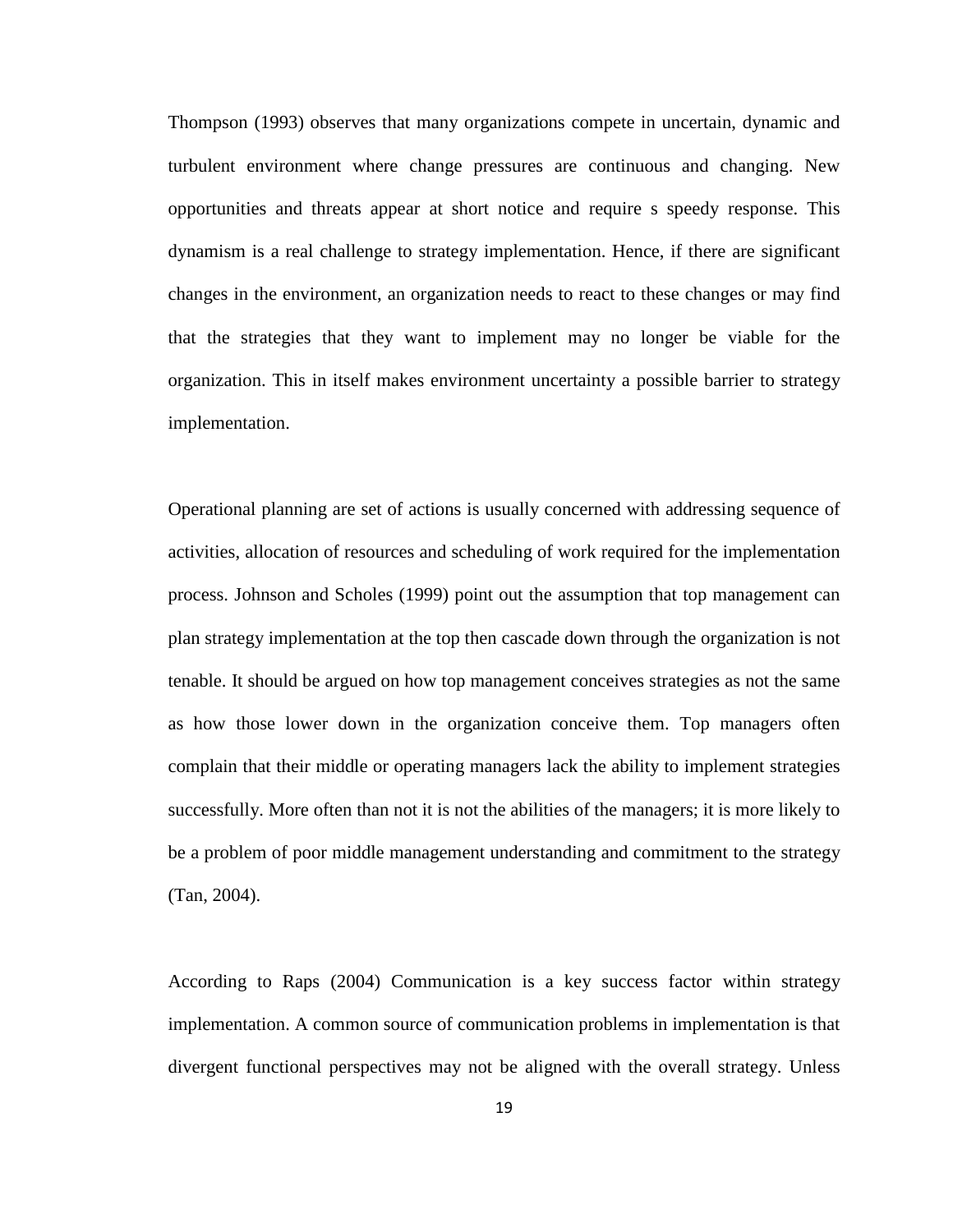these issues are addressed, each area may interpret the plan with a lens of "How does my area win?" rather than "How does the organization win?". According to Noble (1999) the consensus about a company's strategy may differ across levels: If members of the organization are not aware of the same information, or if information passes through different layers in an organization, a lower level of consensus may result. This lack of shared understanding may create obstacles to successful strategy implementation.

The availability of resources, in terms of staff, skills, knowledge, finance and time, is thought to be a crucial part of strategy implementation. Many executives underestimate the amount of time needed and don't have a clearly focused view of the complexities involved when implementing strategies. Basically, it's difficult enough to identify the necessary implementation steps and even more difficult to estimate an appropriate time frame, so you have to determine the time-intense activities and harmonize them with the time capacity. Hussey (1988) argues that, it is imperative to ensure that the people who carry out the action have the skills and knowledge. Lack of adequate skills, knowledge and capabilities to implement the strategy can be an issue if the employees have incomplete understanding of the concepts they are trying to implement.

Human resource management plays an important role in strategy implementation and sometime strategy formulation. Major reasons why strategy implementation efforts failed is that people were conspicuously absent from strategic planning. Lack of understanding on how the strategy should be implemented is also one of critical challenge faced by organization. Although managers may assume that their implementation has been successful, frontline staff may encounter various issues which have been taken into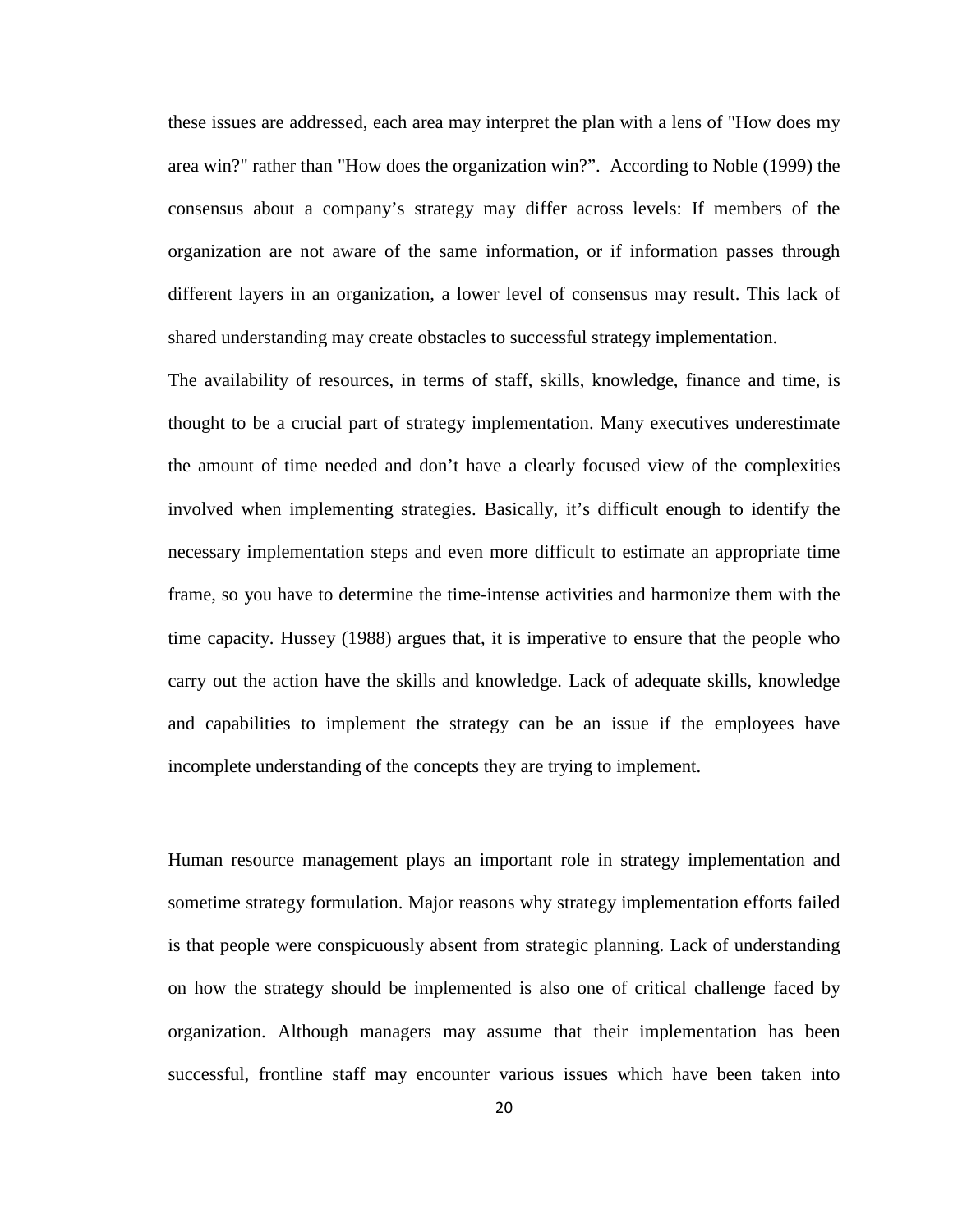consideration before the implementation phase. Furthermore, the problems that arise from unsuccessful implementation may only appear in the long run. This would cause undesirable consequences to the organization, whether they are of little or great impact (Sterling, 2003).

Strategy execution is less glamorous than strategy formulation. People overlook it because of a belief that anyone can do it, people are not exactly sure what it includes and where it begins and ends (Alexander, 1991 cited in Mwangi, 2008). Good execution cannot overcome the shortcomings of a bad strategy or a poor strategic planning effort (Hrebiniak, 2006 cited in Yang et al, 2008). According to Tan (2004) 90% of wellformulated strategies fail due to poor execution. Why is strategy execution so hard? The answer lies in the way the nature of business has changed in the past 30 years. And referring to the shift from value based in tangible assets to value based in intangible assets, he points out that back in 1980s, most of the market value of companies could be attributed to tangible assets, and as time went by, more and more knowledge-based economy and services-oriented companies appears and changed the ratio to a further shift that most of the market value can be attributed to intangible assets. And such moves make the whole" measuring the performance" part even more difficult, and therefore, so is the management within the implementation process of the overall strategy.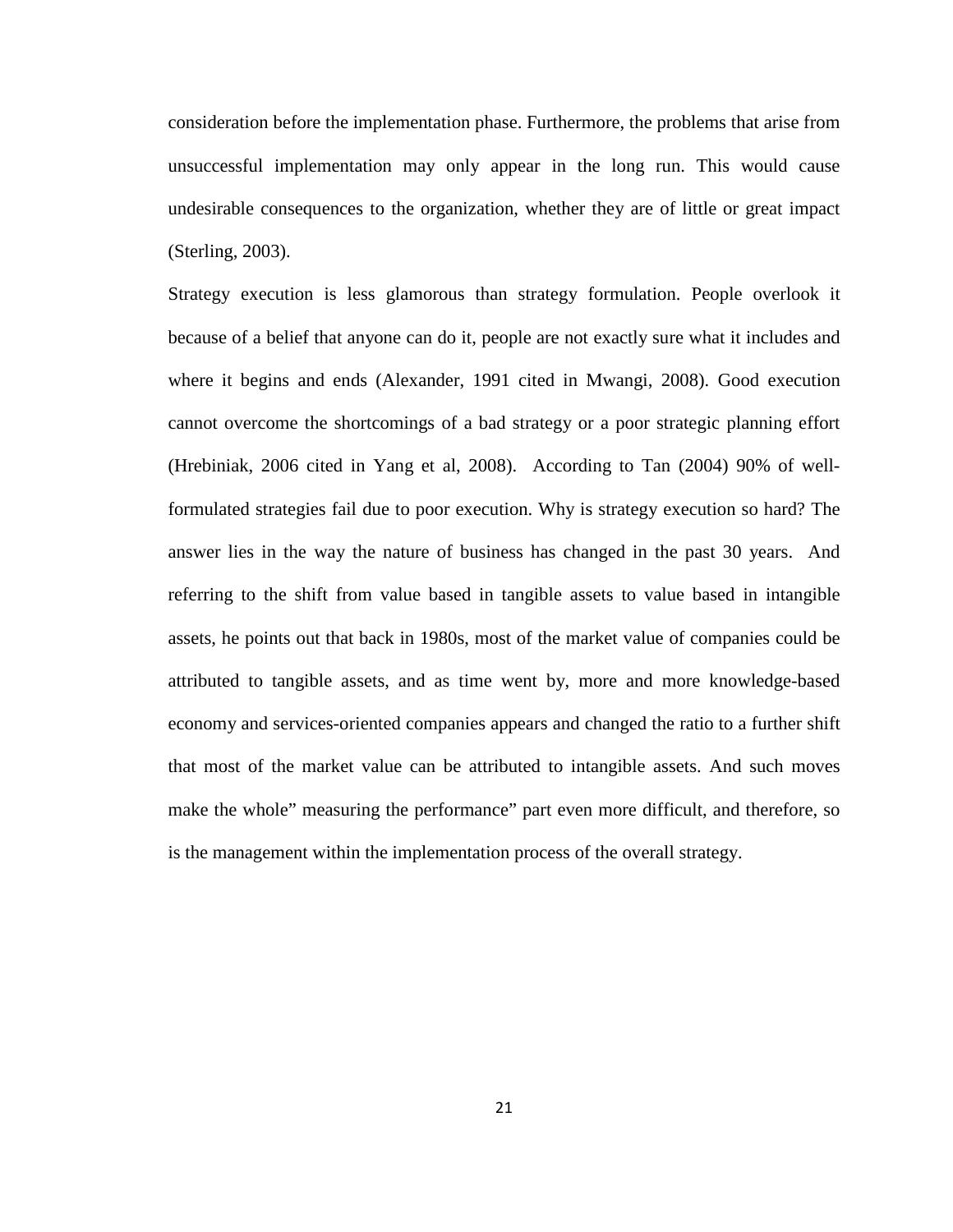#### **CHAPTER THREE: RESEARCH METHODOLOGY**

#### <span id="page-29-1"></span><span id="page-29-0"></span>**3.1 Research Design**

The research was conducted through a case study. The case study served as a useful means of revealing an in-depth and extensive description of the topic under investigation. It puts more emphasis on a full contextual analysis of fewer events or conditions and their interrelation. The case study was aimed at getting detailed information and understanding of how First Community Bank has managed its strategy implementation process, the challenges experienced and how they overcome or minimize them.

Babbie (2004, cited in Vergert, 2010) defines a case study as an in-depth examination of a single instance of some social phenomenon. In this case the phenomenon that is studied is the First Community Bank. One of the main advantages of a case study is that it provides a good understanding of a certain phenomenon. Therefore a case study is a reliable instrument to inquire a certain phenomenon. The study will select five respondents which include Chief Executive and Heads of Departments.

## <span id="page-29-2"></span>**3.2 Data Collection**

The study used primary data. An interview guide was used through face to face interview to collect data. The interview guides had been preferred over other methods of collecting data because of their capability to extract information from the respondents as well as giving the researcher a better understanding and more insightful interpretation of the results from the study. Primary data was collected by interview guide which had open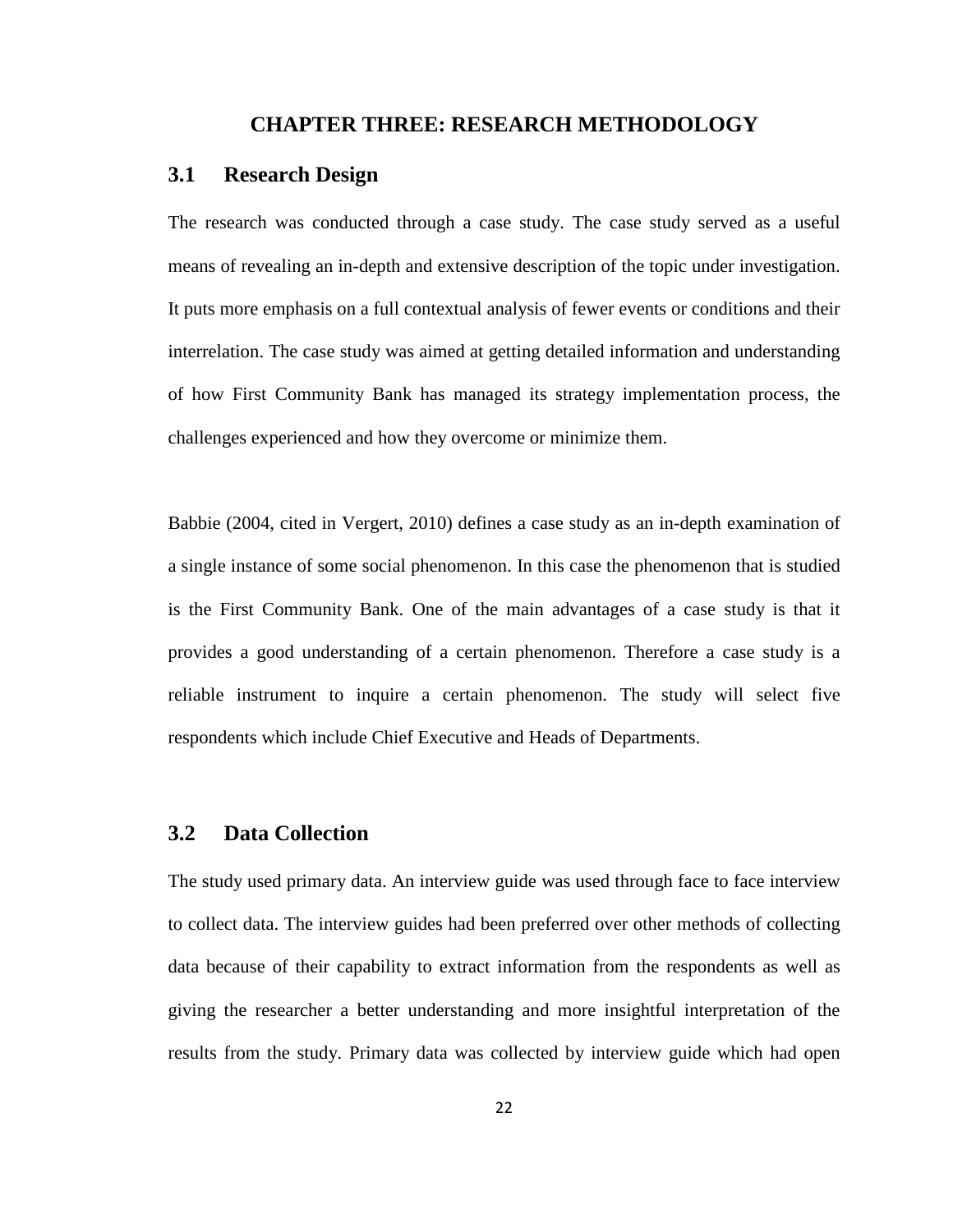ended question. The advantage of open ended questions was that they allow respondents to express their feelings and thought especially when complex issues are being studied. They thus offer more details and more information in areas that might not have been foreseen by the researcher.

The interviewees in this study consisted of five members since the topic under consideration relates to challenges of strategy implementation. Interviewees consisted of sections heads who include: the CEO, head of finance, head of business development, head of human resource and head of operation. The reason of choosing few interviewees was to make it easier to get adequate and accurate information necessary for the research.

#### <span id="page-30-0"></span>**3.3 Data Analysis**

The content analysis was used to analyze the interviewees view about the challenges of strategy implementations of First Community Bank. This technique was used as a set of categorization for making valid and replicable inferences from date to their context. The information from various interviewees was evaluated and documented as findings for this study. The responses in the open ended questions were grouped into categories which were mutually exclusive and exhaustive.

The researchers studied each question separately from all the interviewees; this enabled her to get a clear idea about the total responses of subjects to certain issues. The qualitative method was used to understand the topic under study. The method is suitable as it does not limit interviewees on the responses and can generate more information to meet the objectives of the study.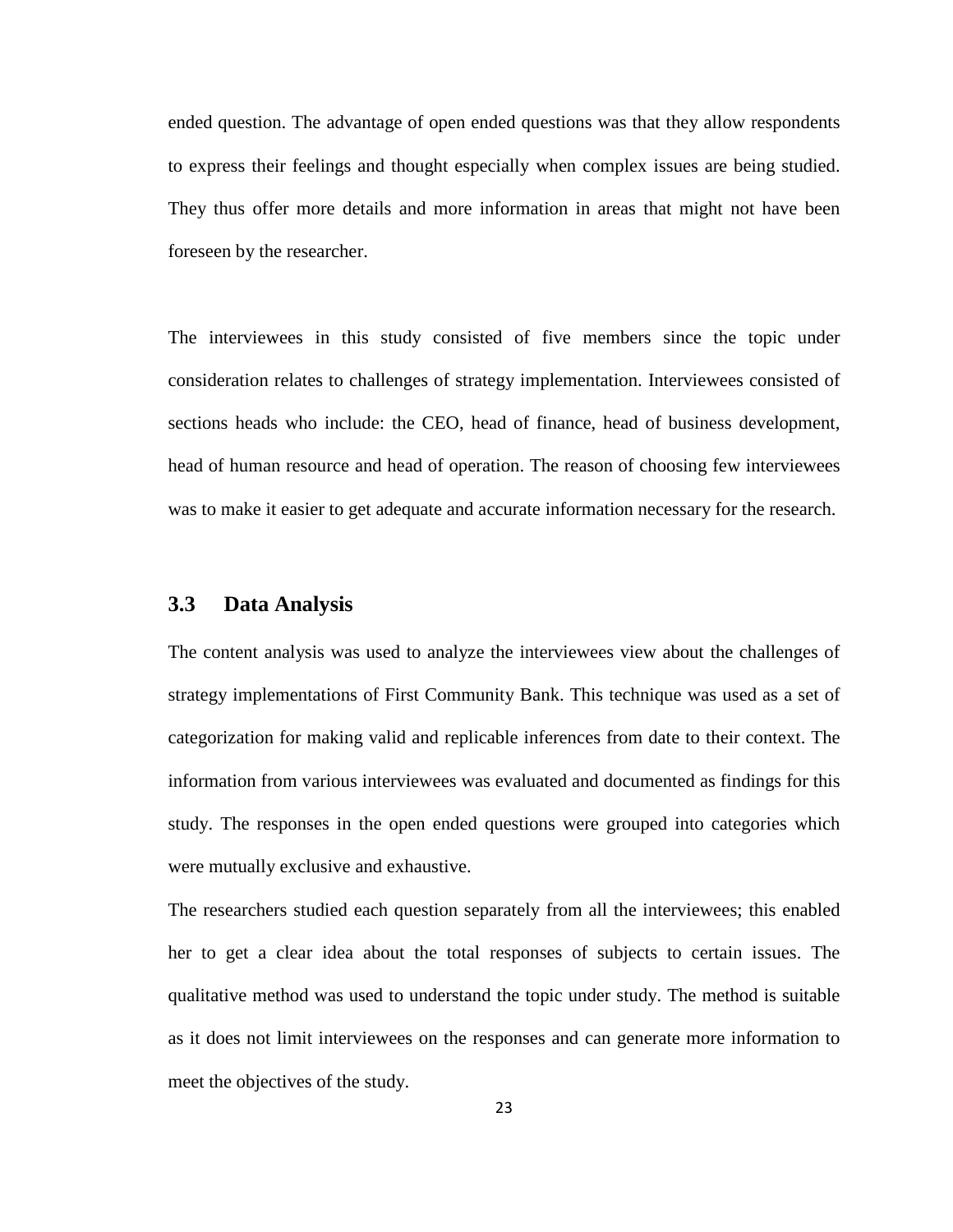#### <span id="page-31-0"></span>**CHAPTER FOUR: ANALYSIS, INTERPRETATION & DISCUSSION**

## <span id="page-31-1"></span>**4.1 Introduction**

This chapter presents the findings of the data collected and interpreted on the challenges of strategy implantation at First Community Bank. It analyzes the data and present results on the basis of the objective set at the beginning of the study. Where closed ended questions were used for data collection, the responses were analyzed qualitatively. The interviewees in this study were drawn from various departments at First Community Bank to ensure that this is a clear review of strategy implementation and to give more than one perspective of the study. Five interviewees were interviewed using interview guide to get responses. The interviewees were CEO, Head of Finance, Head of Business Development, Head of Human Resource and Head of Operation. The implication of the study is that various responses from different department can adequately explore all the expected responses from entire bank.

This study is sought to obtain information on the three main objectives: to establish the strategies First Community Bank has implemented, to determine the challenges of strategy implementation at First Community Bank, Kenya and to establish measures taken by First Community Bank in Kenya to deal with challenges of strategy implementation. Each strategy is organized in term of its challenges and strategy response taken by the bank to overcome the challenges.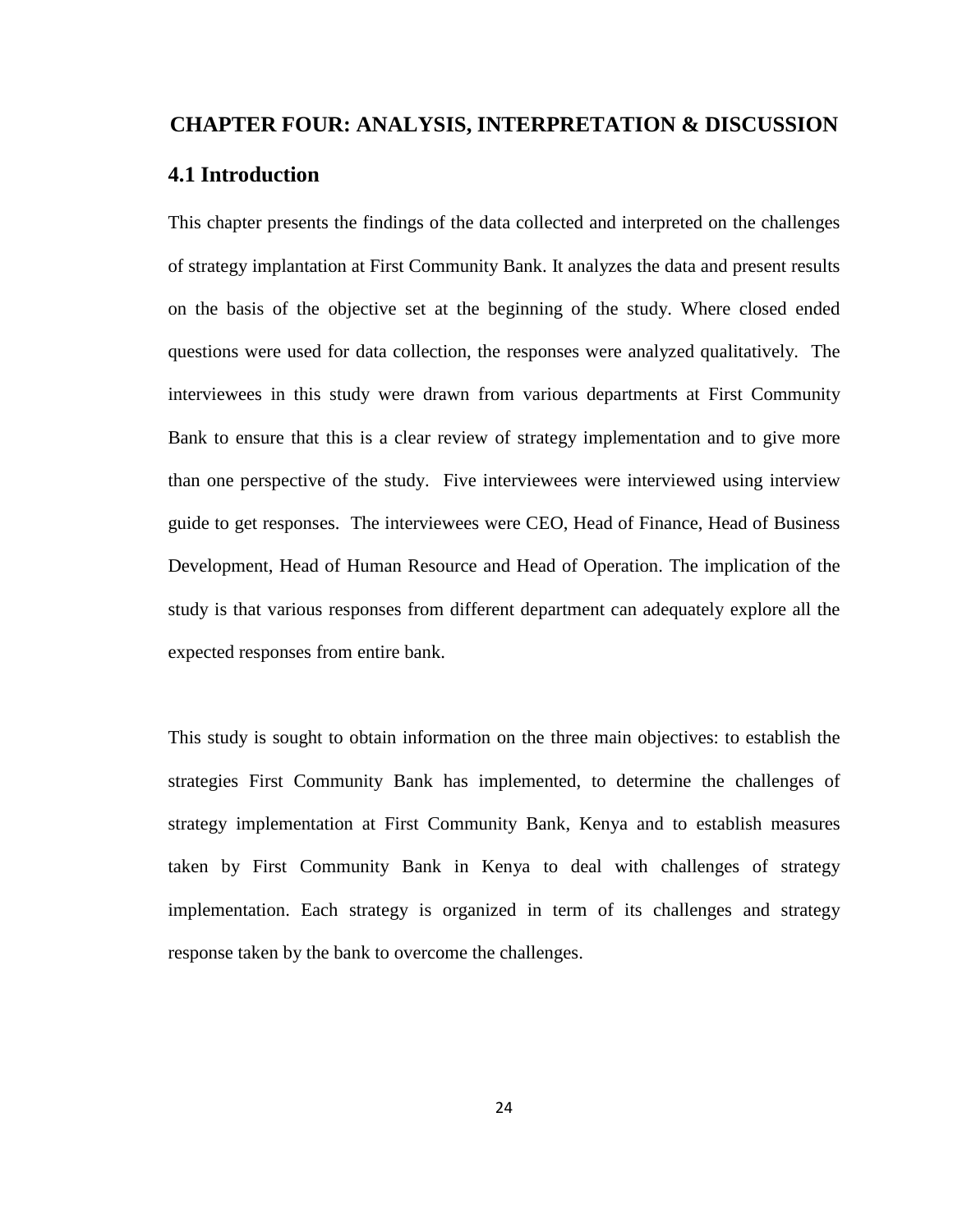## <span id="page-32-0"></span>**4.2 Findings**

#### <span id="page-32-1"></span>**4.2.1 Product**

In my interview with First Community Bank heads of department, the interviewees identified the marketing strategies used by the bank. They mentioned that the bank focuses on products and services that are more attractive compared to their competitors. They mentioned two product strategies Musharaka (equity participation) and Murabaha (Cost plus). They went ahead and explained to me the meaning of the term of their products: Musharaka is similar to a joint venture in which the bank and an agent jointly invest in some project. They said the party agrees on some prearranged profits and losses, while Murabaha transaction is basically a cost plus profit financing transaction in which a tangible asset is purchased by the bank at the request of its customer from a supplier. The bank then sells this asset to its customer on a deferred sales basis with a mark-up that is bank's profit.

The interviewees also mentioned differentiation strategy adopted by the bank. They said that there has always been a great demand from agricultural customers to have Islamic financing products for agriculture sector. With this in mind, FCB started to focus and created products to suit this need. According to Michael Porter, differentiation is the winning strategy to compete in the market. Customers will buy the brand if it is different and low price and it will give the company a competitive edge over its competitors.

They said that the existing challenges facing FCB was lack of awareness about Islamic finance and Islamic banking products among the customers and within the community.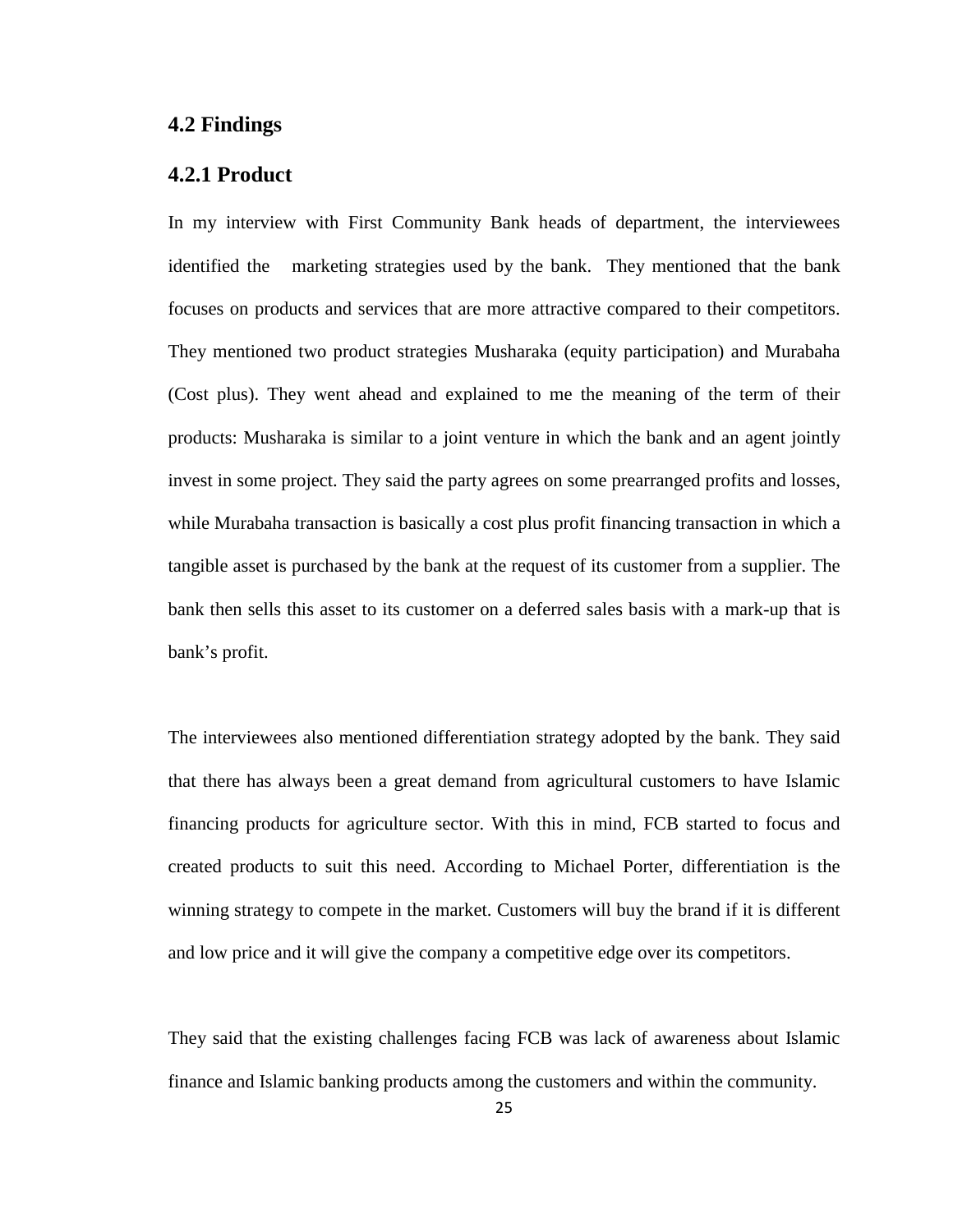They also mention another challenge as there is no much differentiation among the products within Islamic banking; however their products are slightly different from the conventional banks. But as now conventional banks are also opening Islamic windows, that's why product differentiation is very less. Consistent with Kotler (1999) Products are not differentiated among the Islamic banks, that's why people can easily switch to other brands on the basis of low prices and this creates intense competition. The interviewees indicated that they are trying to respond by promoting the sector just by using the name of religion and knowing that many people are interested in dealing with Islamic banks because of prohibition of interest in Islam. They went ahead and gave few example of Islamic terminology in promoting its products to customers. For example, Arabic word such as Qard Hassan (a free loan) Mudaraba (Trustee profit sharia) Lulu, Busara, Sahlah and Labbeyk (Hajj & Umra) which they used in labeling various deposit facilities. Consistent with Anwar (2007), he said that 10-15 % of customers that are dealing with Islamic banks are new to banking and who are trying to stay away from conventional banking because of the religion as conventional banking is based on interest based contracts. Though, they also realized that a great number of their customers choose their banking services on the basis of customer services, quality and profitability and that's why they are running a proper media campaign so as to bring awareness to the consumers about their services and products on the basis of competitiveness.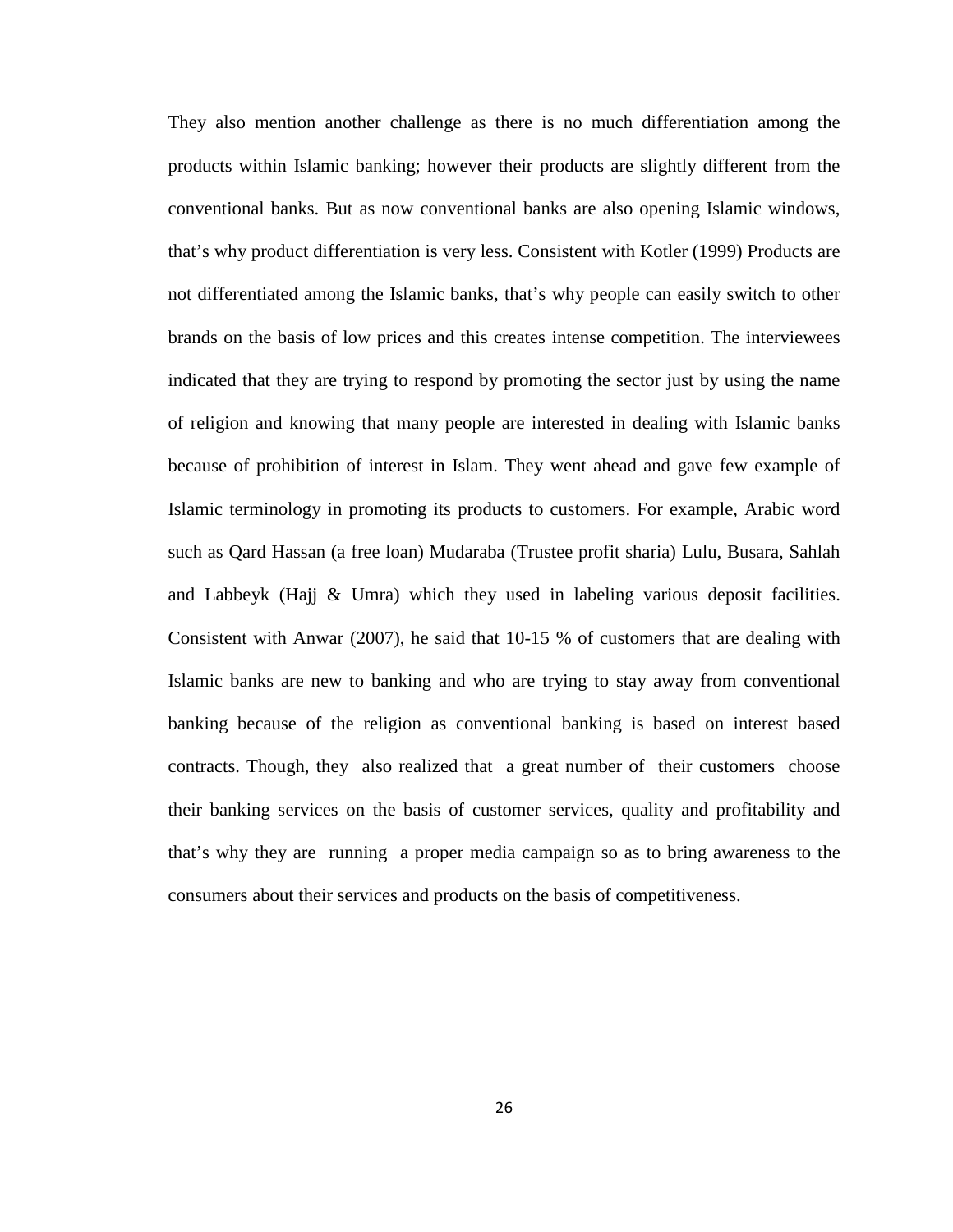#### <span id="page-34-0"></span>**4.2.2 Penetration**

The interviewees mentioned penetration strategy as a pricing strategy tool used by the bank. The bank targets different segment and sectors in the market. They gave an example of Lulu account targeting female population which has been ignored by other financial institutions. Initially FCB was one of the banks to introduce such a product that focused on specific targeting women and was one of the major accounts that brought in most revenue to the bank. The main challenge was lack of awareness of the existence of the product to women. The bank approach was by doing personal selling, promotion and advertising through Islamic radio media. They also gave an example of channel used radio Iqra, radio Salam and radio Rahma were most women all over Kenya listen to those channels.

#### <span id="page-34-1"></span>**4.2.3 Promotion**

The interviewees talked about their promotion strategy and their betterment to their society. They said the bank started investing in projects through which people get more benefits and employments. They said the bank started to work with Youth Enterprise Development fund to address the economic empowerment of the youth through enterprise development and strategic partnership. They said there main challenge encountered was to make sure that financing support is available for the funds to reach Muslims youth in the country in a shariah compliant manner. The bank responded through 'Youth Advantage' program in the country informing the youth on how to benefit from the funds. Other promotion strategy which was mentioned by head of business was the use of Personal selling, advertising, sales promotion, publicity and public relation. Their main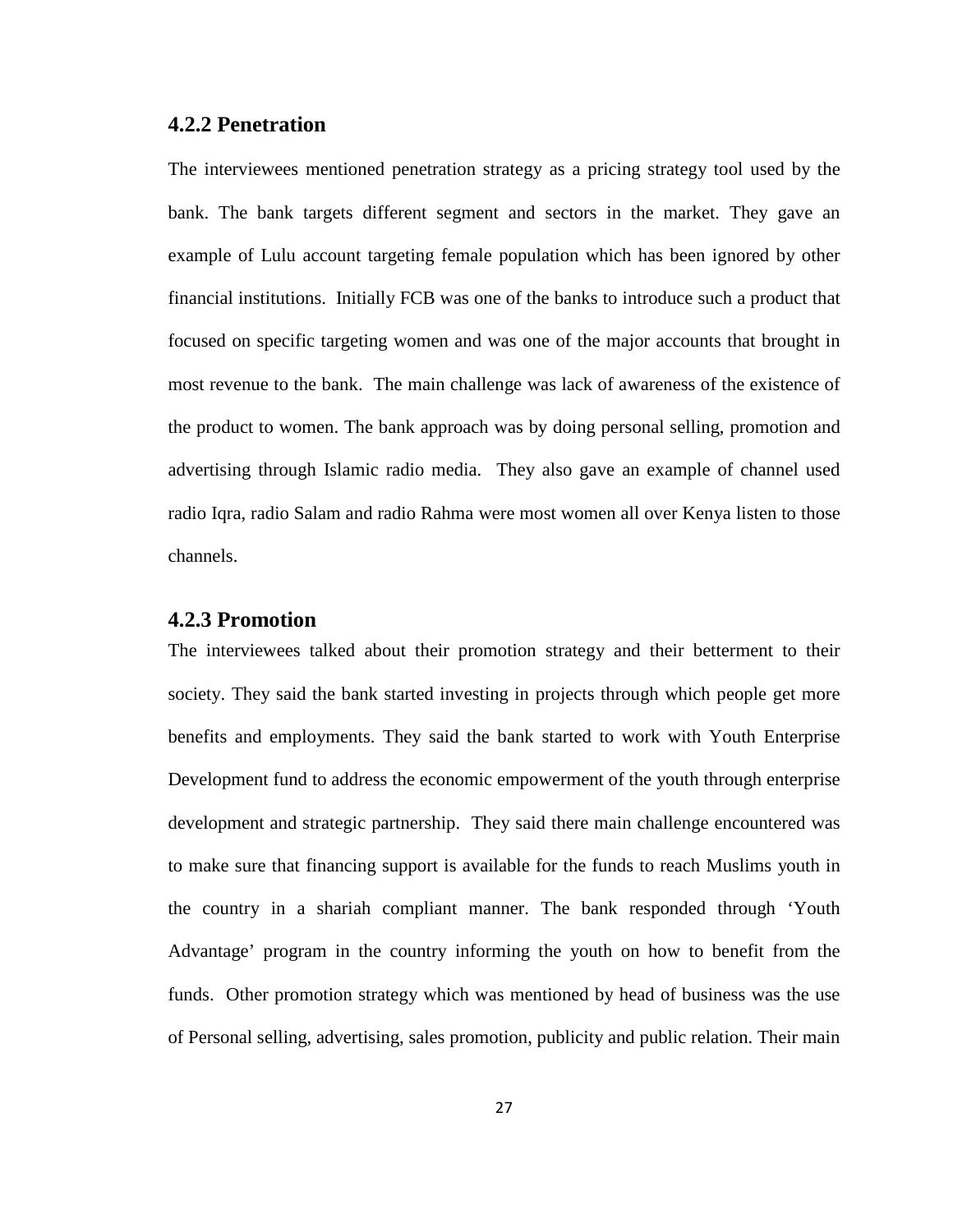challenge was to keep their promotional strategies to be in line with those of conventional banks as well as to comply with Islamic Shariah principles.

#### <span id="page-35-0"></span>**4.2.4 Distribution**

Interviewees mentioned about the distribution strategy they have adopted in terms of location of their branches. They said that the branches have been strategically located in different towns within the country. Currently it has 18 branches which are in: Moyale, Mandera, Wajir, Hebaswein, Garissa, Malindi, Msalani, Kisumu, Nakuru, two in Mombasa and seven in Nairobi. Because banks are mostly situated in the urban areas they described that as there is a great potential available for Islamic banks in the rural areas and small towns.

The main challenge they mentioned was lack of proper infrastructure available in these location areas. They said that there are insufficient telephone lines in these locations, lack of Information Technology for facilitating the work of their staff and frequent power supply failure which was another major problem. They also said that there was no adequate security for online transactions and also very few people are using internet. The approach they used in dealing with infrastructure issues was to invest significantly in technology connecting all the branches by adopting technology from Kenya data services and broadband. Then they also went ahead and chose Path Solutions' known as iMAL System to bolster the entire IT infrastructure and contribute in upgrading their business performance. They said the solution also allows them to launch new distinguished products and services to their clients using the latest modern technologies.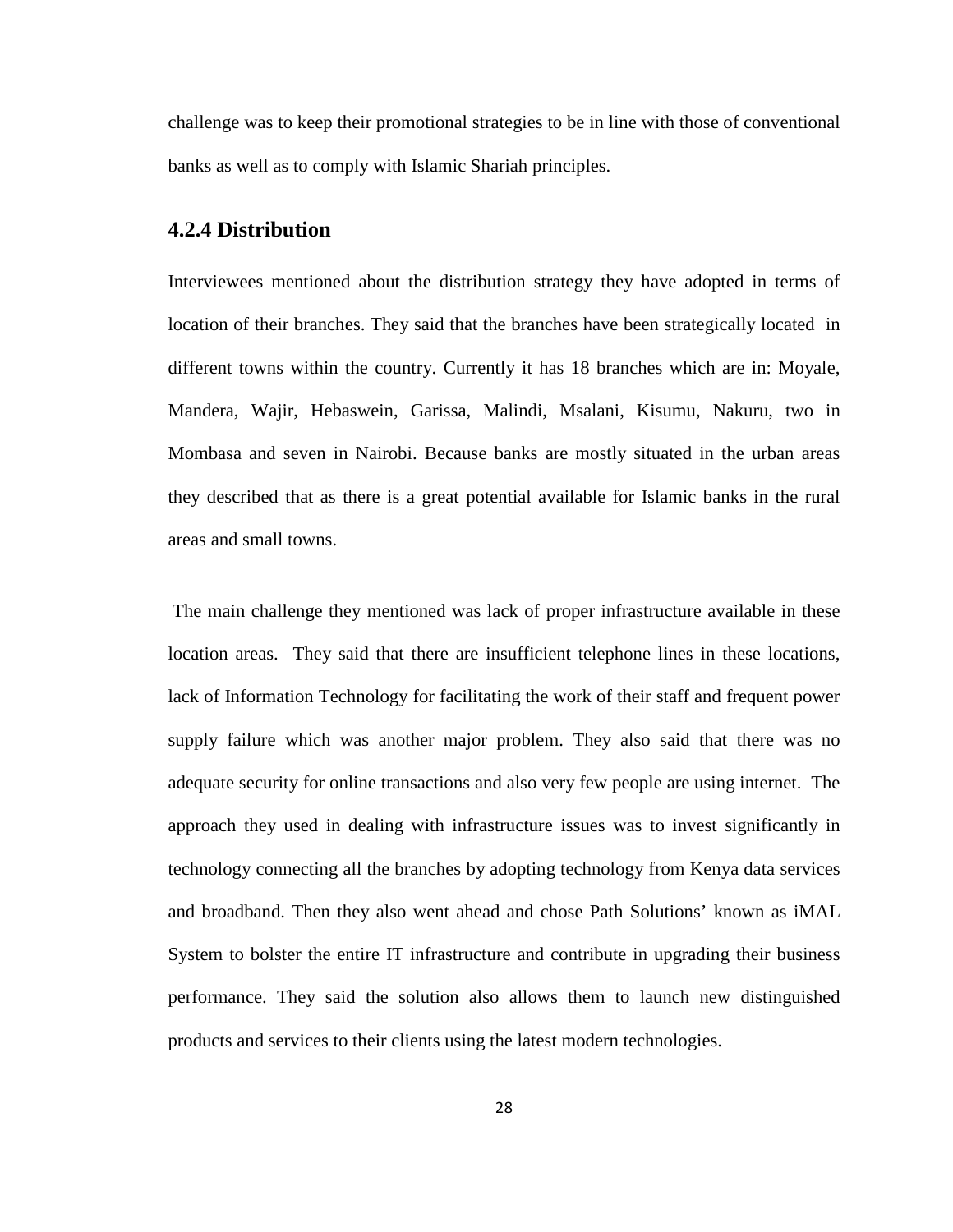## <span id="page-36-0"></span>**4.2.5 Alternative to Conventional Bank**

From the interviewees, it was established that the main strategy for first community bank as an Islamic bank in Kenya was to give alternative to conventional bank. They mentioned that the growth of FCB was been driven by the needs of Muslims customers seeking to borrow and invest in accordance with their personal beliefs. However, the head of business mentioned that the challenge was that the products were initially not as competitive as their conventional equivalents, in terms of both pricing and service offerings. He said that this was due to lack of supervisory framework in product development and in terms of system in all area such as fund management, investment policies, market development and products development and in information system.

The interviewees indicated that aligning processes to exceed customer expectations was a serious challenge for FCB because the processes not only need to be Islamic compliant, but additional steps such as getting Shariah approval would often delay the processes. Moreover, they also said that the ability to consistently regulate banking operations and systematically handling various Shariah board interpretations was also are challenge to their day to day operation. Interviewees also felt that there was a tendency of conventional banks opening Islamic windows in order to meet the requirements of the consumers and to retain their customers was another challenge faced by FCB. They claim that conventional banks are opening new Islamic windows in their existing banks as it is easy for them to enter in this industry because they have already big setups to sell their products. They said that these banks also have the ability to utilize funds (Large capital base) in order to market these products by giving high salaries to new employees,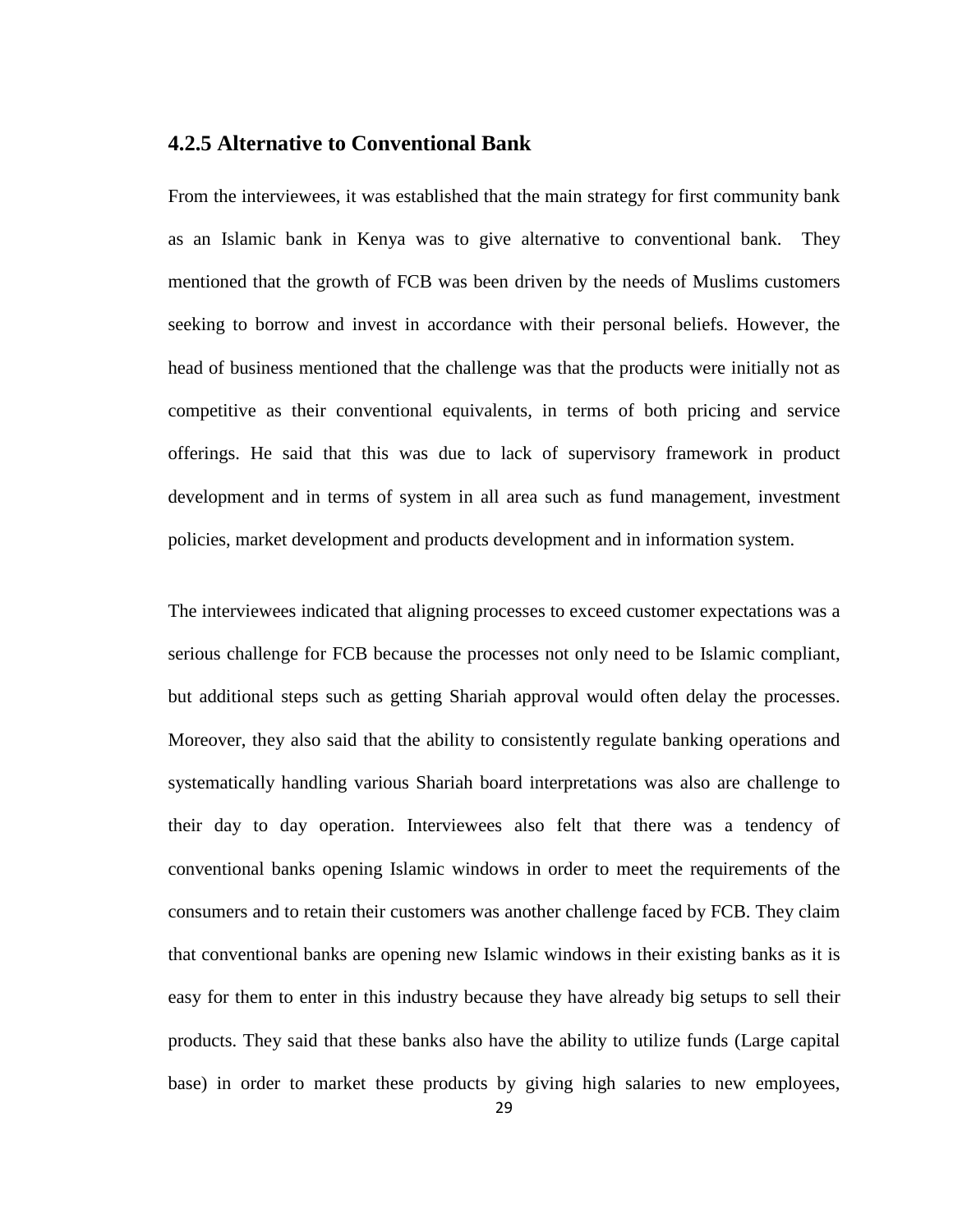offering attractive profit rates to customers and also train those interested in product development in order to meet the needs of the market. Other challenges pointed out by the interviewees includes lack of Interest-free Financial Instruments in Kenya supporting Islamic banking in the country, Insufficient legal protection governed by the Companies Act in Kenya banking industry of Controlling and Supervision basis of Islamic Shariah by Central Bank of Kenya because all banking and financial rules and regulations are established in favor of conventional banking practices.

The head of finance mentioned that there exists a lack of Unified Shariah Rulings in both Conventional and Islamic banking operating in the country and failure of the bank to Finance High Return Projects was a major setback because conventional banking has long established severe competition in the financial sector, contributing to the economic slowdown of many countries today and political instabilities. He mentioned that the underlying issue here is that there are a certain macro-environmental factors which are not easy to control. The banks approached the challenge by engaging itself in competition with conventional bank with an aim of improving quality, lowering prices and earning fairly which was the main essence of competition to businesses.

#### <span id="page-37-0"></span>**4.2.6 Optimal number of staff**

From the interviewees it was establish that the bank has a strategy of having optimal number of staff in the organization and not replacing staff that leaves the organization. The main challenge was getting the right people for the job and ability to multi-task. They also mentioned lack of resources to pay staff as part of good remuneration package and shortage of trained staff about Islamic banking and staff not having adequate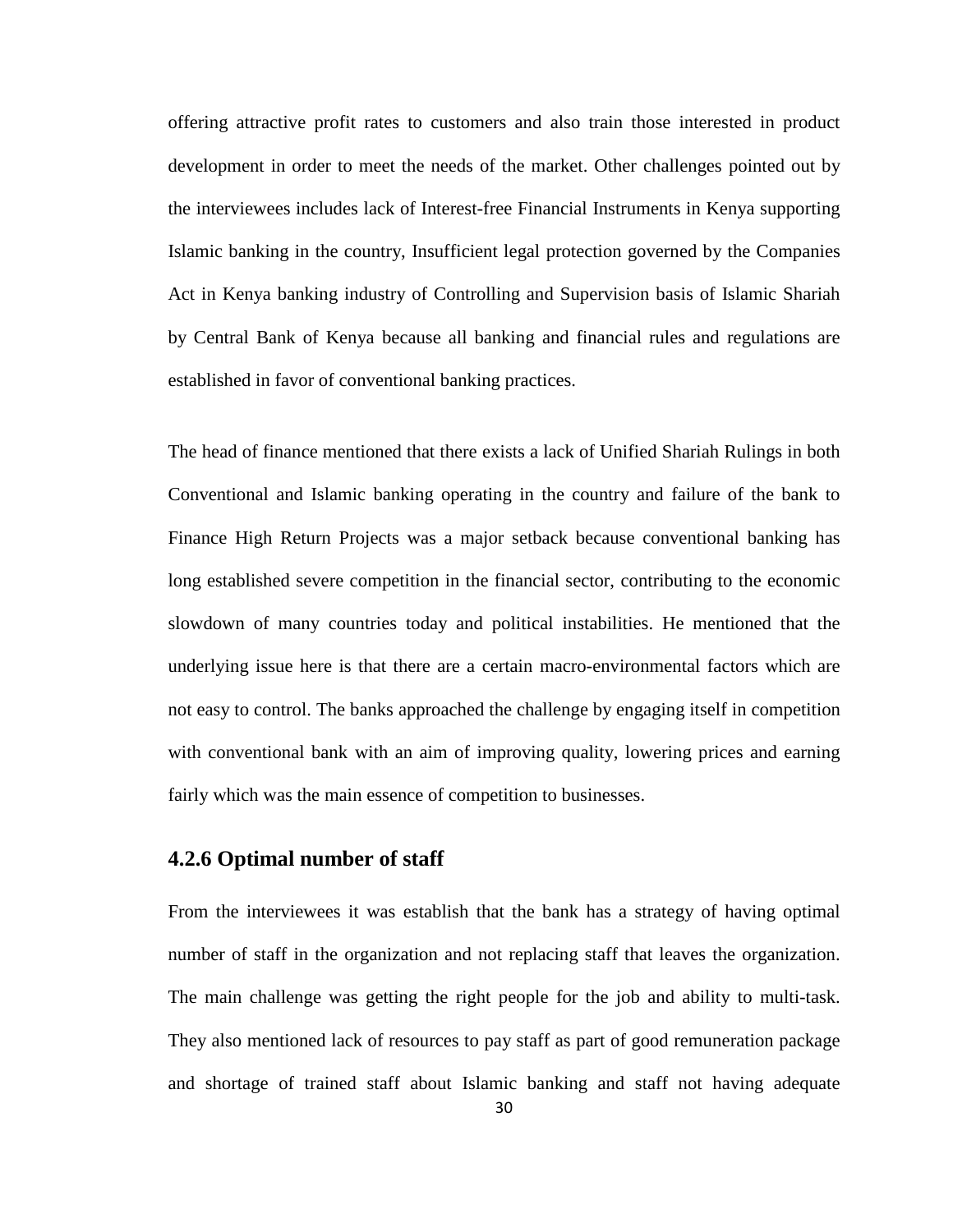knowledge about Islamic banking and most of them having their educational and training background in conventional banking sector. They said even some of the key staff have not yet fully grasp the principles of Islamic banking and finance, leading to costly blunders. Although Kenya is considered as part of the Islamic industry, but people with good Islamic knowledge are very few. Consistent with Alexander (1985) he suggests that there are many problems which over half of the corporations experience frequently, such as the involved employees have insufficient capabilities to perform their jobs, lower-level employees are inadequately trained, and departmental managers provide inadequate leadership and direction. These three are the most frequent strategy implementation problems in relation to human resource.

The bank responded by opening of Islamic Finance Training Centre (IFTC) at the bank's South C branch in Nairobi. They said that the Centre enlists a number of committed trainers comprising largely of seasoned bankers who were entrusted to impart knowledge as appropriate through expertise, career experiences and a thorough understanding of commercial and corporate complexities. They went ahead and explain the aim of opening the center was to develop accomplished professionals in the field of Islamic banking and finance to enable their staff to serve the organization well and to contribute to the overall economic well-being of the bank and nation. They also mentioned that the Centre also aims to make an overall advancement to the cause of Islamic Banking and Finance by imparting appropriate knowledge and providing consultancy works for all those who may be interested in such services whether from inside or outside the country .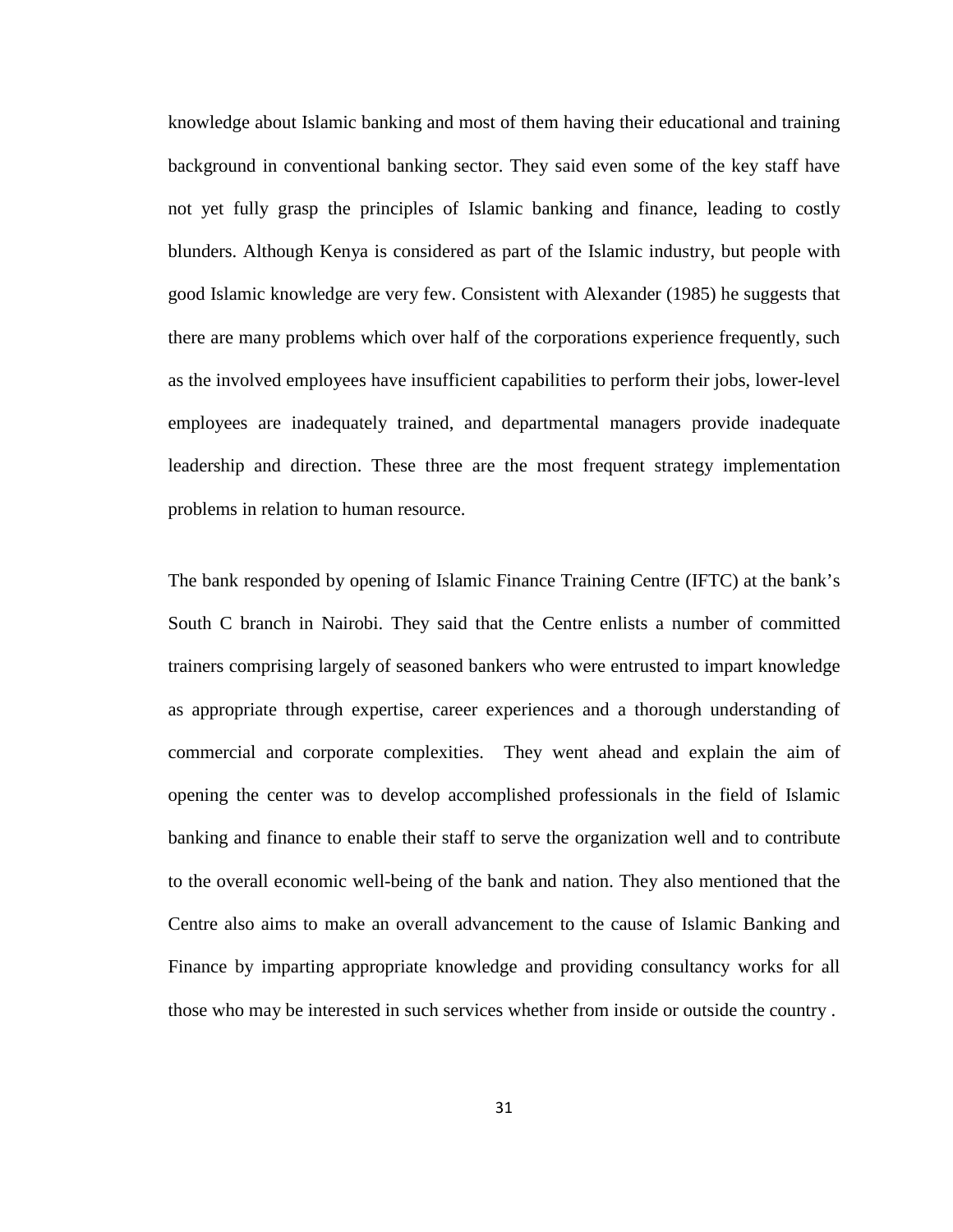#### <span id="page-39-0"></span>**4.2.7 Shariah Board Committee**

Another strategy mentioned by the interviewees is by having "Shariah" board committee in the facility approvement process by which every transaction of Islamic banking is approved. They said that the Shariah board members are qualified individuals who have knowledge of Islamic law and economics that understand the Islamic principles of conducting the right and ethical practices. They further explain that the committee ensures that the bank is in line with Shariah in regards to developing the products and services, facility applications and ethics at workplace. Moreover, they are the guiding team who establish the right co-ordination that makes First community Bank a fully pledged Shariah compliant institution.

The main challenge mentioned is most Scholars in the Shariah board committee have good knowledge of Islamic teaching and laws but some are lacking behind in the field of banking knowledge. They said that this undermines their ability because there is no any standards that guide them to the clear picture of creation of banks products and services hence the scholars have to involve themselves in extensive research to understand the banking affects the ability of the banks to implement Islamic products and services. In responding to the above they said the bank conducted training session and workshops organized to overcome this problem. They also said that while various bodies are formed to address the creation of a coherent set of Islamic banking standards, the emergence of a clear standard will clearly aid in creating standardized systems that cater to the larger masses of banks and their customers looking for a truly Islamic bank to deal with, free from fear of any dilution of their belief sets.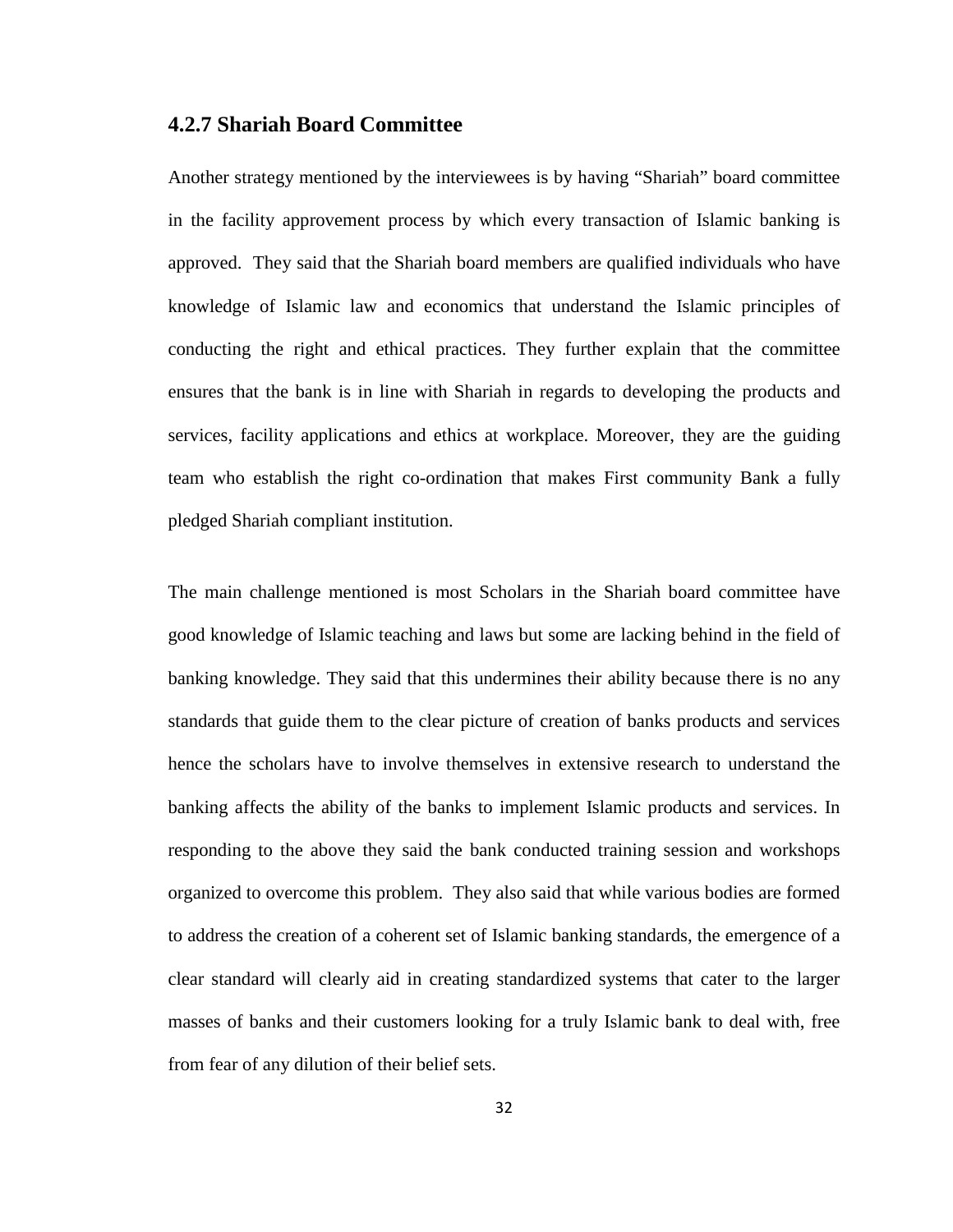#### <span id="page-40-0"></span>**4.2.8 Balance Scorecard**

From the interviewees it was establish that the bank has just introduce Balance Scorecard as a new strategy adopted by the bank to measure the bank performance. They said that the BSC would help to translate mission and strategy into objective and measures, which is organized into four perspectives which are financial, customer, internal business process and learning and growth. They further explain that the BCS would be used to provide a framework, a language, to communicate mission and strategy at the same time used as measurement to inform employees about the drivers of current and future success of the bank. The challenge and banks response cannot be establish right now because the strategy has just been adopted.

#### <span id="page-40-1"></span>**4.2.9 Sukuk**

The interviewees mention Sukuk as an Islamic financial vehicle similar to a bond. They explain that the bank has another separate entity which is being operated under FCB but under the same parent institution known as FCB Capital which is a subsidiary that deals with investment banking opportunities. They further said that they offer wide range of Shariah compliant investments that will soon introduce Sukuk to meet the needs of Islamic capital market. They said FCB capital is currently taking a hands-approach to develop and promote sukuk market to Kenya which entails working closely with Kenyan government authorities in creating legislative and regulatory framework for sukuk offerings. The challenges cannot be established yet because the strategy has not been in operation.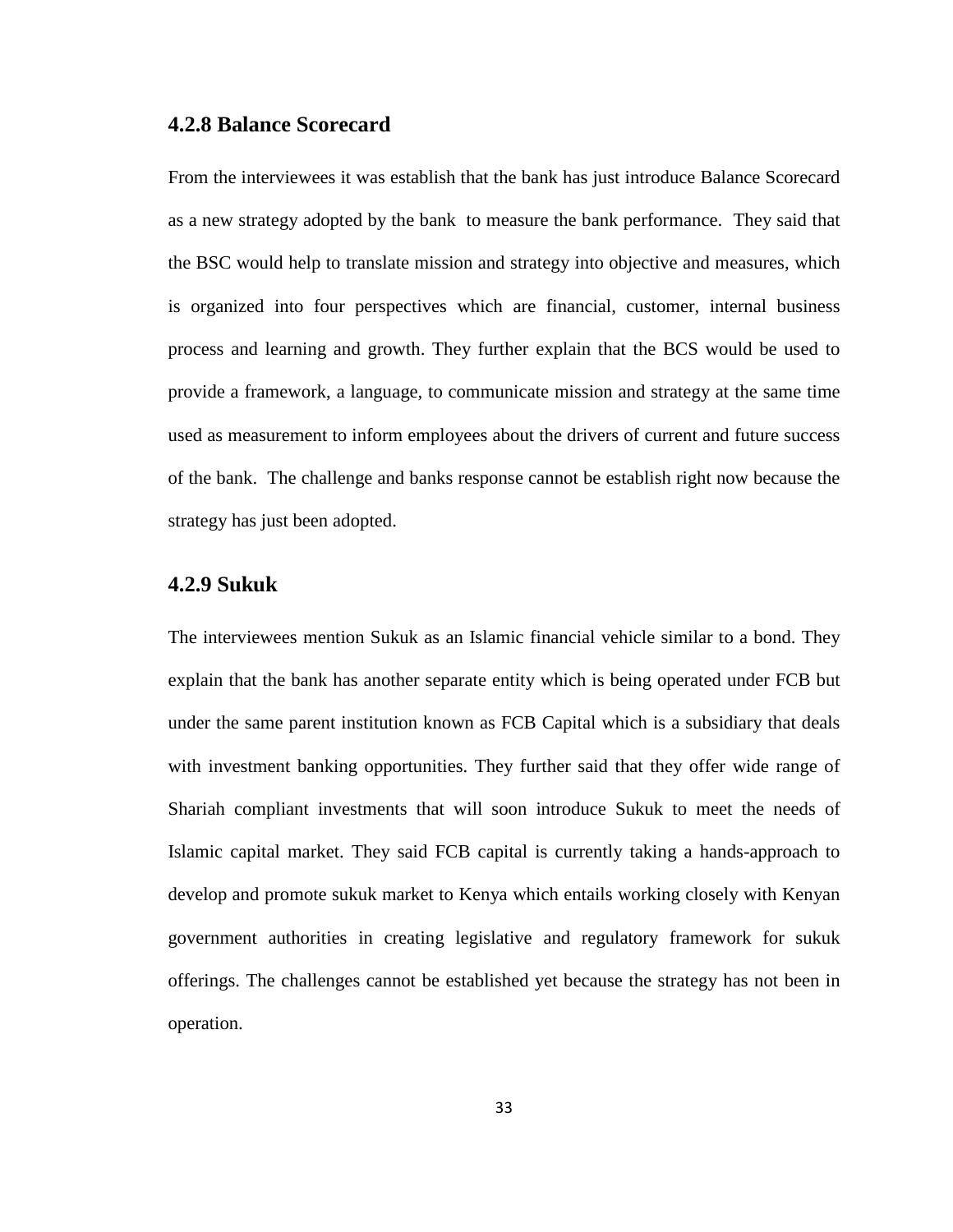#### <span id="page-41-0"></span>**4.2.10 Takaful**

The CEO mentioned Deposit Takaful (DT‐Insurance) as new strategy which is yet to be introduced by the bank but not yet in operation. He said with the introduction of Islamic finance opportunities, Takaful will be a new Islamic venture that is hoped to be successfully aligned with the market of Kenya. He further explain that FCB Takaful is a wholly owned subsidiary of FCB and was introduced and licensed by Insurance Regulatory Authority (IRA) as a corporate agency where it can be described as a selfcatering scheme for providing financial aid to participating members in need based on brotherhood and solidarity that is, it will seek to create a pool of funds from mutual cooperation by participants with the purpose of providing financial aid to any of the participants who may suffer a loss. He emphases that the practice of the bank as a fullypledged Shariah institution takes into consideration that insurance needs to be done the right way hence the implementation of FCB Takaful as a separate entity but an umbrella to the Bank. The challenges are yet to be established because the strategy has not been in operation.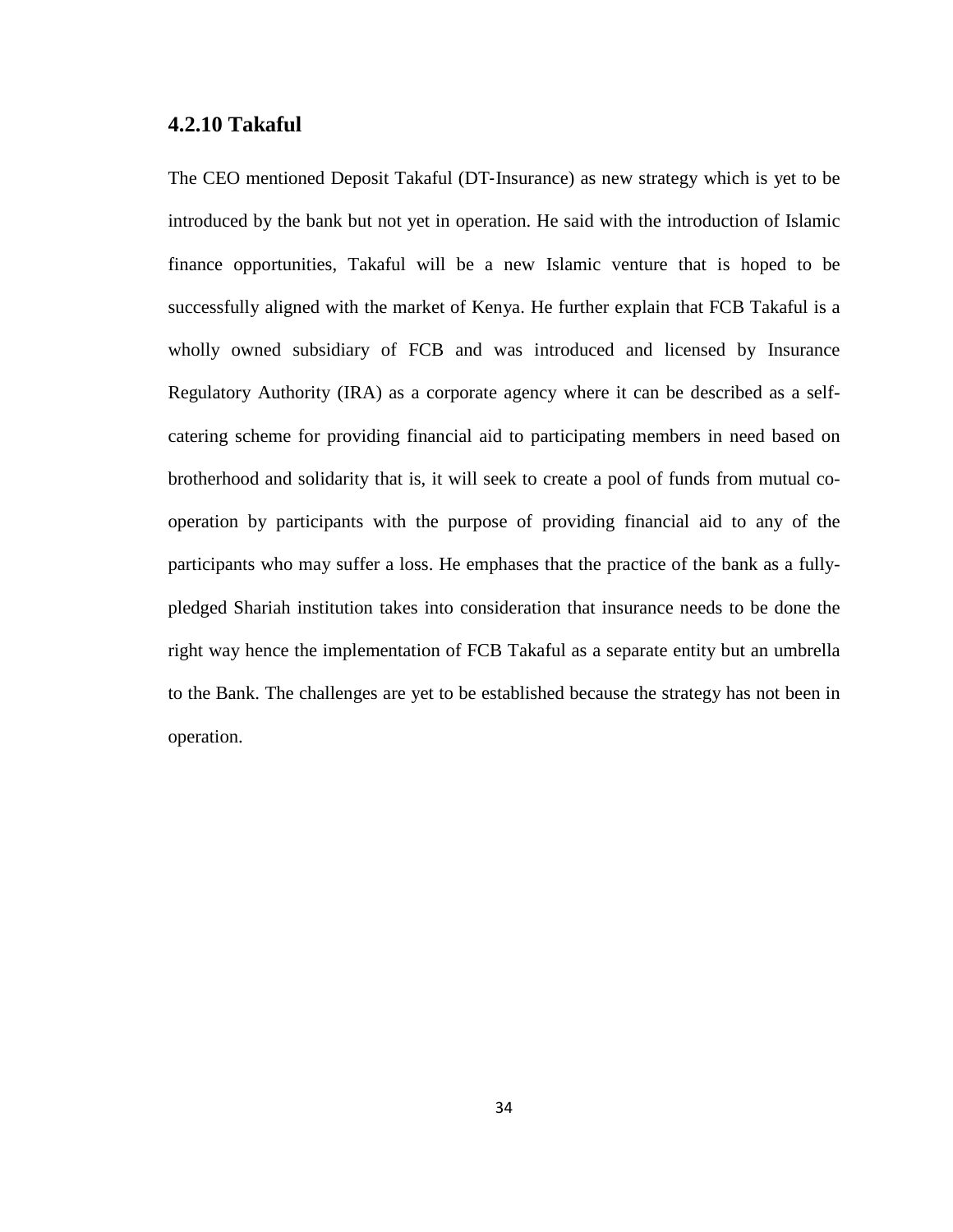# <span id="page-42-0"></span>**CHAPTR FIVE: SUMMARY, CONCLUSIONS AND RECOMMENDATIONS**

## <span id="page-42-1"></span>**5.1 Introduction**

This chapter sets to draw conclusions that will seek to address the research objectives as outlined in chapter one. The first objective of this study was to establish the strategies implemented by FCB, to determine the challenges and to establish measures taken by FCB in dealing with the challenges. However great a strategy looks, if it cannot be implemented it is of no value to an organizations. Organization need to continuously handle strategy implementation challenges in order to achieve the set objectives.

#### <span id="page-42-2"></span>**5.2 Summary and Findings**

In summary, the study revealed that the interviewees are aware of the strategies adopted by First Community bank in its process and the challenges that the organisation is facing in the process of achieving its objective. The knowledge about the operation in the organization has been experienced by the interviewees despite of being worked there in a short period and also due to the fact that all of the interviewees were engaged in the dayto-day management and operations of its strategy formulation and implementation of the firm. As a result of the above, the researcher felt that the results obtained from the interviewees reflects the true position as in the organisation.

First Community Bank operates in a complex, dynamic, highly competitive and regulated environment. It has responsibilities to shareholders, customers, employees and communities together with the underlying objective of the firm which is providing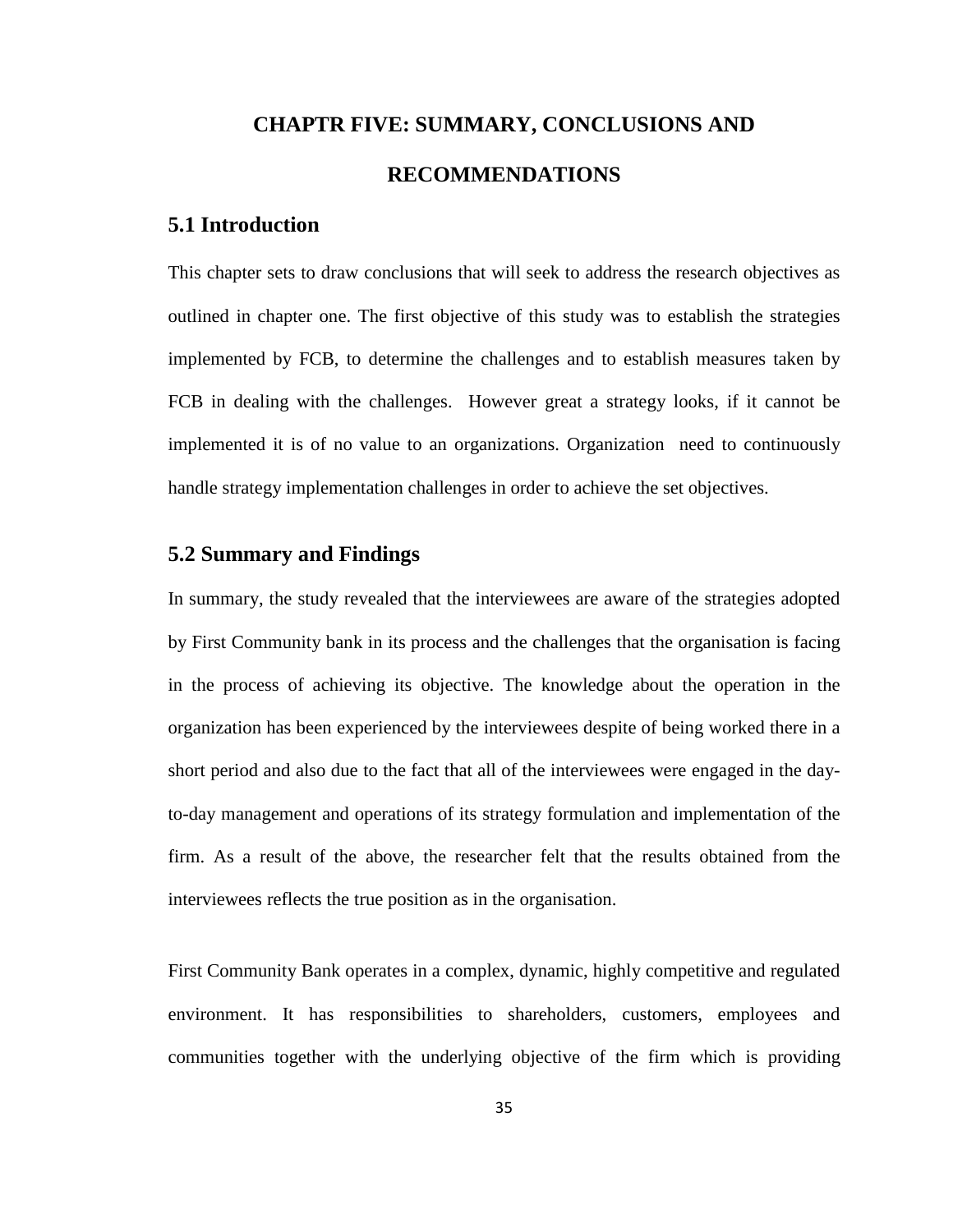Islamic banking services in Kenya. Towards the attainment of this objective, the firm has endeavoured to modernize its infrastructure through the employment of new technologies and continuous training and maintain workforce that is motivated and willing to steer the organization towards the attainment of the same objectives.

In the pursuit of achieving implementation success of the organization strategies, the bank has faced a number of challenges. The challenges ranged from: lack of awareness of the existence of the products in the market, no much differentiation among the products within Islamic banking; difficult in changing the perception of the customers, practitioners, and regulators in understanding Islamic concepts, lack of proper infrastructure available in location areas were banks operates, shortage of trained staff about Islamic banking and staff not having adequate knowledge about Islamic banking, Interest-free Financial Instruments in Kenya supporting Islamic banking in the country, Insufficient legal protection governed by the Companies Act in Kenya banking industry of Controlling and Supervision basis of Islamic Shariah by Central Bank of Kenya because all banking and financial rules and regulations are established in favor of conventional banking practices. The interviewees observed that in the case of First Community Bank, top management have always been enthusiastic enough in implementing organisation strategies and coming up with strategies to counter the challenges that face the firm and this has contributed to its success.

On the process of responding to its challenges the bank engaged in a media campaign so as to bring awareness to the consumers about their services and products on the basis of competitiveness and also conducting seminars, awareness programs to educate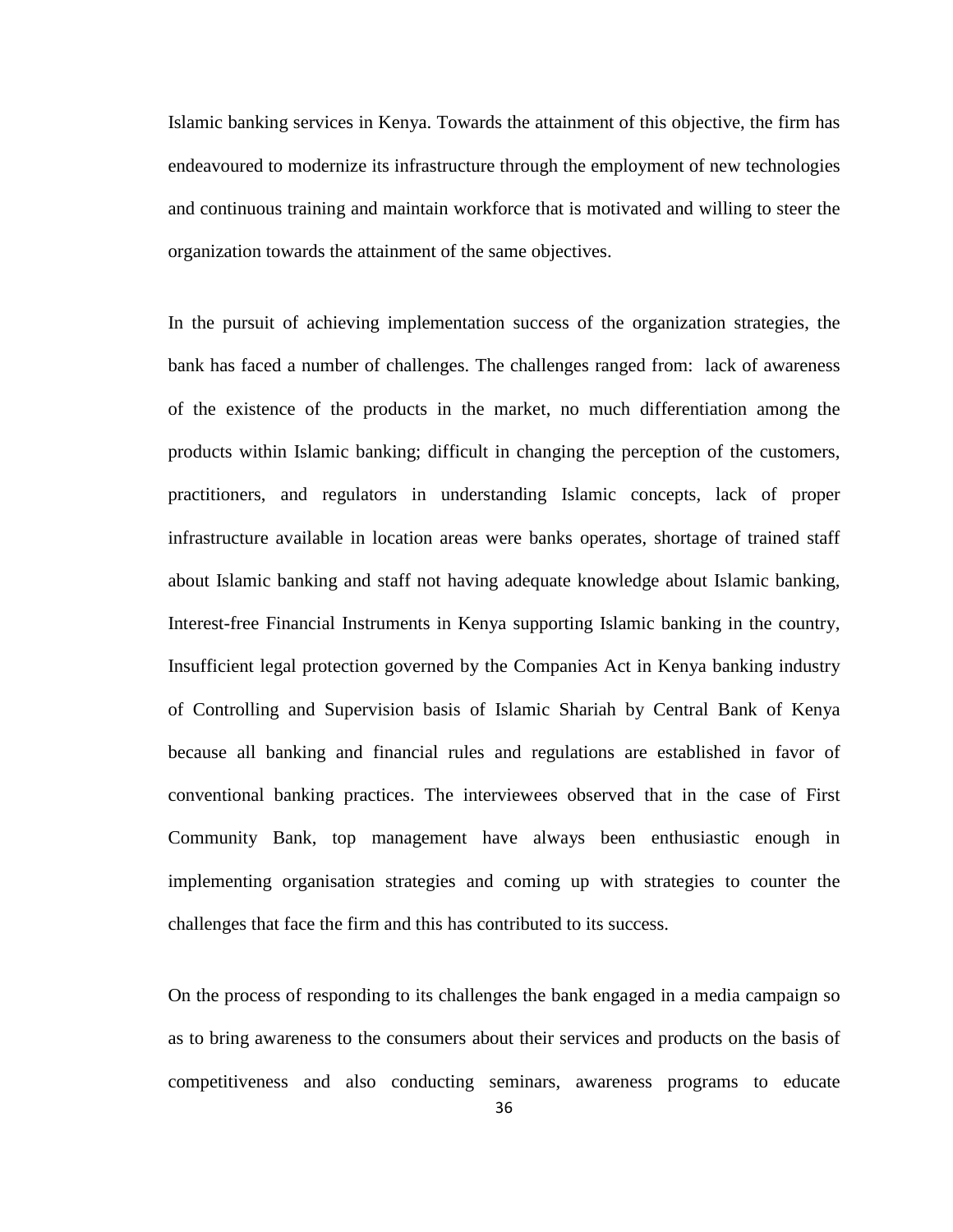employees, customers and community at large. The banks also conducted training and workshops to sharia board members so that they can gain knowledge in banking. For the betterment of the society and empowerment of youth the bank came up with youth program informing the youth on how to benefit from the funds. In responding to poor infrastructure they adopted iMAL system from Path Solution to upgrade the system. The bank also opened Finance Training Center at the bank's branch in South C Nairobi to train its staff in Islamic banking concept.

### <span id="page-44-0"></span>**5.3 Conclusion**

From the finding of the study, it can be concluded that the overall macroeconomic growth in Muslim countries will drive the growth of financial services in general, leading to further growth of sharia-compliant banking. The study also found that Islamic banks can provide efficient banking services to the nation if they are supported with appropriate banking laws, and regulations. This will help them in introducing Profit Loss Sharing modes of operations, which are very much conducive to economic development. It would be better if Islamic banks had the opportunity to work as a sole system in an economy. That would provide Islamic banking system to fully utilize its potentials.

Finally, a personal closing thought on Islamic finance subsisting in the Kenya: given the financial crisis in this country, I dare say that the conventional system could stand to learn from the core Islamic principles that drive the Islamic finance industry‐ namely, the sources and uses of funds. Even with its challenges and inconsistencies, Islamic finance is seen as a 'greener,' more socially aware financial system. Its presence in the Kenyans could enlighten regulators and consumers alike on safer financial practices. And, as noted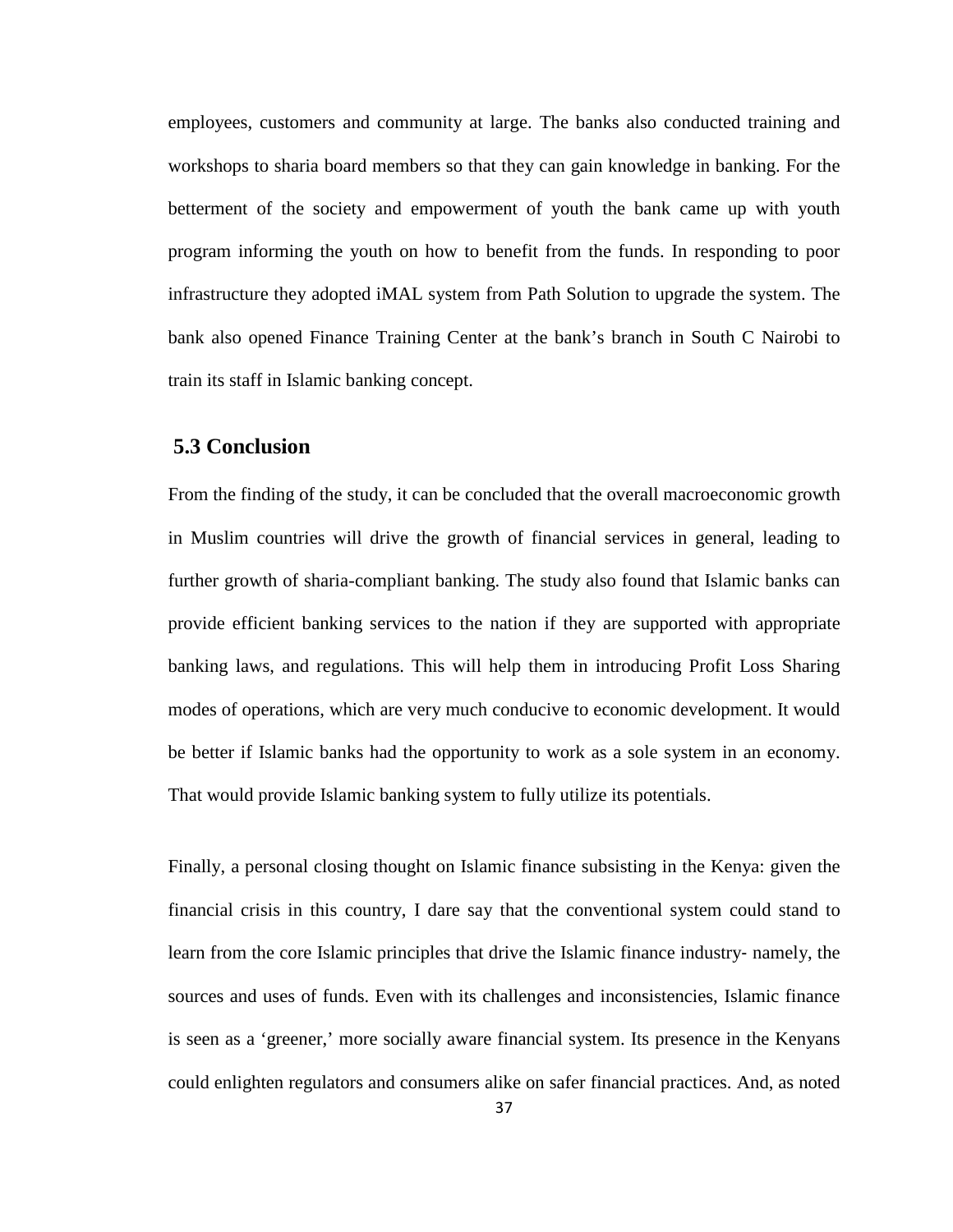earlier, the Islamic finance industry could, in turn, learn more in the domestic arena with respects to regulatory standardization.

Despite the great strides that the First Community bank has achieved within the short time that it has been in operation in the banking business, there is still room of improvement and growth considering that there are still many Kenyans Muslim and Non Muslims who do not have access to banking services. Further expansion especially in rural areas needs to be taken because it has been proved that the unbanked populations in the rural areas have greater potential to change the fortunes of a bank.

#### <span id="page-45-0"></span>**5.4 Limitation of the Study**

This study had various limitations. Some of the senior officers were too busy to take time off and respond to the questionnaires even after several requests. Due to the nature of information handled by banks some interviewees were very sensitive about the information they were sharing thus did not give information considered as confidential. It would have been of value to obtain views of other lower and middle management staff since they are the implementers of strategies.

The study depended on interviews and discussions with management and the employees of the organization. It would have been of value to obtain the views of those served by the organization or other stakeholders in the firm. The scope and depth of study was also limited by the time factor and financial resources constraints. This put the researcher under immense time pressure.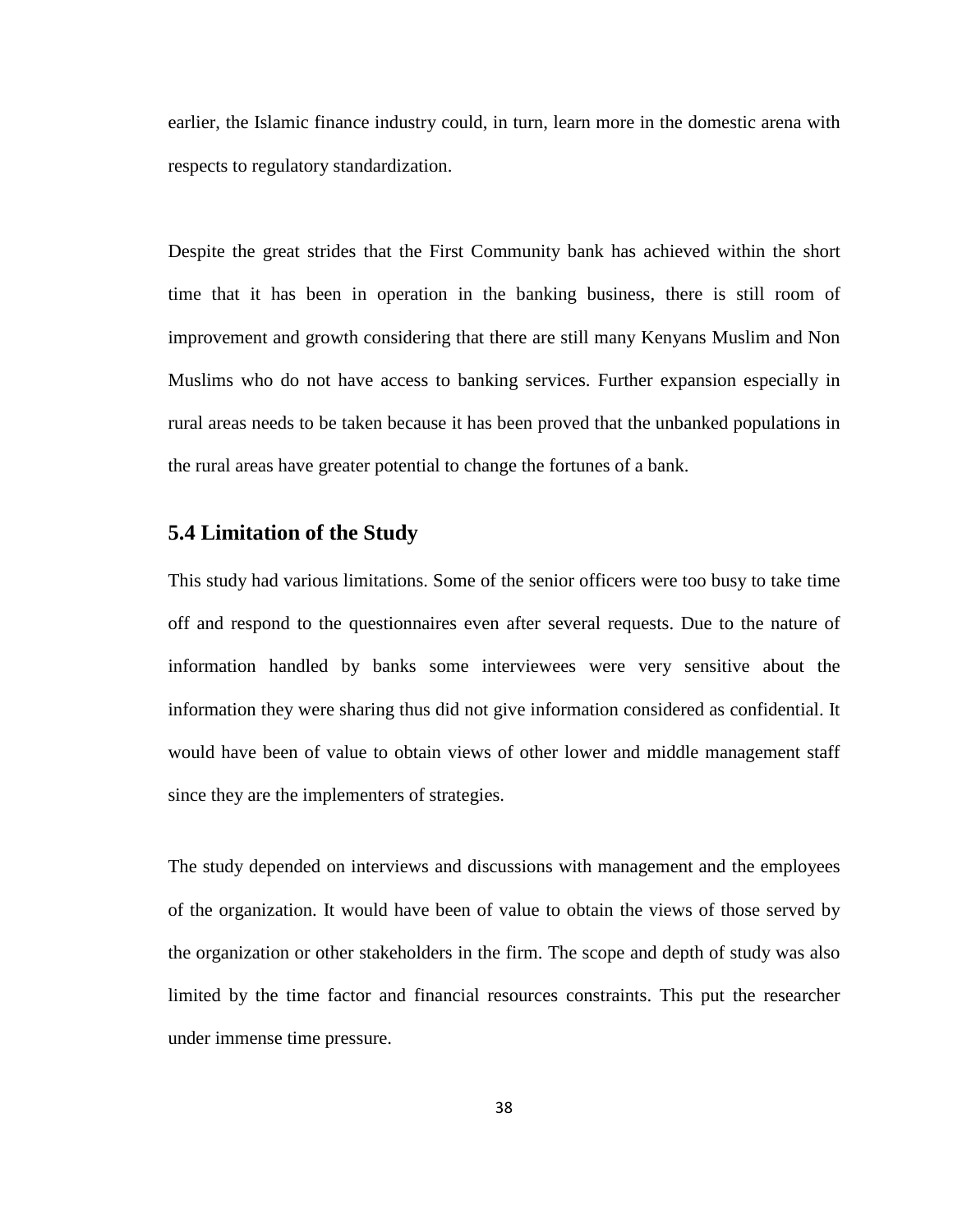#### <span id="page-46-0"></span>**5.5 Suggestion for further research**

This study concentrated on the challenges of strategy implementation at First Community bank the findings cannot be generalized because other banks and sectors face varied challenges such a political interference, government legislations, currency fluctuations in the international market. There is therefore need to do more research in other sectors in order to get a broader view on challenge to strategy implementation.

The research therefore should be replicated in other conventional banks that have opened Islamic windows in order to meet the requirements of the consumers and to retain their customers such as Barclays bank, Chase bank and the results compared so as to establish whether there is consistency among the challenges facing such firms in their strategy implementation and for benchmarking.

#### <span id="page-46-1"></span>**5.6 Recommendations for Policy and Practise**

Based on the identified finding from the research study, recommendation will be made to improve the implementation of the strategy implementation at FCB. The finding of this study indicate that strategy implementation is affected by lack of Scholars in the Shariah board committee have good knowledge of Islamic teaching and laws but some are lacking behind in the field of banking knowledge, shortage of trained staff about Islamic banking and staff not having adequate knowledge about Islamic banking, Insufficient legal protection governed by the Companies Act in Kenya banking industry of Controlling and Supervision basis of Islamic Shariah by Central Bank of Kenya among others. Although there is a lot seen about public relations and talk in the media, there is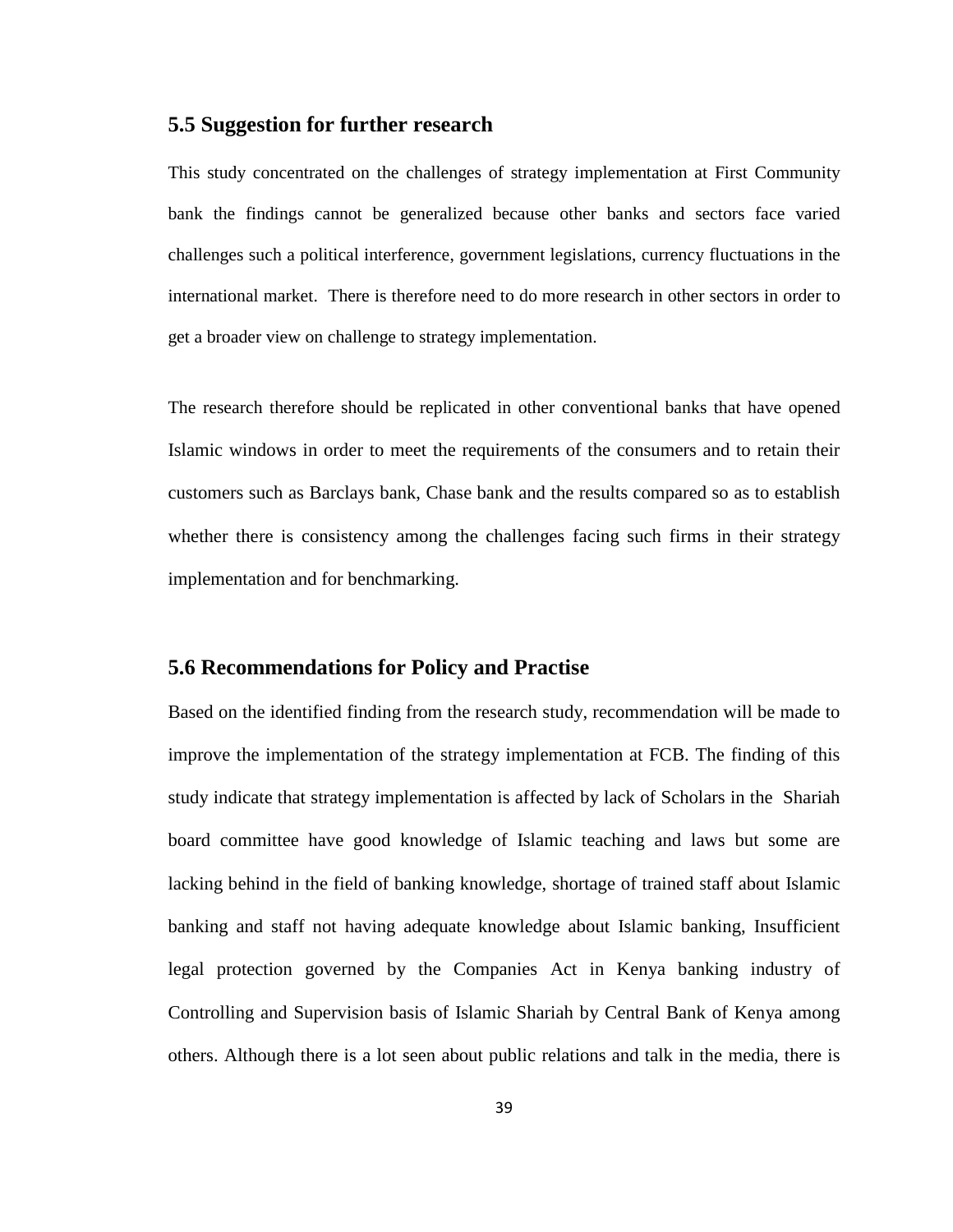no real marketing approach to Islamic finance as in other industries. By implementing real marketing strategies, Islamic financial products could achieve wider attention and awaken sleeping potential. Currently more emphasis is being given on religious prohibitions but it needs to be communicated much more about the specific benefits distinguishing Islamic financial institutions from others.

Finding also revealed that there is a need for re-organization of the whole financial system by reviewing the problems of Islamic banking in general and Islamic banks in Kenya in particular poses a challenging feature for the promotion and survival of Islamic banks in Kenya. The policy implication is not that Islamic banks should never be floated within the conventional banking framework. Rather it is the conventional banking system whose operational mechanism needs to be re-examined and converted into PLS system considering beneficial impact of the latter on the economy. However, as long as Islamic banks are to operate within the conventional banking framework, the recommendations under the following heads may be taken note of.

Future Policy and Strategy deserves immediate attention is the promotion of the image of First Community banks as PLS banks. Strategies have to be carefully devised so that the image of Islamic character and solvency as a bank is simultaneously promoted. To this end, Pilot schemes in some selected areas should be started to test innovative ideas with profit-loss-sharing modes of financing as major component. The banks should clearly demonstrate by their actions that their banking practices are guided by profitability criterion thereby establishing that only Islamic banking practices ensures efficient allocation of resources and provide true market signals through PLS modes.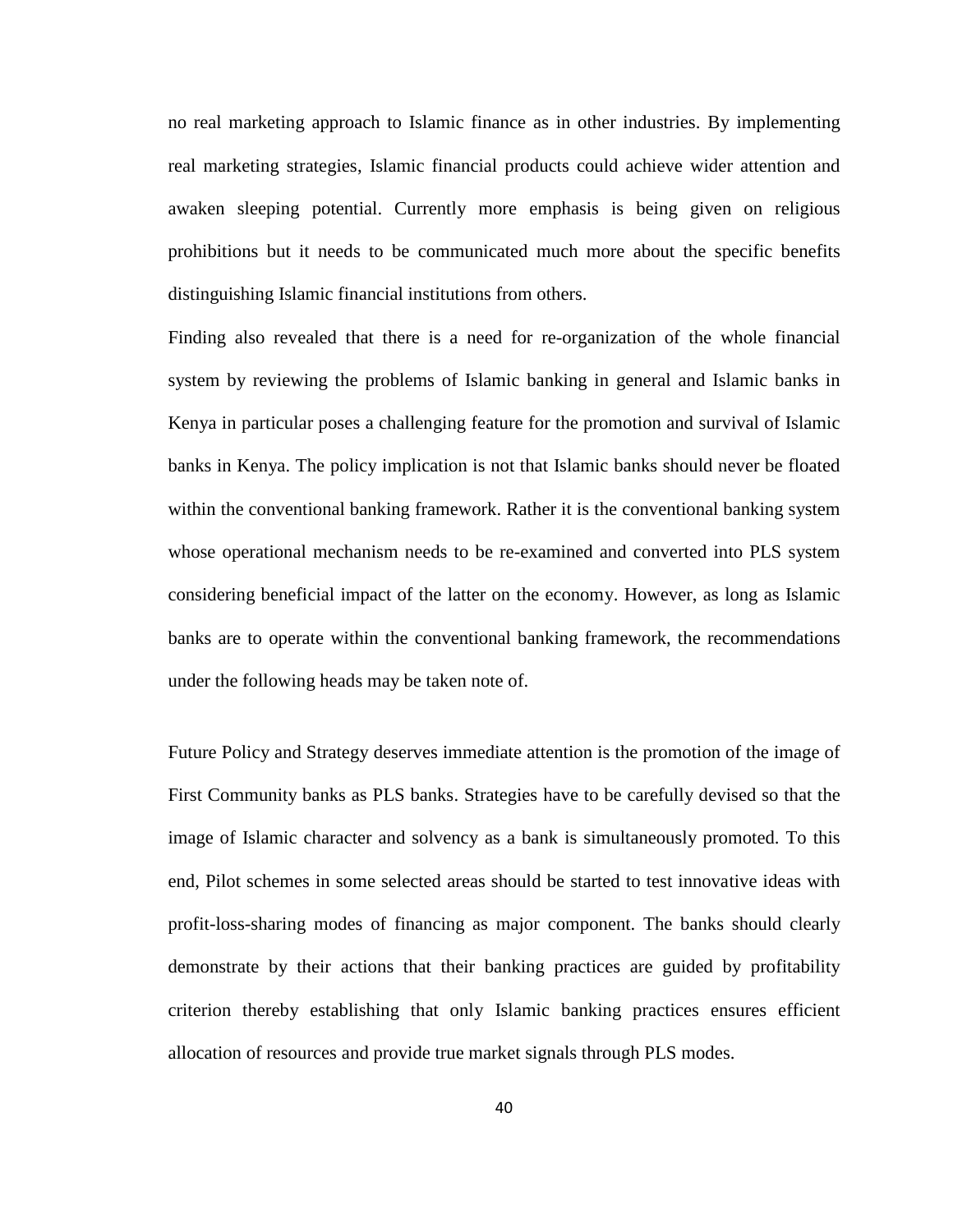The findings revealed that there is a need to introduce modern banking policies and practices, with a view to facing the growing competition either fellow-Islamic banks or the conventional banks which have launched Islamic banking practices, should adapt their functioning in line with modern business practices, though improvement and expansion of the range of dealing in the banking sector. Thus, it is necessary for them to provide comprehensive banking and investment services to clients and simultaneously to take advantage of modern technological breakthroughs in areas such as electronic communication, computerization etc.

The finding revealed that the Government should think actively for the promotion of Islamic banking in Kenya considering its pro-development role. It should amend existing financial laws, acts and regulations to create favorable environment conducive to smooth operation of Islamic banks in Kenya. The bank Reforms Committee may be entrusted to draft an Islamic Banking Act. Government should also allow establishment of Islamic insurance and other subsidiary companies in order to facilitate their operation. First Community Bank should develop some Islamic Monetary and saving instruments and create separate window for transactions with the Islamic banks and a full-fledged Islamic banking Department for analyzing, supervising, monitoring and guiding purpose, thereby facilitating Islamic banks for their smooth development in Kenya.

My finding reveals that Islamic banking sector is offering somewhat same services and products with a little change (according to Islamic Shariah laws) as compared to conventional bank's products. Although they have developed many different transactions but mainly they are focusing on Ijara (Leasing) and Musharaka (Cost plus) which are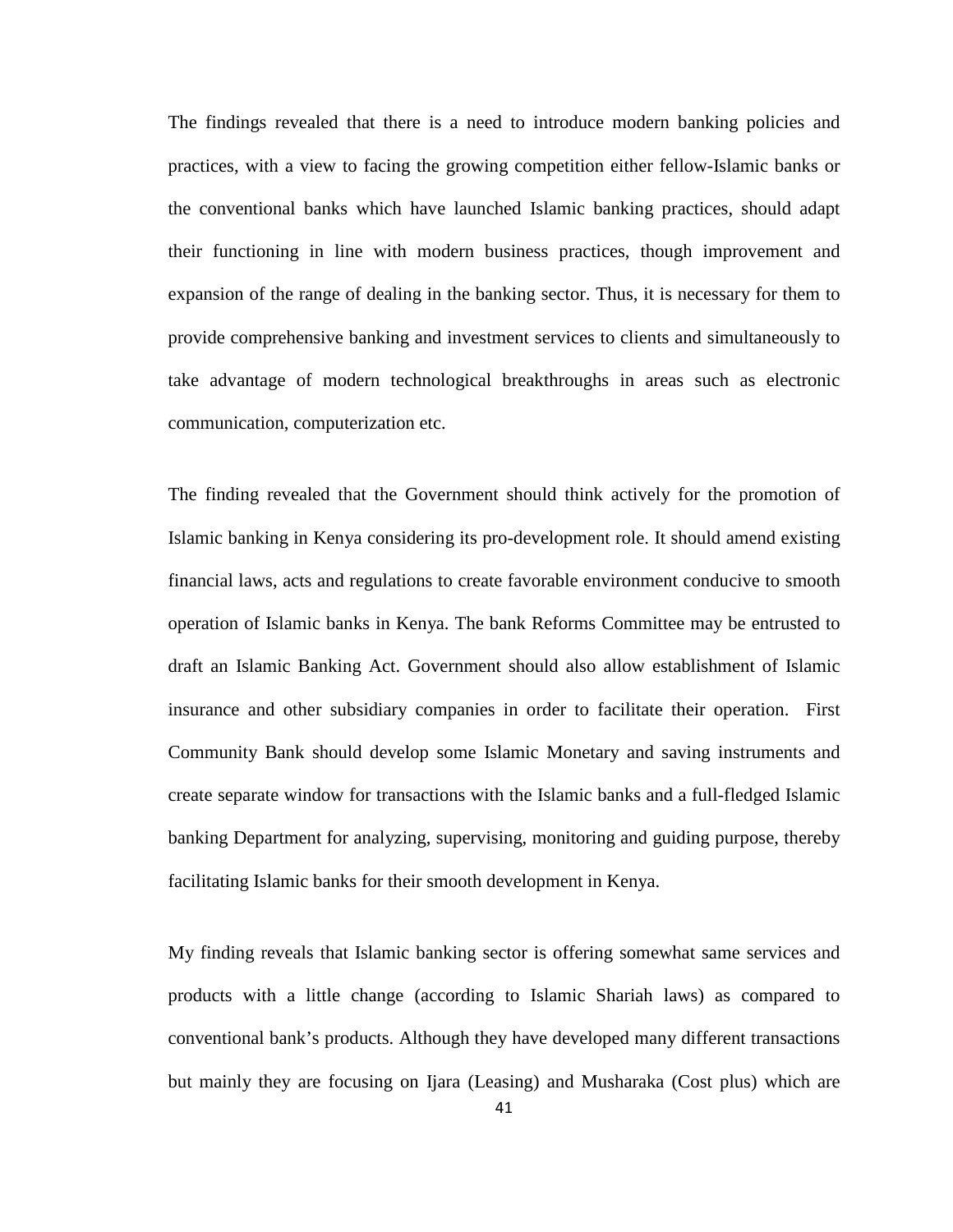very close to leasing and cost plus transactions of conventional banks. The bank should bring innovation in their products and services which could be achieved through more research on Islamic banking and consumer behavior. Innovation can be of different types like product innovation, service innovation and process innovation. Islamic banks must have separate research departments and Shariah board should assist this department. Islamic banks should have more innovative products which should be in line with Shariah. They should go beyond the traditional type of banking in which only upper class of the population can take part. They should bring more innovation using technology like IT and telecom and introduce a varied range of services and products, so as to capture maximum pool of clients. This recommendation is also based on the product development option from the four available options of Ansoff Matrix.

I have observed during the empirical findings and analyses that all Islamic banks in Kenya have their own Shariah boards which assist them in finalizing the products and services that either these are valid according to Islamic laws. Although these Shariah boards give their recommendations according to Islamic laws but conflicts have been observed among the opinions of different Shariah boards for the same product. As a result of these conflicts, consumers get confused that which Islamic bank is right and what product is according to Shariah. The researcher recommends that Islamic banks must introduce a standard Shariah board which could bring standardization in the sector.

My findings revealed that mostly Islamic banks are trying to promote the sector just in the name of religion. I have analyzed that although many people are interested in dealing with Islamic banks just because of prohibition of interest in Islam. Yet, there are a great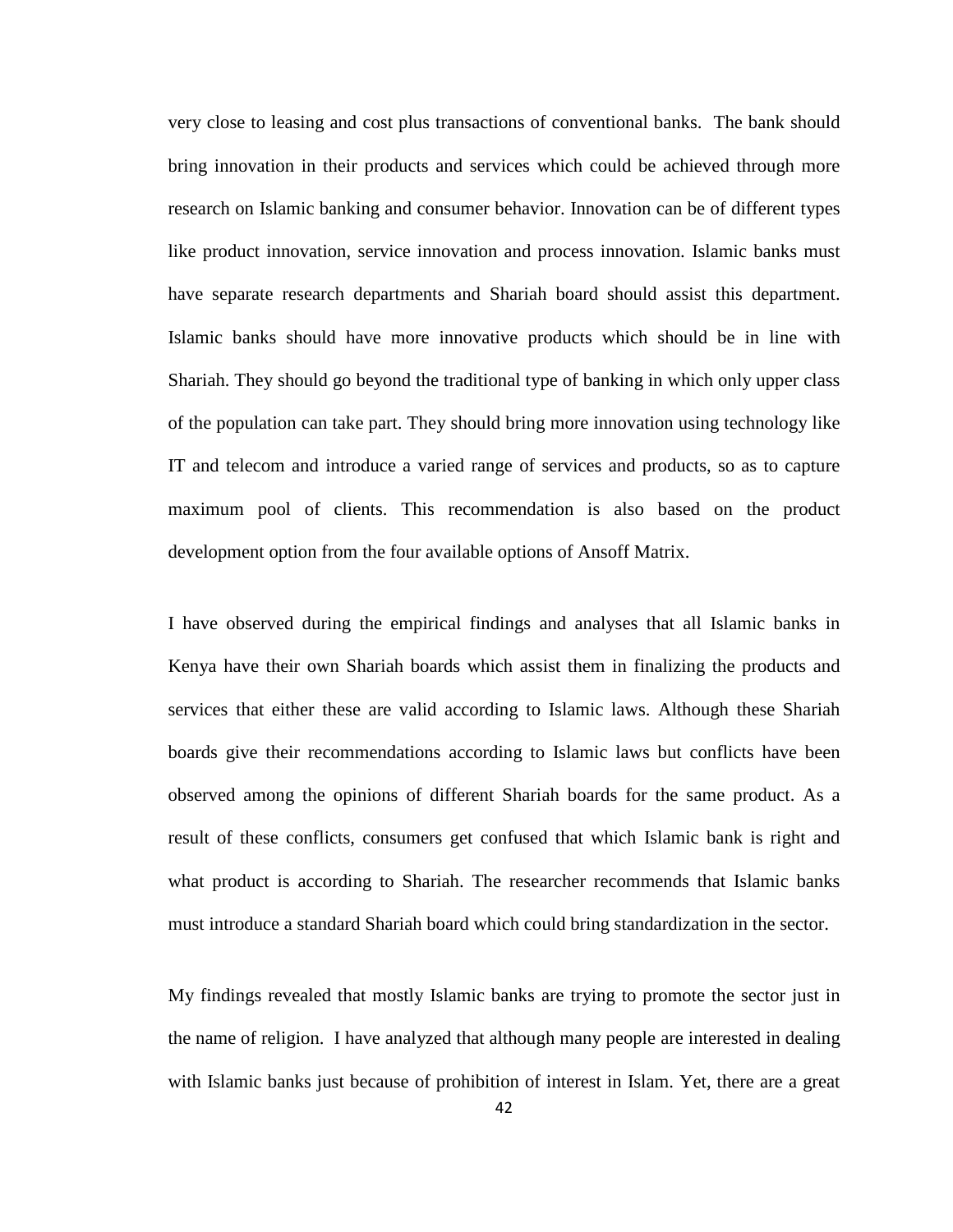number of customers who choose the banking services on the basis of services, quality and profitability. I recommend to those who are planning to start new Islamic banks or those who are already running Islamic banks that they should run a proper media campaign so as to bring awareness to the consumers about their services and products on the basis of competitiveness. They should arrange some seminars, events and media talks for the managers of small and large organizations and laymen as well, to make them realize the actual essence of Islamic banking. As the spirit of Islamic banking is not only profitability but also the betterment of the society. So they should start investing in projects through which people get more benefits and employments.

My finding reveals that more population is living in rural areas and there is also a lack of financial services for them. People of rural areas are comparatively more religious than those of urban areas. Female population has also been ignored to target by other financial institutions. We recommend that Islamic banks should widen their activities to these areas and try to capture and involve the female segment of the population as it constitutes a big set of consumers.

The finding revealed that mainly the staff of Islamic banks does not have adequate knowledge about Islamic banking as most of them have their educational and training background in conventional banking sector. Scholars of Shariah boards have good knowledge of Islamic teaching and laws but some are lacking behind in the field of banking knowledge. The bank should establish an international supervisory *Shariah*  board with diverse juristic representation on neutral ground that already has robust financial regulatory systems in place.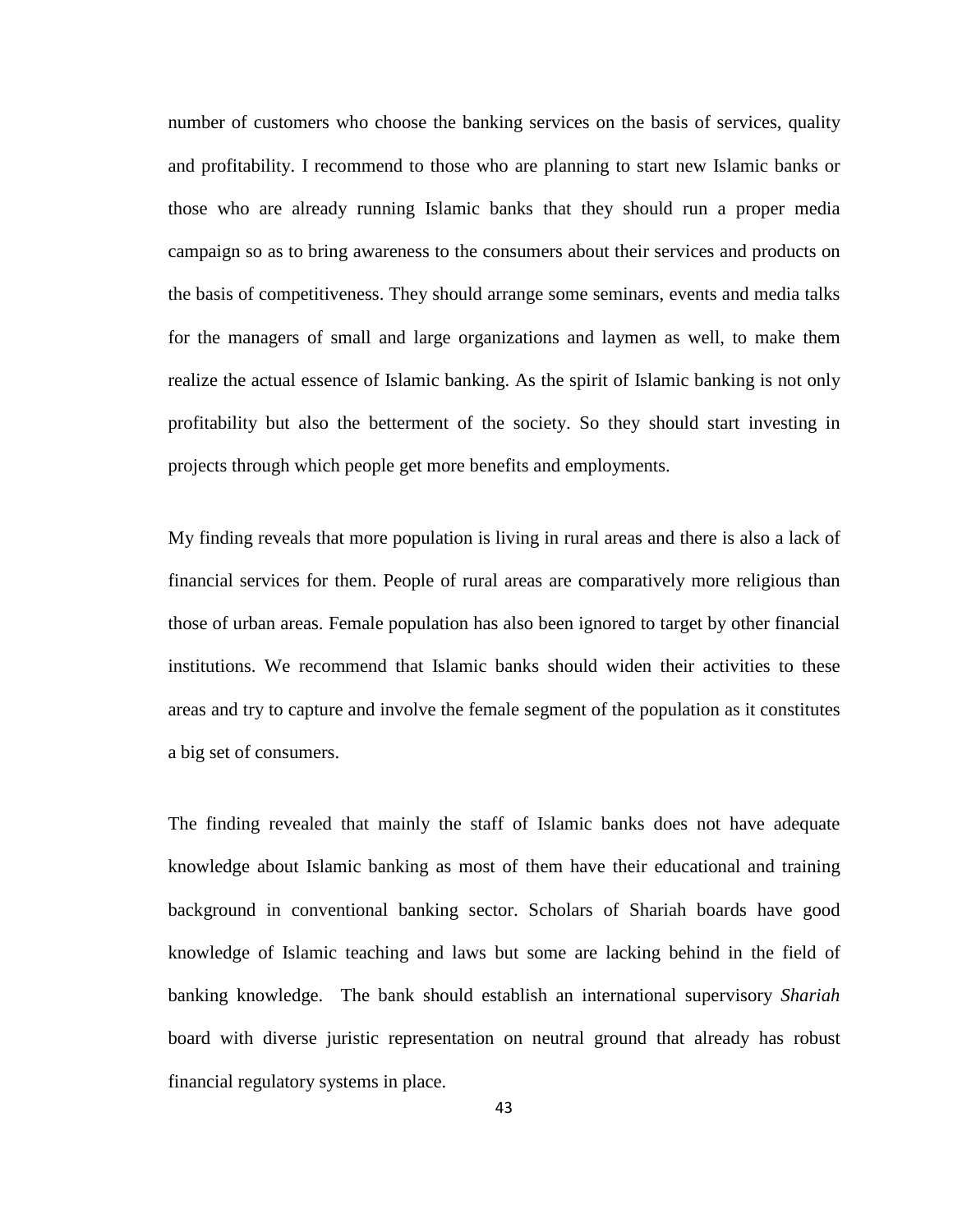#### **REFERENCES**

- <span id="page-51-0"></span>Alexander, L. (1985). *Successful Implementation Strategic Decision*, Long Range Planning, 18 (3), pp. 91-97.
- Al-Ghamdi, S. M. (2005). *Obstacles to Successful Implementation of Strategic Decisions in Saudi Petrochemicals Industry*. The Saudi Case. Retrieved from <http://www.faculty.kfupm.edu.sa/MGM/sghamdi/update/finalpaperobstacles>
- Anwar, S.( 2007). Islamic banking in Pakistan. Retrieved at: <http://dailysalty.blogspot.com/2007/12/islamic-banking-in-pakistan.htm>
- Bonoma, V. (1984), "Making Your Marketing Strategy Work", *Harvard Business Review*, March/April, pp.69-76.
- CBK Annual Report 2009-2010. Retrieved from [http://www:centralbank.go.ke](http://www:centralbank.go.ke/) . on 10/02/2011.
- East Africa catching up with Islamic Finance. *The perceived sustainability and attractiveness of Islamic finance as an alternative financial management model*. News desk, Monday 09/27/2010. Retrieved from http://www.East%20Africa%20catching%20up%20with%20Islamic%20finance
- First Community Bank. *Islamic Banking in Kenya: Muslims Banks, Shariah Compliance.* Retrieved from http:/[/www.firstcommunitybank.co.ke.](http://www.firstcommunitybank.co.ke/) On 15/03/2011.
- Johnson, G. & Scholes, K. (1999). Exploring corporate strategy  $(4<sup>th</sup>$  edition). Prentice Hall: London.
- Hussey, D. E. (1988). *Management Training and Corporate Strategy: How to Improve Competitive performance*. Pergamon Press.
- Kotler, P. (1999). *Principles of Marketing* (2<sup>nd</sup> edition) European ed. prentice hall. 1999
- Mwangi, S.M. (2008). *Challenges of Strategy Implementation at Simba Technology Limited* (Unpublished master's thesis). School of Business, University of Nairobi, Kenya.
- Marginson, W. (2002). Management control system and their effects on strategy formation at middle management level: Evidence from a UK organization. *Strategic Management Journal*, Vol. 23 pp. 1019-32.
- Mintzberg, H. (1987). The Strategy Concept I: Five Ps for Strategy. *California Management Review*; 30, 1, pp.11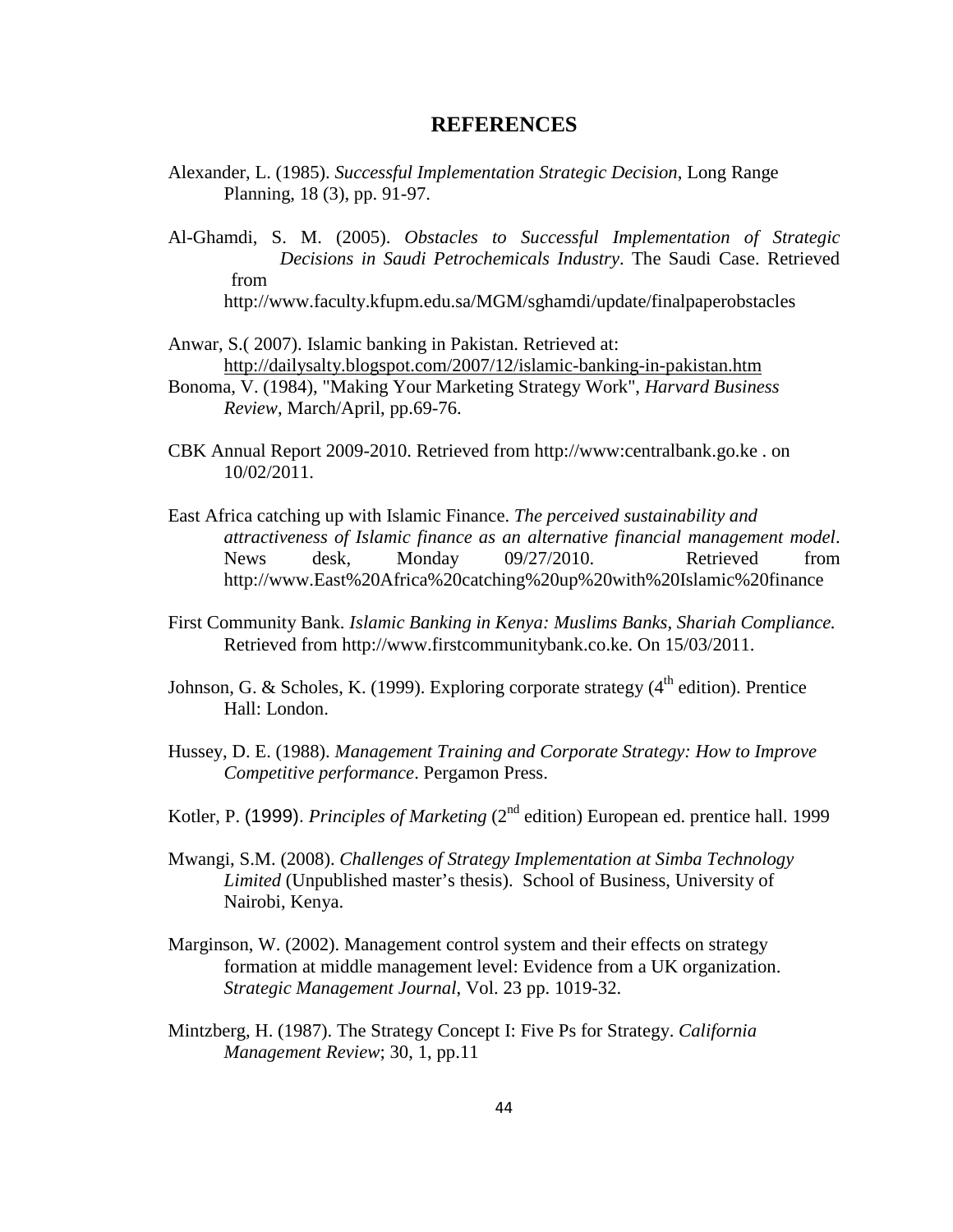- Mintzberz, H. & Quinn, B. J. (1991). *The Strategy process, concepts, Contexts, cases*  $(2<sup>nd</sup>$  edition). Prentice Hall.
- Ngala, E. O. (2010). *Challenges of Strategy Implementation at I & M Bank Limited* (Unpublished master's thesis). School of Business, University of Nairobi, Kenya.
- Nixon, M. O. (2010). *Challenges of Strategy Implementation at Kenya Ferry Services Ltd* (Unpublished master's thesis). School of Business, University of Nairobi, Kenya.
- Noble, C. H. (1999). The Electric Roots of Strategy Implementation Research. *Journal of Business Research*, 45
- Nyankundi, D. O. (2010). *Strategy Implementation and its challenges at Citibank N.A Kenya* (Unpublished master's thesis). School of Business, University of Nairobi, Kenya.
- Pearce, J. A. & Robinson, R. B. (1991). *Strategic management: Formulation, implementation and control* (9<sup>th</sup> edition). Boston: Mc Graw Hill.
- Pearce, J. A. & Robinson, R. B. (1998). *Strategic management: Formulation and implementation*. Burr Ridge, Parkway: Richard D. Irwin, Inc.
- Pearce, J. A. & Robinson, R. B. (2002). *Strategic management: Formulation & implementation* (6<sup>th</sup> edition). Irwin, McGraw-Hill.
- Pearce, J. A. & Robinson, R. B. (2007). *Strategic management: Formulation, Implementation* (3<sup>rd</sup> edition). Richard D. Irwin, Inc.
- Porter, M. (1996).What is Strategy: *Harvard Business Review*. Retrieved from http://www.ipocongress.ru/download/guide/article/what is strategy.
- Quinn, J. (1980). *Strategies for change*: *Logical instrument*. Richard: Irwin
- Raps, A. (2004). *Strategic Management Implementing Strategy: Tap into the power of four key factors to deliver success*. Retrieve from <http://www.riti.org.eg/Stephen/RapsImplementingstrategy.pdf>
- Rensburg, J. V. (2008). *Perception of educators regarding the implementation of the integrated quality management system of the Mpumalanga department of education* (Published master's thesis). University of Johannesburg. Retrieve from http://www.ujdigispace.uj.ac.za:8080/.../Van\_Rensburg\_J\_MCOM\_BusinessMan agement\_minidissertation\_Sep0.pdf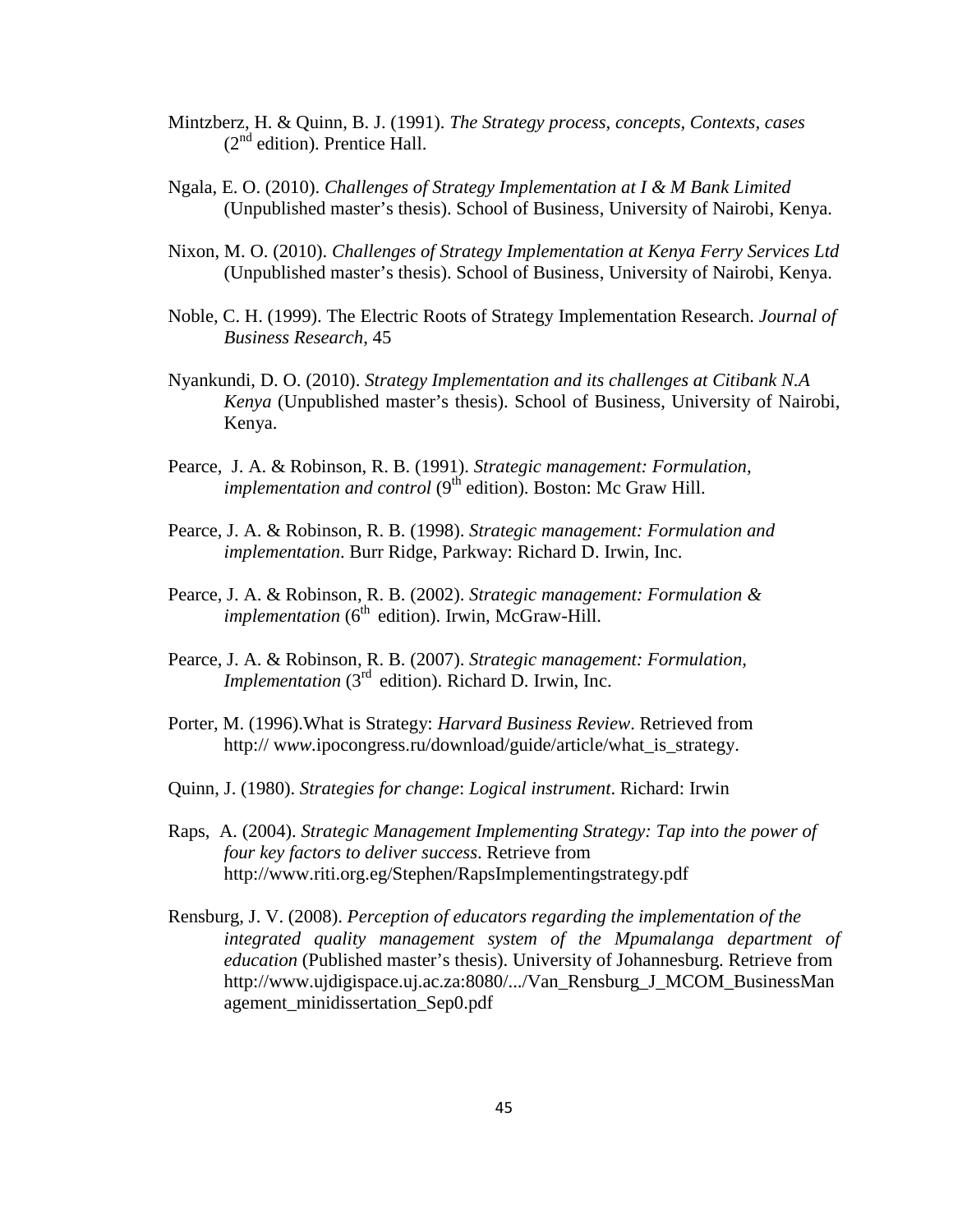- Ritson, N. (2008). *Strategic Management: Management foundations a Pacific Rim focus*   $(2<sup>nd</sup>)$  edition). Boston. Download free books. Retrieved from http://www.bookboon.com/uk/textbooks/management/strategicmanagement.pdf
- Download free books. Retrieved from [http://www.e-booksdirectory.com](http://www.e-booksdirectory.com/) . On Rowe, J. (2008). *Study Strategy: Management & Leadership*. 05/02/2010
- Sheila, K. (2008). *Management of strategic change at the food agricultural organization of the united nations Somalia office* (Unpublished master's thesis).School of Business, University of Nairobi, Kenya.
- Shimechero, C. M. (2008). *Challenges of strategy implementation at centre for African family studies* (Unpublished master's thesis). School of Business, University of Nairobi, Kenya.
- Schaap, J. (*2006*).Toward Strategy Implementation Success: An Empirical Study of the Role of Senior Level Leaders in Nevada Gaming Industry**.** UNLV *Gaming Research & Review Journal*, *10*, *13-37*. **...** Retrieved on 02/05/2011, from http://www.slideshare.net./making-strategyworka-literature-review-on-the-factors
- Sterling, J. (2003). Translating strategy into effective implementation: dispelling the myths and highlighting what works. *Strategy and Leadership.* Vol. 31. pp. 27-34.
- from <http://www.aut.researchgateway.ac.nz/bitstream/10292/192/2/TanY.pdf> Tan, Y. (2004). *Barriers to strategy implementation: A case study of Air New Zealand* (Published Master Thesis). University of Auckland : New Zealand. Retrieved on 02/05/2011
- Thompson, S. (1993). Strategic management: Concepts and cases, New York: Prentice Hall.
- Yang, L., Sun, G., & Martin, E. ( 2008 ). *Making Strategy Work: A Literature Review on the Factors influencing Strategy Implementation*. Business School, Central University of Finance and Economics, Beijing: China.
- Vergert, R.T. (2010). *A comparative study of two higher education institutions. Implementing strategies* (Published master thesis). University of Twente, Netherlands.
- Zulfiqar, D. (2010). *Strategy Implementation Solution for a Medium Sized Company* (Published Master Thesis). University of Applied Sciences. Helsinki: Finland. Retrieved from<http://www.aabi.info/getfile.asp> on 05/06/2011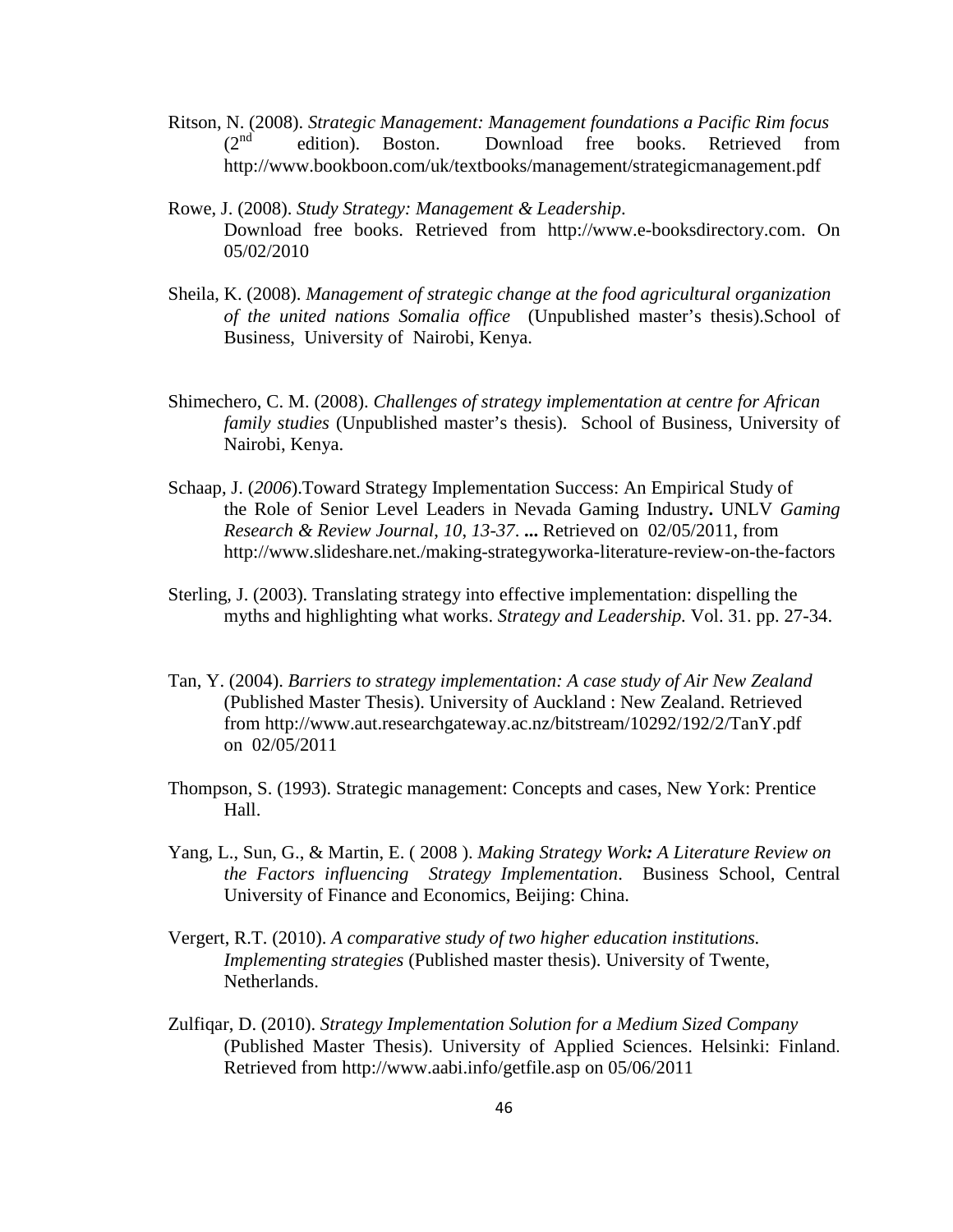#### **APPENDICES**

## **Appendix I: Letter of Introduction**

<span id="page-54-1"></span><span id="page-54-0"></span>July 2011 The Managing Director First Community Bank P.O. Box 26219-00100 Nairobi Kenya

Dear Sir,

#### **Re: Request for Research Data in First Community Bank**

I am a student at the University of Nairobi Pursuing a Masters of Business Administration program. I am conducting a research project in partial fulfillment of the requirement for the degree of Master of Business Administration (MBA). My topic of study is "Strategy implementation and its challenges in First Community Bank.

I kindly seek your authority to conduct interviews in your organization with your key staff to gather the required data. This information will be treated in strict confidence and will be used purely for academic purposes and your name will not be mentioned in the report. Findings of the study, shall upon request, be avail to you. Your co-operation will be highly appreciated.

Yours faithfully,

Sabrina B. Essajee MBA Student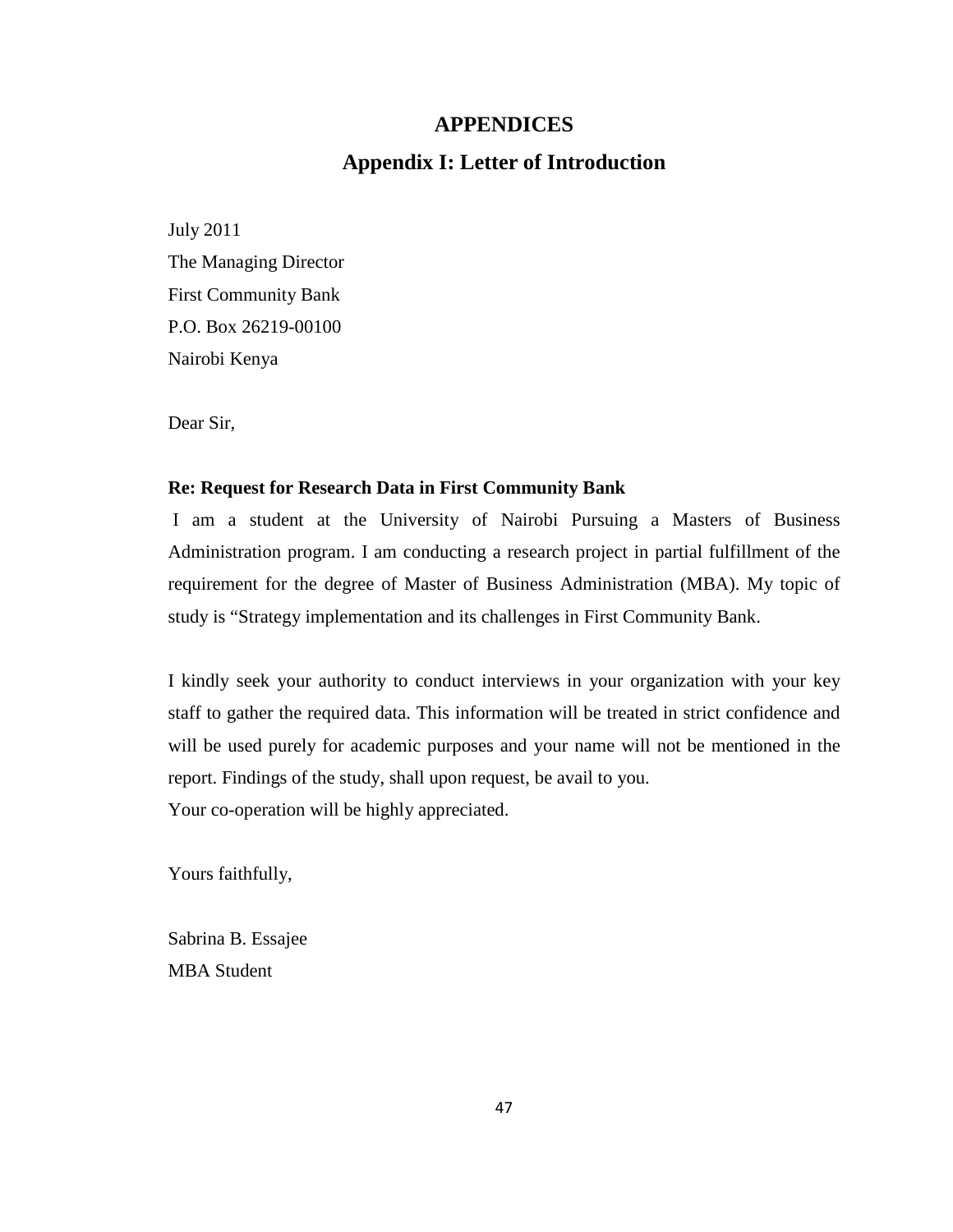## **Appendix II: Interview Guide**

<span id="page-55-0"></span>Research Topic: Strategy Implementation Challenges at First Community Bank Kindly answer the following questions by filling the spaces provided.

## **Part A: General Information**

## **Section B: Strategies Adopted by First Community Bank (FCB).**

| 1. i. |      |                                                                           |
|-------|------|---------------------------------------------------------------------------|
|       | ii.  | What were the challenges in implementing the strategy?                    |
|       |      |                                                                           |
|       | iii. | How effective do you find your approaches in dealing with the challenges? |
|       |      |                                                                           |
| 2. i. |      |                                                                           |
|       | ii.  | What were the challenges in implementing the strategy?                    |
|       |      |                                                                           |
|       | iii. | How effective do you find your approaches in dealing with the challenges? |
|       |      |                                                                           |
| 3. i. |      |                                                                           |
|       | ii.  | What were the challenges in implementing the strategy?                    |
|       |      |                                                                           |
|       |      |                                                                           |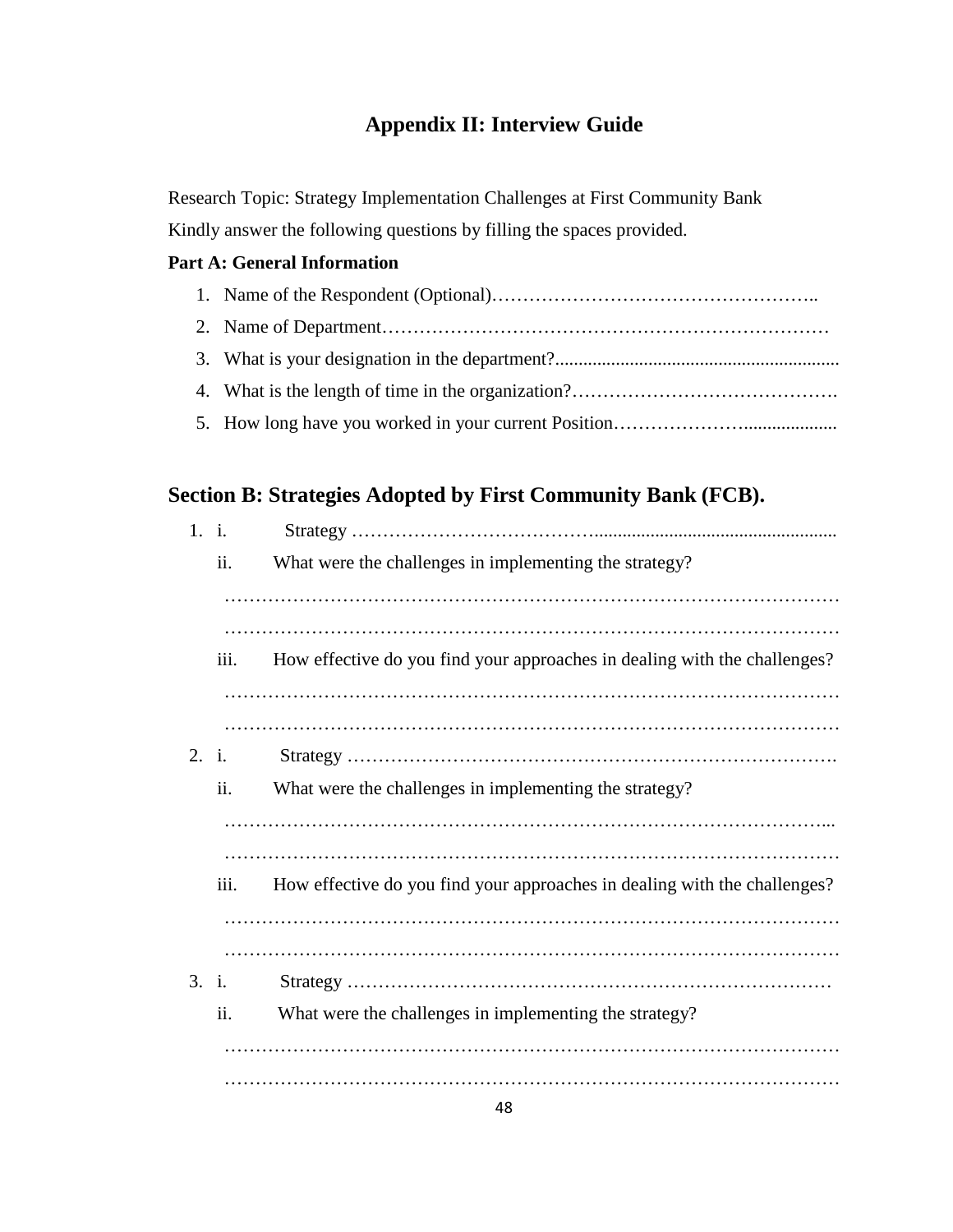|    |                                                                                    | iii.  | How effective do you find your approaches in dealing with the challenges? |
|----|------------------------------------------------------------------------------------|-------|---------------------------------------------------------------------------|
|    | 4. i.                                                                              | ii.   | What were the challenges in implementing the strategy?                    |
|    |                                                                                    | iii.  | How effective do you find your approaches in dealing with the challenges? |
|    |                                                                                    | 5. i. |                                                                           |
|    |                                                                                    | ii.   | What were the challenges in implementing the strategy?                    |
|    |                                                                                    | iii.  | How effective do you find your approaches in dealing with the challenges? |
|    |                                                                                    |       | <b>List of Strategies for interview</b>                                   |
| 1. |                                                                                    |       | What are your Marketing Strategies (4 P)?                                 |
| 2. | What strategies does FCB have in place in dealing with money laundering?           |       |                                                                           |
|    | 3. Did you in any point downsize your staff?                                       |       |                                                                           |
|    | 4. Do you have e-banking Services? If not, when are planning to have one?          |       |                                                                           |
| 5. | What is the strategy put in place in creating awareness of your product/service?   |       |                                                                           |
|    | 6. Have you done any restructuring since you started operation.                    |       |                                                                           |
|    | 7. Do you have development programmes whereby participants are educated on Islamic |       |                                                                           |
|    |                                                                                    |       | banking principles and concepts?                                          |
|    |                                                                                    |       |                                                                           |

8. Do you have 'on the job training scheme' whereby new comers and staff undergo training program in Islamic banking?